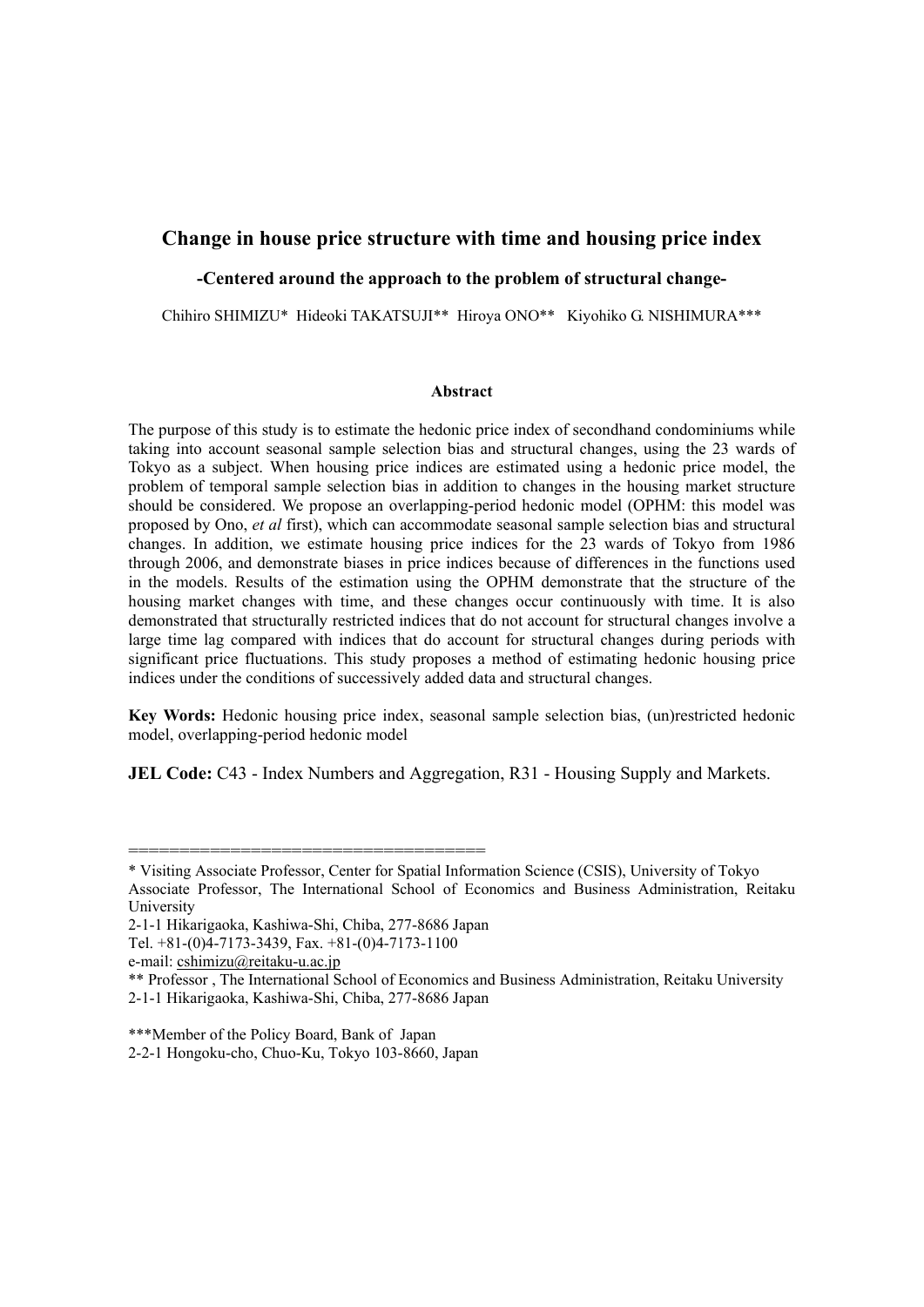# **1.Objectives of the study**

The specifications and facilities of each house are different from each other in varying degrees, so there are no two houses of identical quality. Even when the specifications and facilities are identical, if the age of the building differs, the degree of deterioration differs accordingly, so that the houses are not identical. In other words, houses have "particularity with few equivalents". In addition to such a problem, the quality of houses (in particular, condominiums) changes with time owing to fairly rapid technological progress. Such characteristics are particularly evident in the housing market of Japan compared with the United States and other countries (Shimizu, Nishimura and Asami, 2004).

There are two approaches in constructing a housing price index that takes into account issues resulting from the above particularity with few equivalents and changes in quality: they are hedonic price model and the repeat-sales method. In the current study, we use hedonic price model to estimate the price indices of the secondhand condominium market in the 23 wards of Tokyo.

When the repeat-sales method and hedonic price model are compared, the following problems are noted for the respective methods.

In the repeat-sales method, the following two problems are noted: (i) a sample selection bias issue, that is, houses that are repeatedly on sale have different characteristics from the houses traded in the market (so-called lemons) (Clapp and Giaccotto, 1992), and (ii) accommodating qualitative changes and structural changes because of the assumption that there are no changes in the property characteristics and their parameters during the transaction period in the repeat-sales method (Case and Shiller, 1987, 1989; Clapp and Giaccotto, 1992, 1998, 1999; Goodman and Thibodeau, 1998; Case, Pollakowski and Wachter, 1991).

Furthermore, the estimation of housing price indices by hedonic price model has the following two major problems: (iii) the occurrence of bias in housing price indices because of the difficulty in collecting all the variables required for the estimation of functions as well as because of the presence of unobservable factors such as environmental variables (see Case and Quigley, 1991; Clapp, 2003), and (iv) a structural change issue, that is, it is necessary to accommodate changes in the house price structure,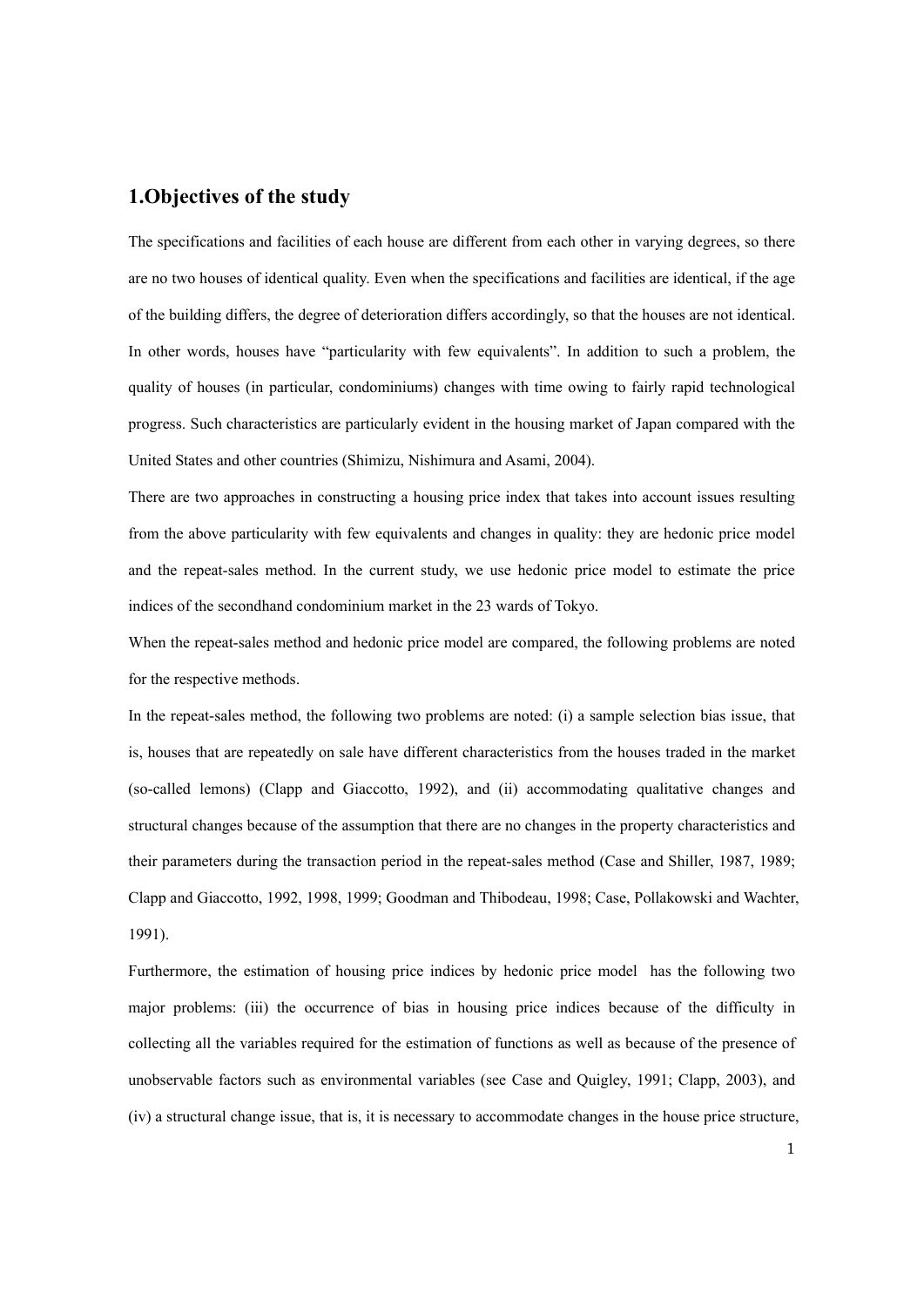because the housing market is examined over a long period of time (Case, Pollakowski and Wachter, 1991; Clapp, Giaccotto and Tirtiroglu, 1991; Clapp and Giaccotto, 1992, 1998; Shimizu and Nishimura, 2006,2007). However, while the two approaches have problems in terms of estimation, it can also be shown that as the analysis period increases, the difference between the hedonic price index and the price index evaluated by the repeat-sales method decreases (Clapp and Giaccotto, 1998, 1999).

With regard to problem (i) of the repeat-sales method, because not all the transaction data are collected and estimated, the problem of sample selection bias also exists for hedonic price model , although its level is relatively low. Problems (ii) and (iv) occur in both the repeat-sales method and hedonic price model when housing price indices over a long period of time are estimated (i.e., there is a problem of coping with structural changes).

Regarding problem (iii), problems relating to the control of unobservable environmental variables can be avoided in the repeat-sales method (Case and Quigley, 1991; Case and Shiller, 1987, 1989; Thibodeau, 1997). Furthermore, the calculation procedure is simpler, and hence the calculation load is smaller in the repeat-sales method than in hedonic price model . Therefore, it has been considered that, at a glance, the repeat-sales method is more practical (Bourassa, Hoesli and Sun, 2006).

However, because the fluidity of housing markets is considerably lower (i.e., the market is thinner) in Japan than in the United States and other countries, and because institutional restrictions strongly suppress reselling within a short period, in accordance with the law based on the National Land Use Plan, problems with repeat-sales sample selection bias unique to Japan will still occur. If the repeat-sales method is to be applied in Japan, such a sample selection bias will be an extremely large problem, and in addition to that, the estimation of housing prices with high renewal frequency is impossible because of the small number of samples, and the estimation of indices in a limited area is difficult; consequently, the repeat-sales method is not a very practical method.

Under such circumstances, the importance of estimating hedonic housing price indices with high accuracy while solving the above problems involved in hedonic price model is extremely high in Japan. Therefore, in this study, we focus on the greatest problem involved in hedonic price model, which relates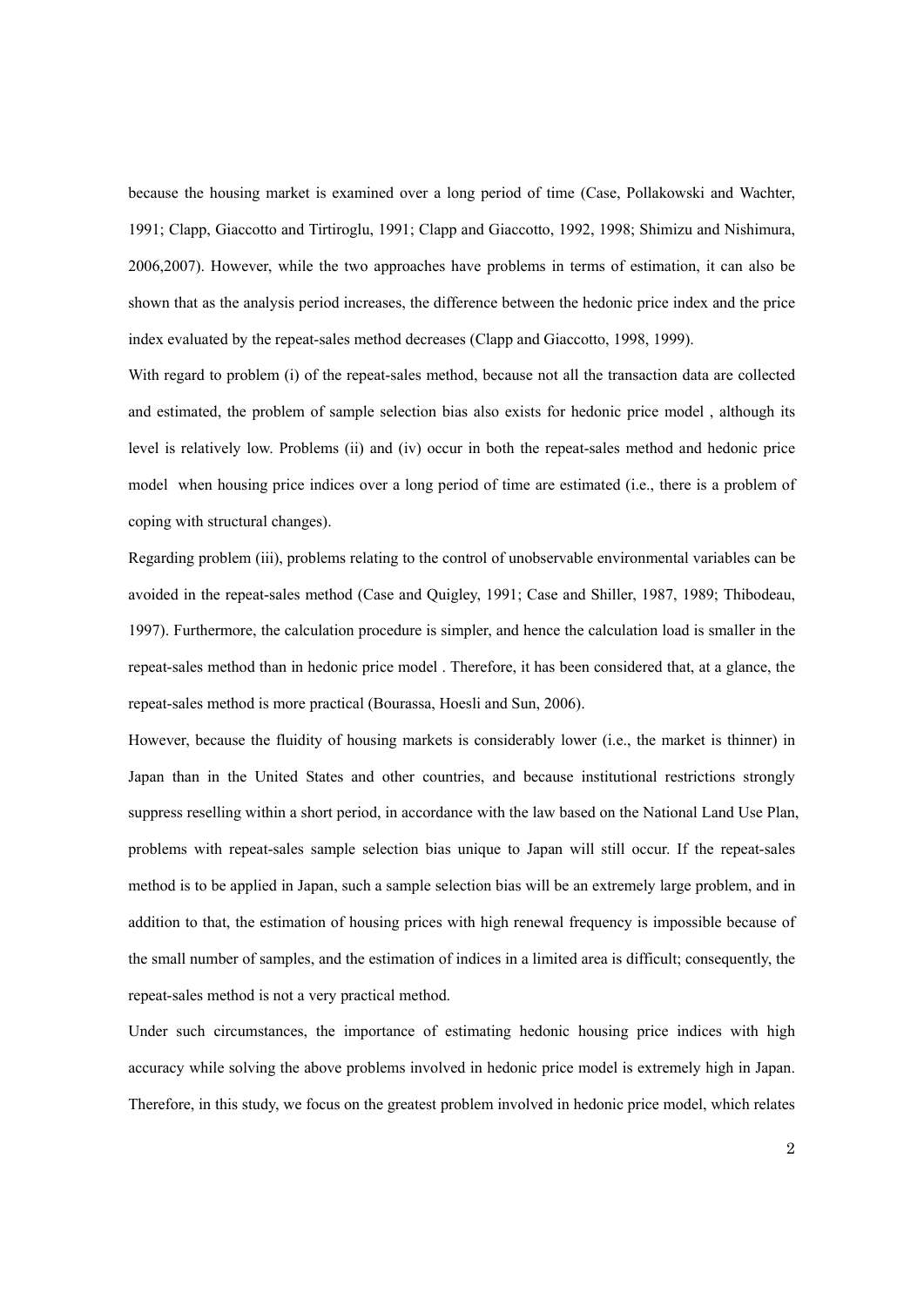to changes in the market structure. Problem (iii) will be discussed in another report (according to Clapp (2003), unobservable variables are handled by adding coordinate data).

We start with the estimation of a structurally restricted hedonic model (hereafter, also referred to as the RHM) under the assumption of no changes in the market structure and a structurally unrestricted hedonic model (hereafter, also referred to as the URHM) under the assumption that the structure changes in each period (Case, Pollakowski and Wachter, 1991; Clapp, Giaccotto and Tirtiroglu, 1991).

In Section 2, the structures of the structurally restricted hedonic housing price index (hereafter, also referred to as the RHI) estimated using the restricted hedonic model and of the structurally unrestricted hedonic housing price index (hereafter, also referred to as the URHI) estimated using the unrestricted hedonic model are explained together with the repeat-sales index. This is aimed at clarifying the characteristics of hedonic price model in terms of estimation, by means of comparison with the repeatsales method. Then, we propose a new housing price index taking into account structural changes and seasonal sample selection bias; the overlapping-period hedonic housing index (hereafter, also referred to as the OPHI). Data are explained in Section 3, and RHI, URHI and OPHI are estimated for the secondhand condominium market in the 23 wards of Tokyo, and the estimated housing price indices are evaluated in Section 4.

The results show temporal changes in the house price structure in the secondhand condominium market, and in particular, regarding the floor space, the sign is reversed during some periods. Therefore, it is necessary to estimate the price index taking into account structural changes. In addition, because housing transactions in Japan tend to be concentrated in periods when large numbers of people move, the number of samples varies considerably with the season; accordingly, seasonal sample selection bias should be considered. To accommodate changes in the market structure and the problem of seasonal sample selection bias, it has been demonstrated that OPHM with an overlapped estimate period  $\tau$  of 12 months is effective.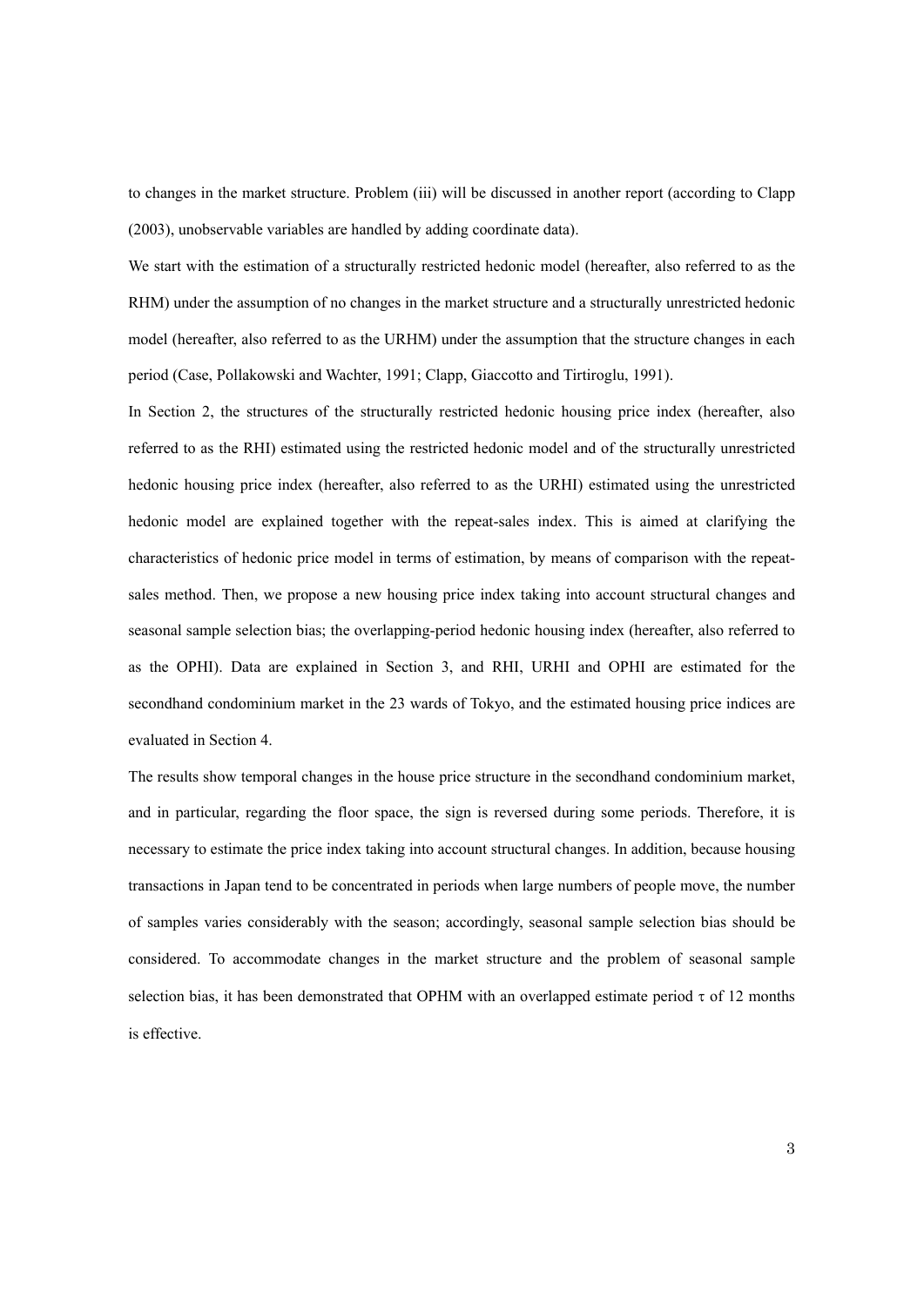### **2.Changes in market structure and housing price indices**

# **2.1.Structurally restricted hedonic housing price index (RHI) and structurally unrestricted hedonic housing price index (URHI)**

Regarding the estimation of quality-adjusted housing price indices, the hedonic estimation method and the repeat-sales estimation method can be used. The price indices of the hedonic estimation method include the structurally restricted price index and the structurally unrestricted price index. We summarize these estimation methods, and clarify the characteristics of the hedonic price indices in terms of estimation in comparison with the repeat-sales method.

### **2.1.1.Structurally restricted hedonic housing price index: RHI**

Assume that we have data for the house price and residential property characteristics, which are pooled for all the periods  $t = 1, 2, ..., T$ , and that the number of data samples in each period is  $n_t$ . A house price estimation model that can be used to obtain a structurally restricted price index is given as follows.

$$
\ln P_{it} = \sum_{k=1}^{K} \beta_k X_{ikt} + \sum_{s=1}^{t} \delta_s D_s + \varepsilon_{it}
$$
\n(1)

 $t = 1, 2, ..., T$ .

 $i = 1, 2, \ldots, n_t$  (designates *i*th data among the  $n_t$  data samples in period *t*).

 $P_{it}$  = price of house *i* in period *t* (designates *i*th data among the data in period *t*, instead of designating the same house *i* over each of the *t* periods).

 $\beta_k$  = parameter of residential property characteristic *k*.

 $X_{ikt}$  = value of property characteristic *k* of house *i* in period *t*.

 $\delta$ <sub>s</sub> = parameter of the time dummy variable in period *s*.

*D<sub>s</sub>*: when  $s = 1$ , this takes a constant value of 1 (constant term). When  $2 \le s \le T$ , this is a time dummy variable, and it takes a value of 1 when  $s = t$  and a value of 0 otherwise.

 $\varepsilon_{it}$  = random disturbance term.

This model is called the structurally restricted hedonic model (RHM) because it assumes that the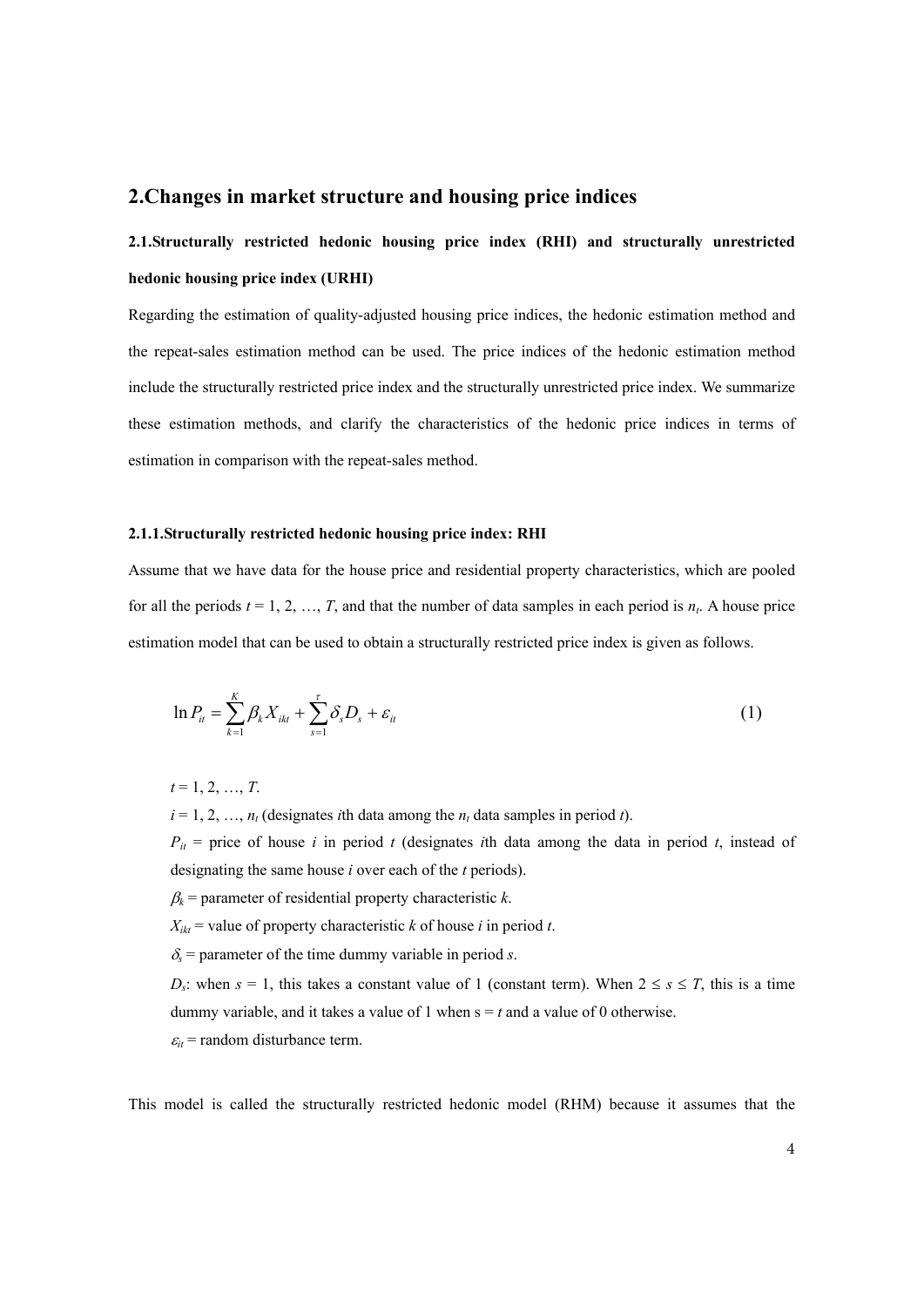regression coefficient β*k* of the house-price determining factor *Xikt* is constant throughout all the periods. From this, the RHI is obtained as follows. The estimated price  $\hat{P}_t$  of a house with residential property characteristic values  $\{X_k\}$  ( $k = 1, 2, ..., K$ ) in period  $t$  ( $t = 1, 2, ..., T$ ) is given as follows.

$$
\ln \hat{P}_t = \sum_{k=1}^K \hat{\beta}_k X_k + \hat{\delta}_1 + \hat{\delta}_t \tag{2}
$$

$$
\ln \hat{P}_1 = \sum_{k=1}^{K} \hat{\beta}_k X_k + \hat{\delta}_1 \tag{3}
$$

Here,  $\hat{\beta}_k$ ,  $\hat{\delta}_1$ ,  $\hat{\delta}_t$  are estimated values of the parameters. Accordingly, the housing price index  $\hat{P}_t/\hat{P}_1$  in period  $t$ , where the house price in period  $t = 1$  is used as the reference, is obtained as follows.

$$
\ln(\hat{P}_t/\hat{P}_1) = \hat{\delta}_t \tag{4}
$$

In addition, the change in the price index from period *t*−1 to period *t* can be expressed as follows.

$$
\ln(\hat{P}_t / \hat{P}_{t-1}) = \hat{\delta}_t - \hat{\delta}_{t-1}
$$
\n(5)

In this case, the price index is obtained under the assumption of specific residential property characteristic values  $\{X_k\}$ ; however, as we can see in the above process, price indices are expressed using only time dummy variables without involving residential property characteristic values in the RHI.

### **2.1.2.Structurally unrestricted hedonic housing price index: URHI**

Using similar data to those described above, a house price estimation model that can be used to obtain a URHI is given as follows.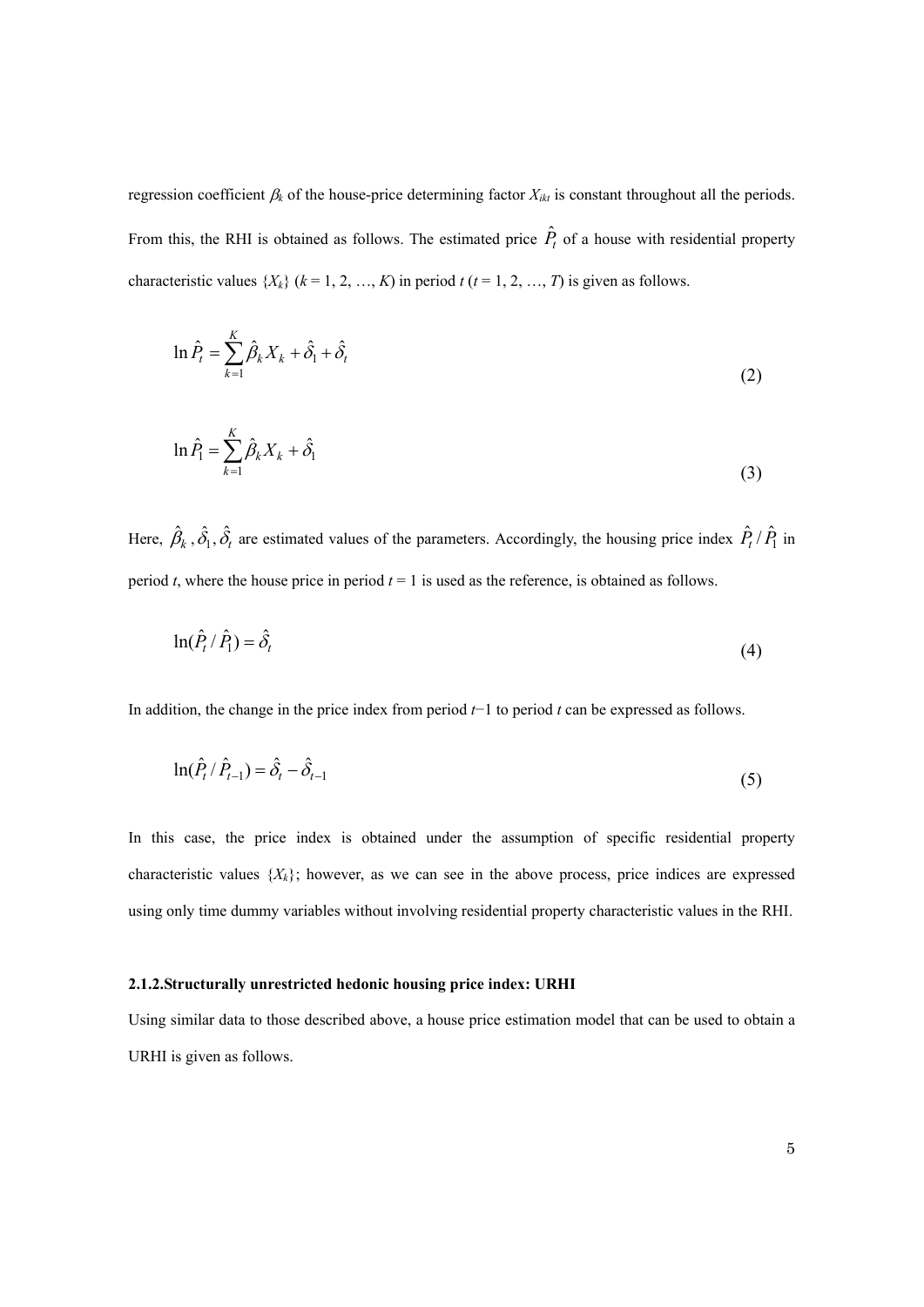$$
\ln P_{it} = \sum_{k=1}^{K} \beta_{kt} X_{ikt} + \delta_t + \varepsilon_{it}
$$
\n(6)

Here, no time dummy variables are used, and instead, the parameter  $\beta_{kt}$  and a constant term  $\delta_t$  related to residential property characteristics are assumed to change in each period. Namely, because the model does not assume the restriction of constant parameters, it is called the URHM. From equation (6), the URHI is obtained as follows. The estimated price  $\hat{P}_t$  of a house with residential property characteristic values  $\{X_k\}$  ( $k = 1, 2, ..., K$ ) in period  $t$  ( $t = 1, 2, ..., T$ ) is given as follows.

$$
\ln \hat{P}_t = \sum_{k=1}^K \hat{\beta}_{kt} X_k + \hat{\delta}_t \tag{7}
$$

$$
\ln \hat{P}_1 = \sum_{k=1}^{K} \hat{\beta}_{k1} X_k + \hat{\delta}_1
$$
\n(8)

Therefore, the housing price index  $\hat{P}_t / \hat{P}_1$  in period *t*, where the house price in period  $t = 1$  is used as the reference, is obtained as follows.

$$
\ln(\hat{P}_t / \hat{P}_1) = \sum_{k=1}^{K} (\hat{\beta}_{kt} - \hat{\beta}_{k1}) X_k + (\hat{\delta}_t - \hat{\delta}_1)
$$
\n(9)

In addition, the change in the price index from period *t*−1 to period *t* can be expressed as follows.

$$
\ln(\hat{P}_t/\hat{P}_{t-1}) = \sum_{k=1}^K (\hat{\beta}_{kt} - \hat{\beta}_{k,t-1})X_k + (\hat{\delta}_t - \hat{\delta}_{t-1})
$$
\n(10)

Thus, for the URHI, price indices are obtained for specific residential property characteristics. When specific residential property characteristics change, the price index changes accordingly.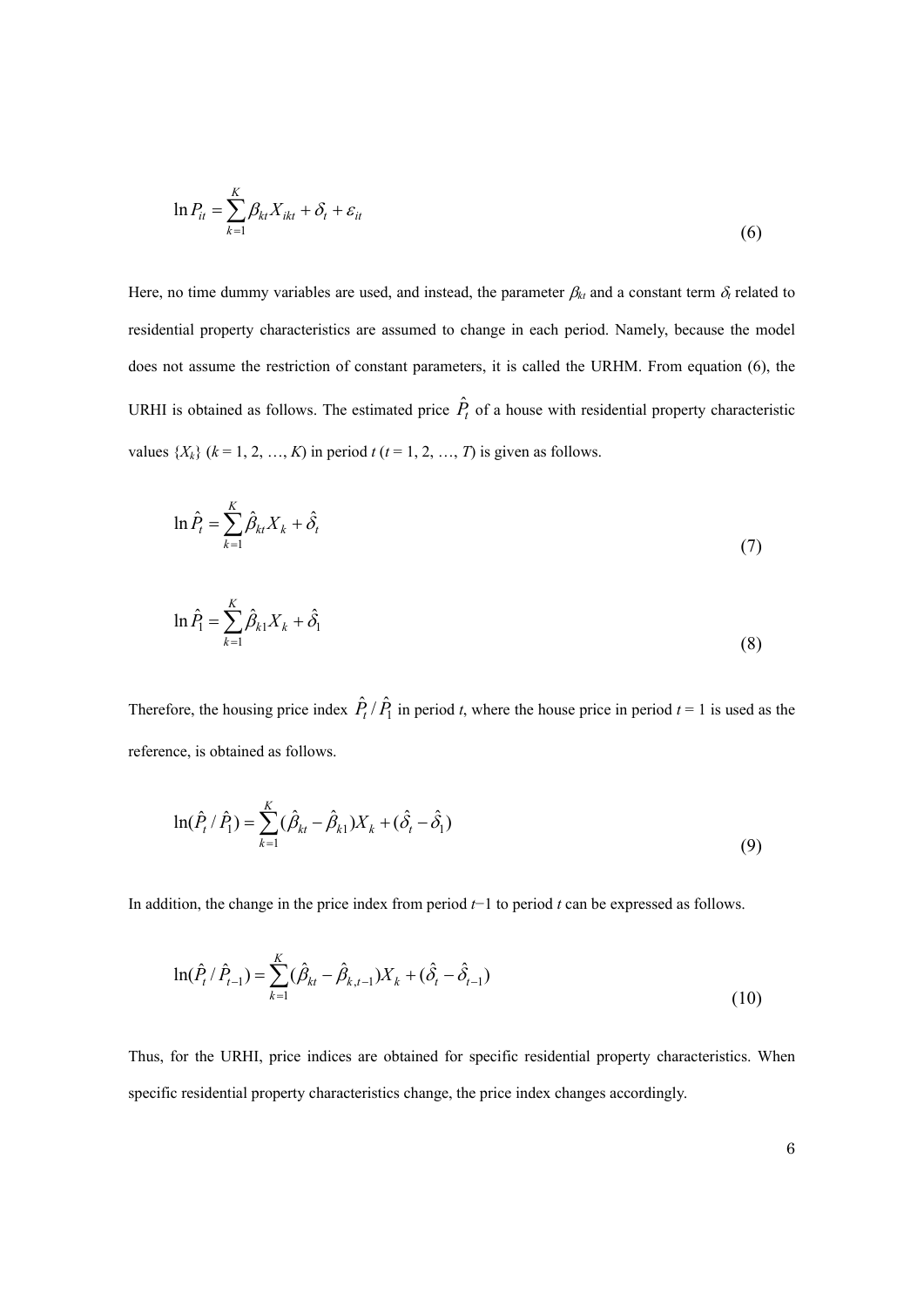### **2.1.3. Repeat-sales housing price index**

Next, the repeat-sales method is summarized. For house *h*, it is assumed that its price is determined by the residential property characteristics and the time point of the transaction. It is also assumed that the residential property characteristics do not change with time, and the strength of their effect on price formation also does not change. Thus, the house price model in this case can be expressed as follows.

$$
\ln P_{ht} = \sum_{k=1}^{K} \beta_k X_{hk} + \sum_{s=1}^{T} \delta_s D_s + \varepsilon_{ht}
$$
\n(11)

*Pht* is the price of house *h* in period *t*. Here, we assume that house *h* appears repeatedly in different periods. *Xhk* is the value of property characteristic *k* of house *h*, which does not change with time. Accordingly, we assume that parameter  $\beta_k$  of  $X_{hk}$  also does not change with time.  $D_s$  is a time dummy variable and equals 1 when  $s = t$  (the period of the transaction) and 0 otherwise. Here, we assume that  $D_1$  $= 1$  (a constant term).  $\delta_s$  is the parameter of the time dummy variable. It is assumed that house *h* is subject to a transaction twice, in periods  $t_1$  and  $t_2$ , during the estimation period of  $t = 1, 2, ..., T$ . The house prices in the periods of transaction can be expressed, using the above model, as follows.

$$
\ln P_{ht_1} = \sum_{k=1}^{K} \beta_k X_{hk} + \delta_1 + \delta_{t_1} + \varepsilon_{ht_1}
$$
\n(12)

$$
\ln P_{ht_2} = \sum_{k=1}^{K} \beta_k X_{hk} + \delta_1 + \delta_{t_2} + \varepsilon_{ht_2}
$$
\n(13)

From equations (12) and (13), the price change  $P_{ht_2}$  /  $P_{ht_1}$  is given as follows.

$$
\ln(P_{ht_2} / P_{ht_1}) = \delta_{t_2} - \delta_{t_1} + \left(\varepsilon_{ht_2} - \varepsilon_{ht_1}\right)
$$
\n(14)

Therefore, in this model, the price change is determined from the difference in the two time points of the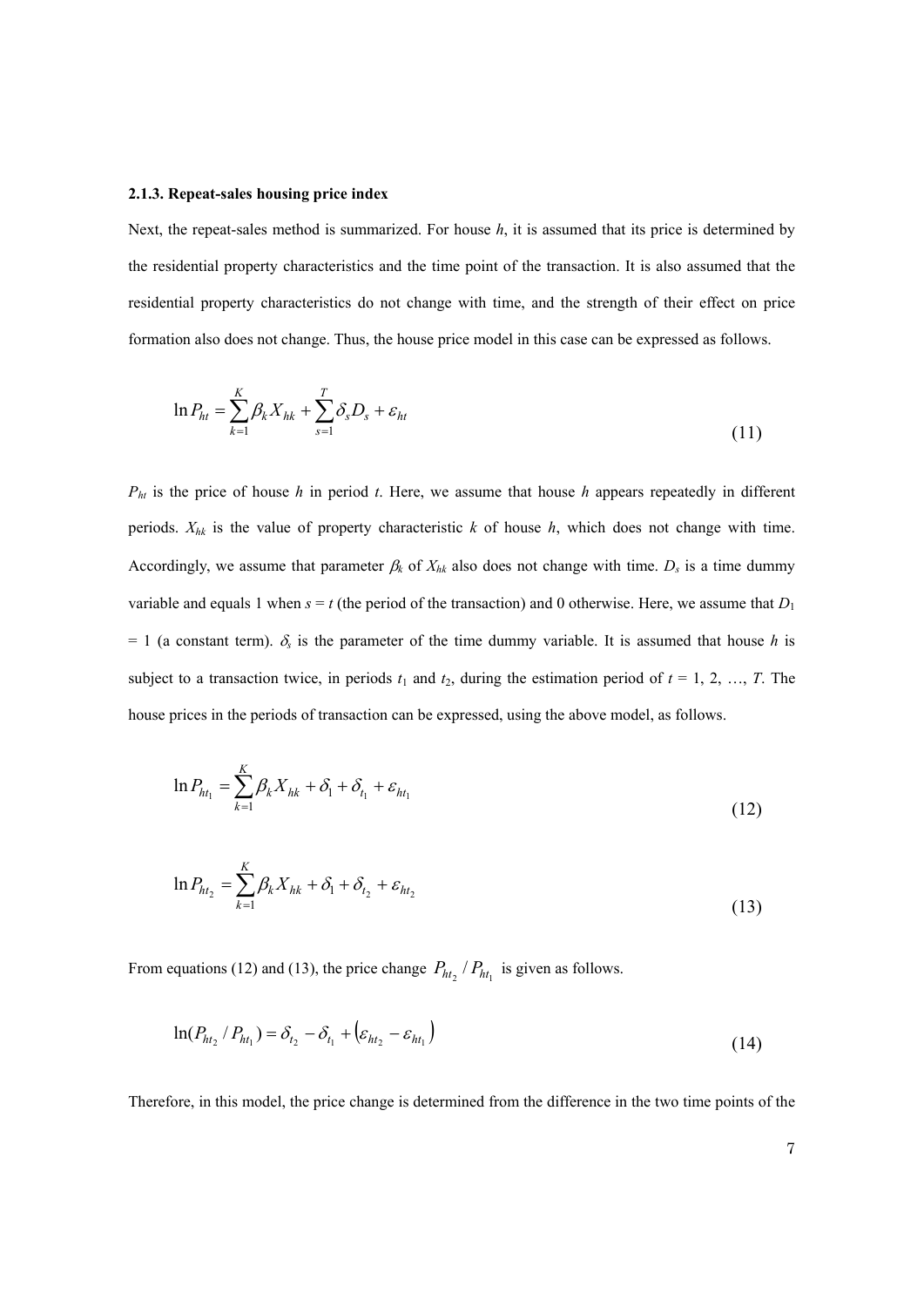transactions irrespective of residential property characteristics. We now formulate the model to estimate changes in the house price with respect to data collected for various transactions of houses at various time points. We obtain:

$$
\ln(P_{ht_2}/P_{ht_1}) = \sum_{s=1}^{T} \delta_s D_s + \mu_h,
$$
\n(15)

where  $\mu_h$  is a random disturbance term and  $D_s$  is a time dummy variable, which takes a value of 1 at the second transaction ( $t = t_2$ ),  $-1$  at the first transaction ( $t = t_1$ ), and 0 in other periods. In addition, parameter  $\delta_s$  of each time dummy variable estimated using this model represents the price index of each period. This represents the typical repeat-sales model.

On the basis of the above summary of the indices and under the assumption that the market structure changes, the structurally restricted hedonic price index is problematic in that it has the restriction that parameters for *Xki* are identical throughout all the periods. In the repeat-sales method, the same assumption that parameters for  $X_{ki}$  remain constant is adopted, and in addition, the very strong assumption that there are no changes in the property characteristics during the transaction period is adopted as well. The latter assumption is too strong for Japan. In practice, the values of houses change because of the extension and reconstruction, or renovation of buildings, and because of the development of physical damage accompanying the increasing age of buildings. In Japan, large-scale renovation is performed every couple of years, and the life of houses is short compared with that in Europe and the United States; therefore, house prices significantly decrease as the age of buildings increases. Moreover, because of the weak restrictions on city planning in Japan, it is extremely unrealistic to assume that there are no changes in the city environment or in building property characteristics.

In the URHM, although the restriction on parameters for  $X_{ki}$  can be eliminated, an assumption that the parameters including error terms are independent in each period is necessary. However, in a real market, it cannot be expected that the structure always changes randomly. In addition, a new issue arises. When housing price indices are set with a period of less than one year, i.e., quarterly or monthly, a problem of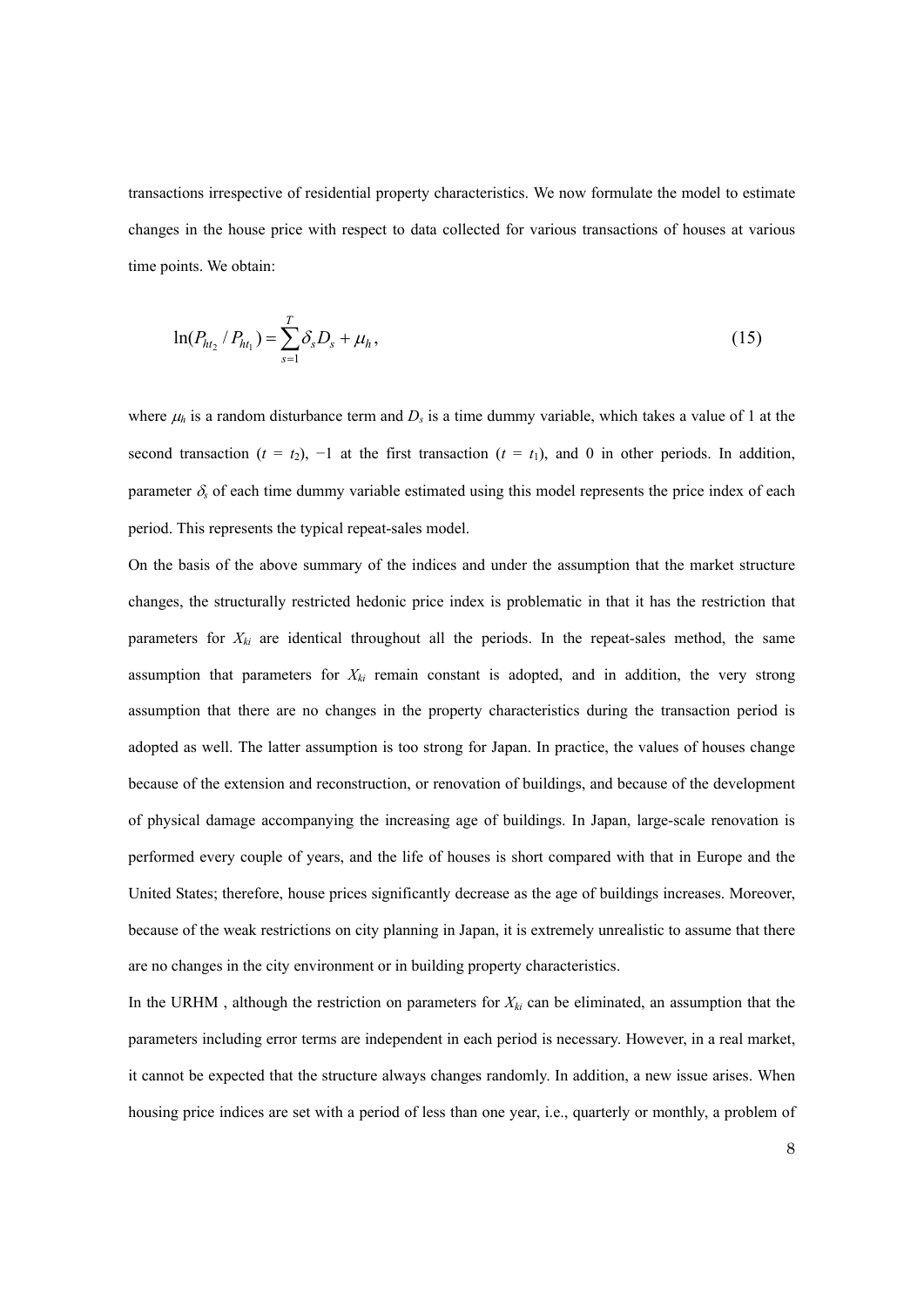seasonal sample selection bias occurs. For example, in Japan there are periods with a large number of transactions, from January to March when many people move, and periods with a small number of transactions, such as July and August, and these seasonal changes in the number of transactions may affect and bias the price index. Thus, although the URHM can possibly accommodate structural changes, it disconnects the estimation from the continuity of the market conditions and generates the problem of seasonal sample selection bias.

### **2.2.Overlapping-period hedonic housing price index: OPHI**

The URHI assumes that the market structure changes successively. Such a structural change of the market occurs as a result of various external shocks; it is considered that there is, in reality, a certain adjustment period before such a change penetrates into the market. Accordingly, regression coefficients should be regarded as changing successively rather than instantaneously. However, generally, the estimation of a model with structural changes is performed by dividing observation data into several periods with break points, then using the divided data of each period (for example, Ono *et al*,2004; Shimizu and Nishimura, 2006; Shimizu and Nishimura, 2007). Namely, the continuity of the observation data is disconnected at the break points. Therefore, it is rather difficult to use such an estimation method, under the assumption of the occurrence of successive structural changes, to determine regression coefficients allowing for successive changes. Instead, it may be more natural and desirable to estimate regression coefficients on the basis of a process of successive change by taking a certain period length  $\tau$ as the estimation period, and by shifting this period, similar to the process of obtaining moving averages. This process can be formulated as follows.

Assuming that we have pooled data over the periods 1, 2, …*T*. With respect to some of these periods, i.e., a period length  $\tau$ , we assume the following basic model.

$$
\ln P_{it} = \sum_{k=1}^{K} \beta_k X_{ikt} + \sum_{s=1}^{t} \delta_s D_s + \varepsilon_{it}
$$
\n(16)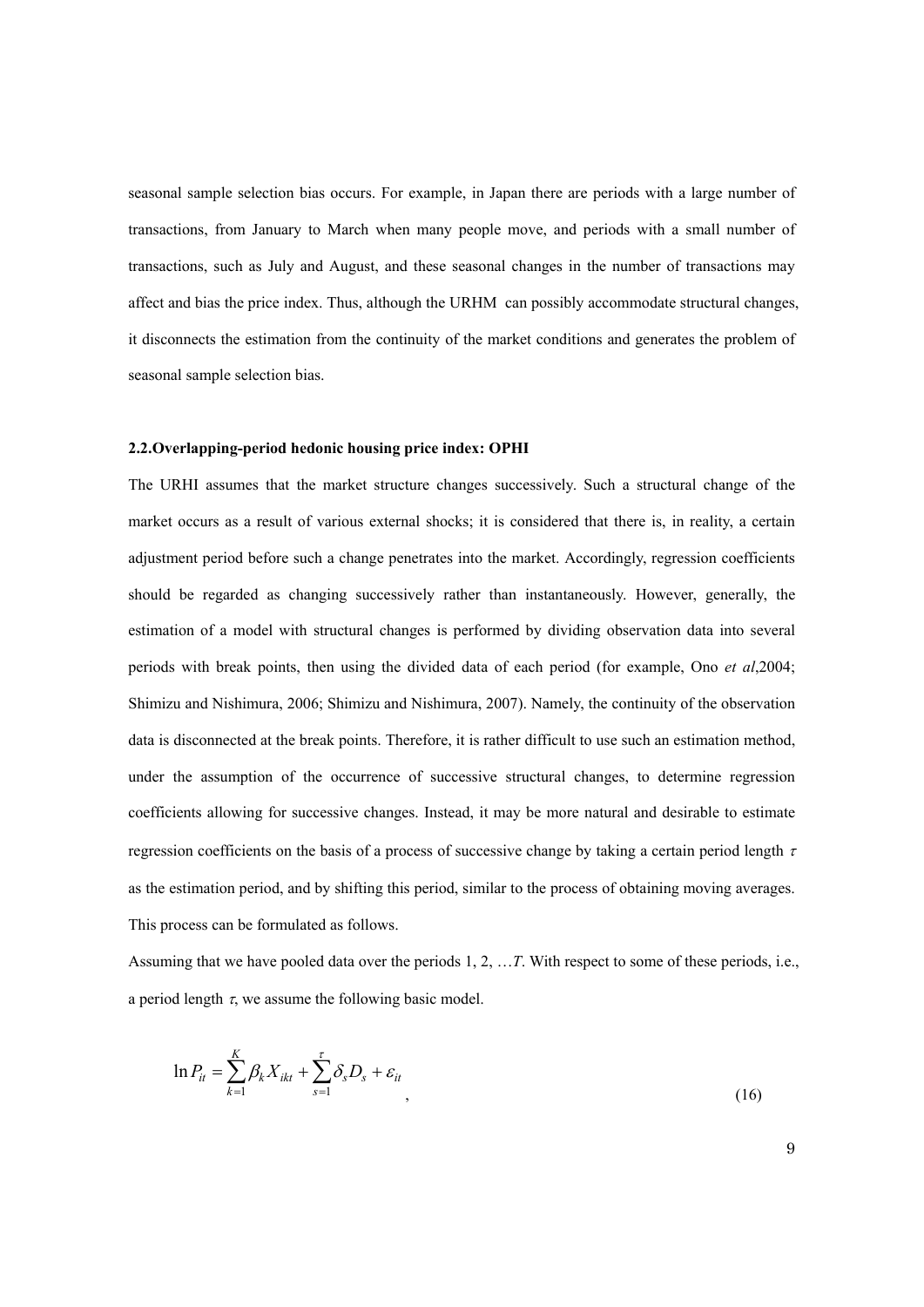where  $t = 1, 2, ..., \tau$  (taking part of the entire pooled data consisting of 1, 2, ... *T* periods, namely, taking a certain period length  $\tau$ , the periods within this range are numbered from 1 to  $\tau$ ).

 $i = 1, 2, \ldots, n_t$  (*i*th datum among  $n_t$  items of data in period *t*).

*Pit*: price of house *i* in period *t*.

 $β_k$ : parameter of residential property characteristic  $k$ ;  $β_k$  is assumed not to change within the period length τ.

 $X_{kit}$ : value of property characteristic *k* of house *i* in period *t*.

<sup>δ</sup>*s*: parameter of the time dummy variable in period *s*.

*D<sub>s</sub>*: when  $s = 1$ , this takes a constant value of 1 (constant term). When  $2 \leq s \leq \tau$ , this is a time dummy variable and takes a value of 1 when  $s = t$  and a value of 0 otherwise.

 $\varepsilon_{it}$ : random disturbance term.

In addition, we express a period with length  $\tau$  starting from period *r* among periods 1, 2, ... *T*, as [*r*,  $r + \tau$ − 1]. Then, our estimation method is obtained by applying the above basic model to periods [1, τ], [2, τ + 1], ...,  $[r, r + \tau - 1]$ , ...,  $[T - \tau + 1, T]$  successively. From this, successive changes of the market structure can be reflected in changes in the parameters. We call this model the OPHM, and the period length  $\tau$ , the overlapped estimate period length.

OPHM is a RHM with respect to a certain period length  $\tau$ . Accordingly, the parameter of the time dummy variable represents the price index of each period with the starting period of length  $\tau$  as the reference. Thus, price indices can be obtained directly from the basic model within the period length  $\tau$ . With the OPHM, models for all the periods are estimated by successively shifting the period length  $\tau$  by one period. Here, the problem remains of how to connect the price indices obtained by the estimation in each period length  $\tau$  to construct the price index for all periods. Our method is as follows.

We designate the housing price index throughout all the periods as  $q_r$ . This represents the price index of period *r* among periods 1, 2, …*T*. We designate the reference period as period 1, and assume that  $q_1 = 0$ . We also designate a parameter of the time dummy variable obtained by applying the basic model to the data for the period length  $\tau$  starting from period  $r$  among periods 1, 2, … *T*, i.e., [ $r$ ,  $r + \tau - 1$ ], as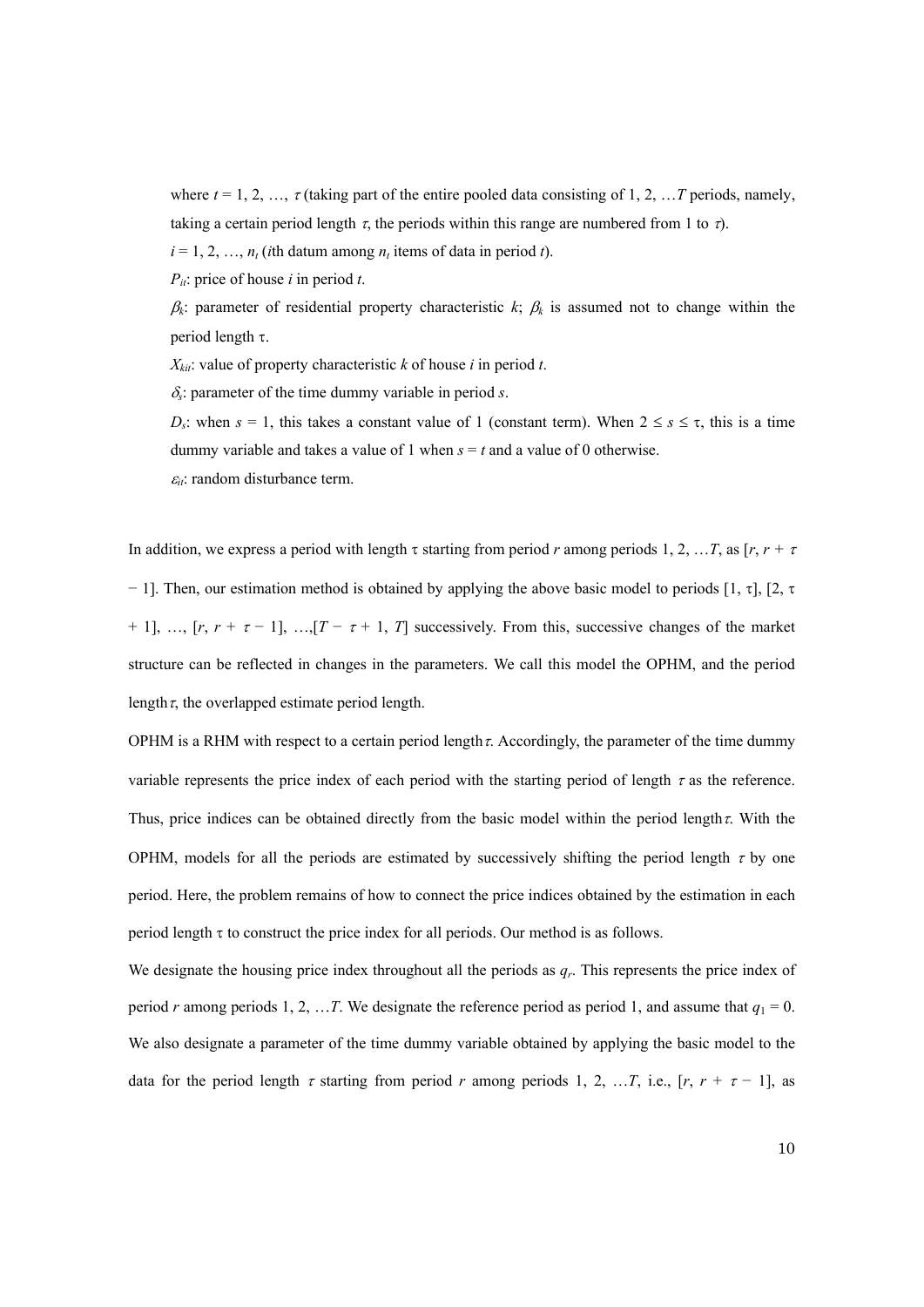$(r)$   $\hat{s}(r)$ 2  $\hat{\delta}_1^{(r)}, \hat{\delta}_2^{(r)}, \cdots, \hat{\delta}_r^{(r)}$  by explicitly expressing the period *r*.

The procedure to obtain the housing price index *qr* is as follows.

### (Set 1)

The basic model is applied to the first  $[1, \tau]$  period to obtain the parameter of the time dummy variable.

$$
\hat{\delta}^{(1)}_1, \hat{\delta}^{(1)}_2, \cdots, \hat{\delta}^{(1)}_\tau
$$

Using these parameters, we define the price index  $q_r$  ( $r = 1, 2, ..., \tau$ ) for the [1,  $\tau$ ] period as follows.

$$
q_1 = 0
$$
  
\n
$$
q_2 = \hat{\delta}_2^{(1)}
$$
  
\n
$$
q_3 = \hat{\delta}_3^{(1)}
$$
  
\n...  
\n
$$
q_\tau = \hat{\delta}_\tau^{(1)}
$$
  
\n(17)

### (Set 2)

To obtain the next price index  $q_{\tau+1}$  under the assumption that those up to  $q_{\tau}$  have been determined as described above, an estimated amount, which is considered to be the change from  $q<sub>\tau</sub>$  to  $q<sub>\tau+1</sub>$ , is added to  $q<sub>\tau</sub>$ . We consider that this estimated amount is based on the following parameters:

$$
\hat{\delta}_1^{(2)}, \hat{\delta}_2^{(2)}, \cdots, \hat{\delta}_\tau^{(2)}, \tag{18}
$$

which are determined by the estimation using the basic model for the next [2,  $\tau$ +1] period, as follows.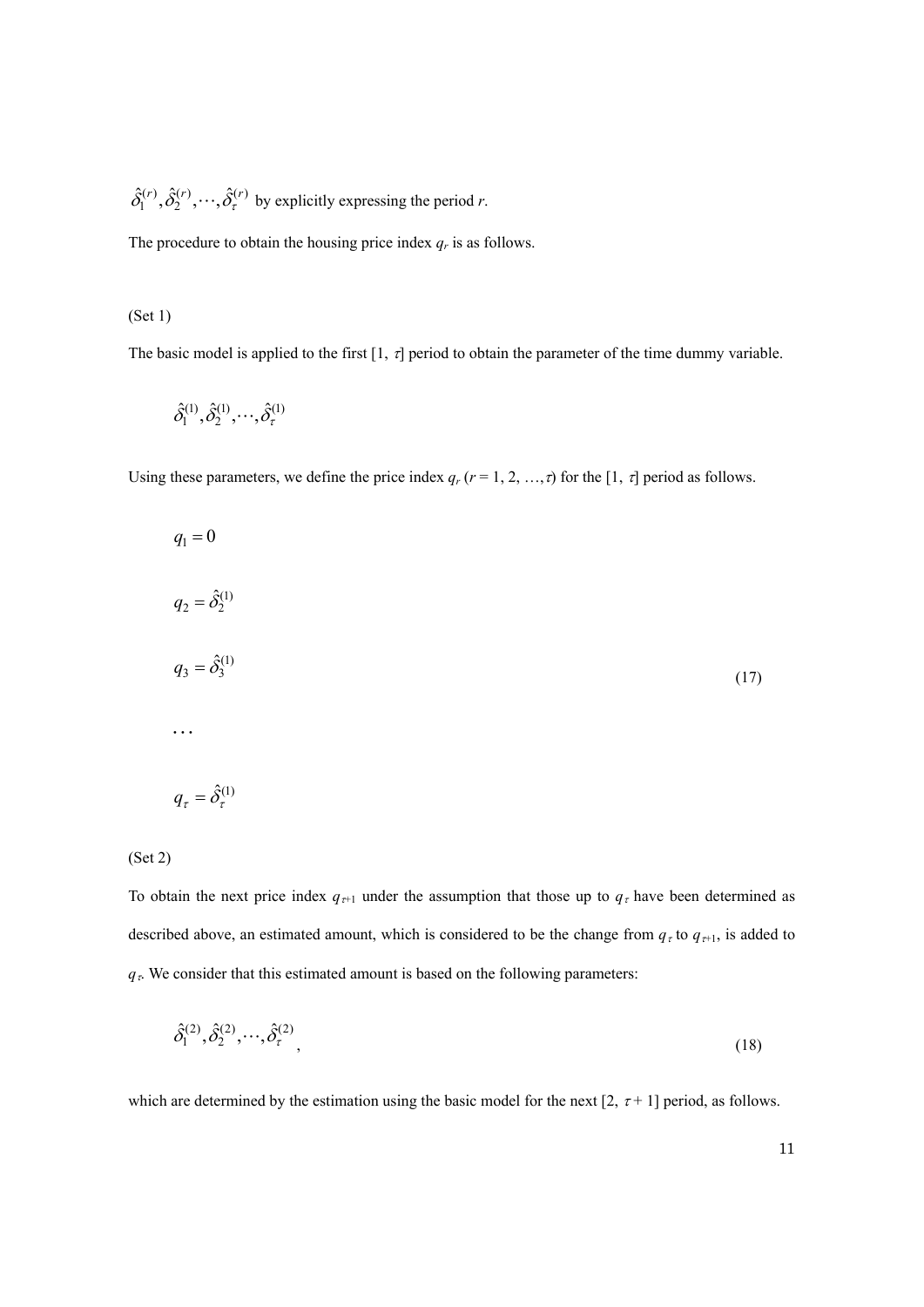$$
\delta_{\tau}^{(2)} - \delta_{\tau-1}^{(2)} \tag{19}
$$

Accordingly,  $q_{\tau+1}$  is defined as follows.

$$
q_{\tau+1} = q_{\tau} + (\delta_{\tau}^{(2)} - \delta_{\tau-1}^{(2)})
$$
\n(20)

(Set 3)

Similarly, to obtain the next price index  $q_{\tau+r-1}$  under the assumption that those up to  $q_{\tau+r-2}$  have been determined, an estimated amount, which is considered to be the change from  $q_{\tau+r-2}$  to  $q_{\tau+r-1}$  is added to *q*<sub>τ+*r*−2</sub>. Accordingly, on the basis of the parameters determined by the estimation of the basic model for the  $[r, \tau + r - 1]$  period,

$$
\hat{\delta}_1^{(r)}, \hat{\delta}_2^{(r)}, \cdots, \hat{\delta}_r^{(r)}
$$
\n<sup>(21)</sup>

the estimated price index is defined as follows.

$$
q_{\tau+\tau-1} = q_{\tau+\tau-2} + (\delta_{\tau}^{(r)} - \delta_{\tau-1}^{(r)})
$$
\n(22)

Thus, we can obtain the price indices by OPHM for all periods.

Here, we note one point regarding the estimation of the basic model (equation (16)). With respect to the random disturbance term  $\varepsilon_{it}$ , when we assume:

$$
Var(\varepsilon_{it}) = \sigma_t^2 \tag{23}
$$

it has been confirmed by our previous analysis that:

$$
\sigma_i^2 \neq \sigma_j^2 \quad (i \neq j)
$$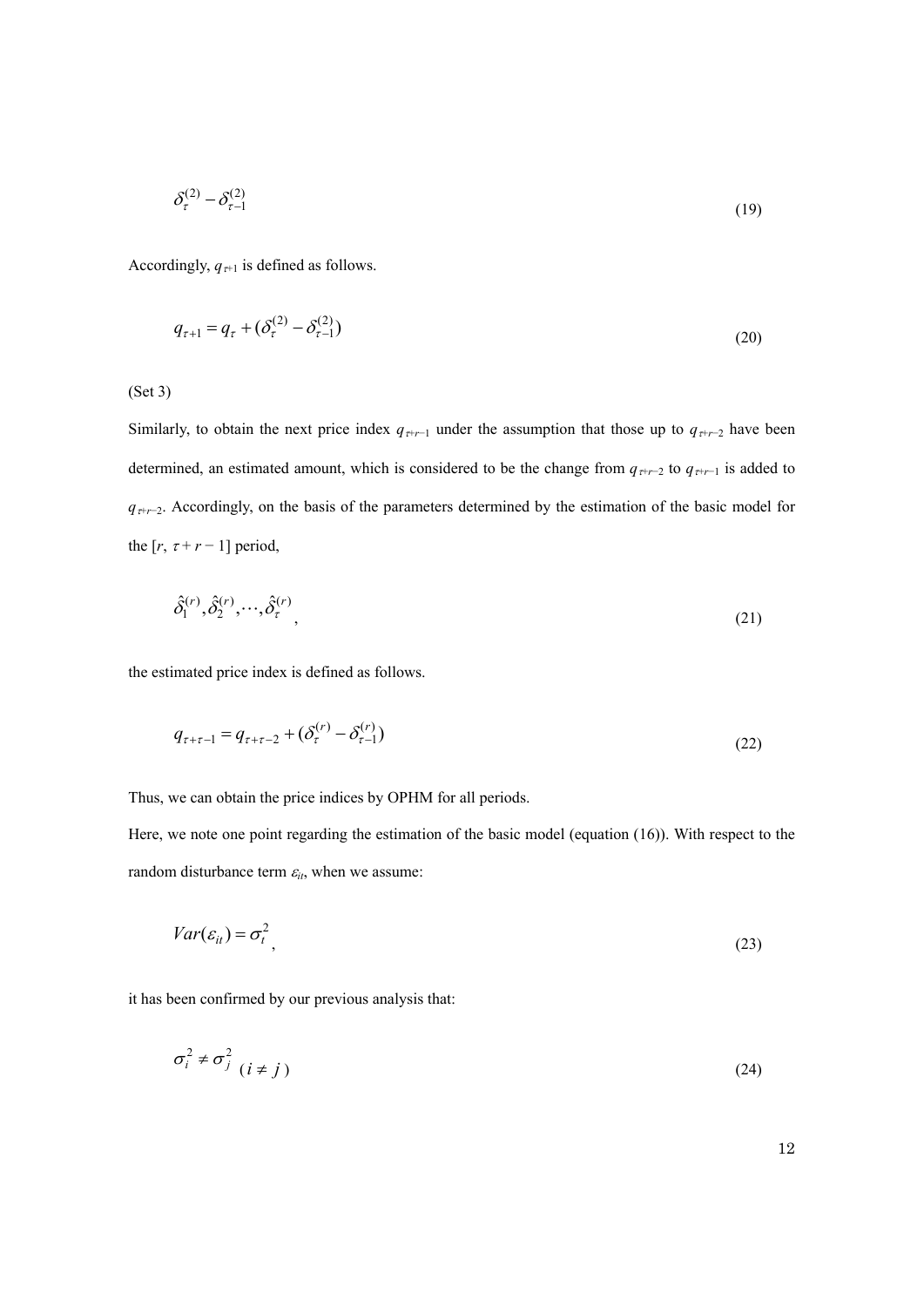holds. Namely, heterogeneity of the variance is observed. Therefore, the basic model (equation (16)) is reestimated using feasible generalized least squares (FGLS). That is,  $\hat{\sigma}_t^2$  is obtained from the residual upon estimation using the basic model (equation (16)), and then the parameter is estimated using the following.

$$
(\ln P_{it})/\hat{\sigma}_t = \sum_{k=1}^{K} \beta_k (X_{ikt} / \hat{\sigma}_t) + \sum_{s=1}^{t} \delta_s (D_s / \hat{\sigma}_t) + (\varepsilon_{it} / \hat{\sigma}_t)
$$
\n(25)

#### **2.3.Setup of estimation model**

In this study, the secondhand condominium market in the 23 wards of Tokyo is used as the analytical subject. The basic equation of the RHM is as follows.

$$
\log RP/FS = a_0 + \sum_h a_{1h} \log X_h + \sum_i a_{2i} \log Z_i + \sum_j a_{3j} \cdot LD_j
$$
  
+ 
$$
\sum_k a_{4k} \cdot RD_k + \sum_l a_{5l} \cdot TD_l + \varepsilon
$$

(26)

*RP*: Resale price of condominium (yen)

*Xh*: Main variables

*FS*: Floor space (square meters)

*Age*: Age of building (months)

*TS*: Time to the nearest station (minutes)

*TT*: Travel time to central business district

*Zi*: Other variables

*BS*: Balcony space (square meters)

*NU*: Number of units

*BC*: Other building characteristics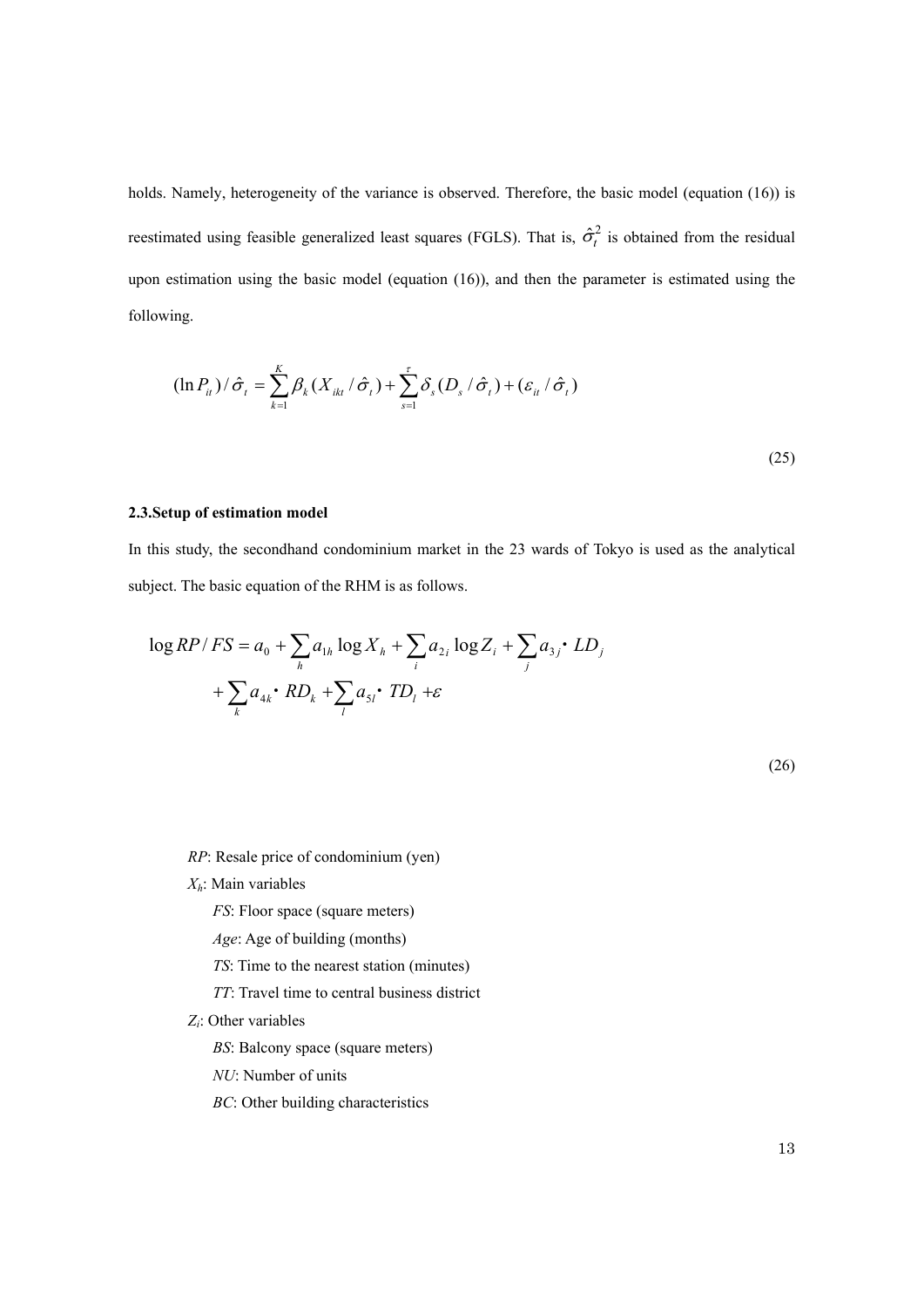*RT*: Market reservation time (weeks) *LD<sub>i</sub>*: Location (ward) dummy  $(j = 0 ... J)$ *RD<sub>k</sub>*: Railway line dummy  $(k = 0 ... J)$ *TD*<sub>*i*</sub>: Time dummy  $(l = 0 ... K)$ 

Residential property characteristics as explanatory variables include floor space (*FS*), time to nearest station (*TS*), travel time (*TT*) to the central business district (CBD), age of building (*Age*), area of balcony (*BS*) and other building property characteristics  $(Z_h)$ , as well as a railway dummy variable  $(RD_i)$ and location (ward) dummy variable  $(LD_k)$  as location factors. In addition, we have a time dummy variable  $(TD_k)$ . The regression coefficient of this time dummy variable  $(a_{12k})$  represents the secondhand condominium price index. In the RHM, the estimation is performed using this equation with pooled data in the periods  $t = 1 \cdots T$ .

In contrast, the basic equation of the URHM is given by equation (27) below; this is the equation of the RHM from which the time dummy variable is excluded. Estimation is performed for each period using the data of that period (period *t*). Setting the period length to one month, a model is estimated for all periods. Then, using the estimated models and the assumption of houses having the same quality, the price of the houses in each period is estimated and its change-over time is examined.

$$
\log RP_t / FS_t = a_0 + \sum_h a_{1th} \log X_{th} + \sum_i a_{2ti} \log Z_{ti} + \sum_j a_{3j} \cdot LD_j + \sum_k a_{2tk} \cdot RD_{tk} + \varepsilon
$$
  

$$
t = 1 \cdot \dots \cdot T
$$
 (27)

Using the OPHM, the RHM of equation (26) is adopted for the estimation period length  $\tau$ .

### **3.Data**

#### **3.1.Secondhand condominium price data**

The subject of the analysis is the 23 wards of Tokyo metropolitan area (621 square kilometers), and the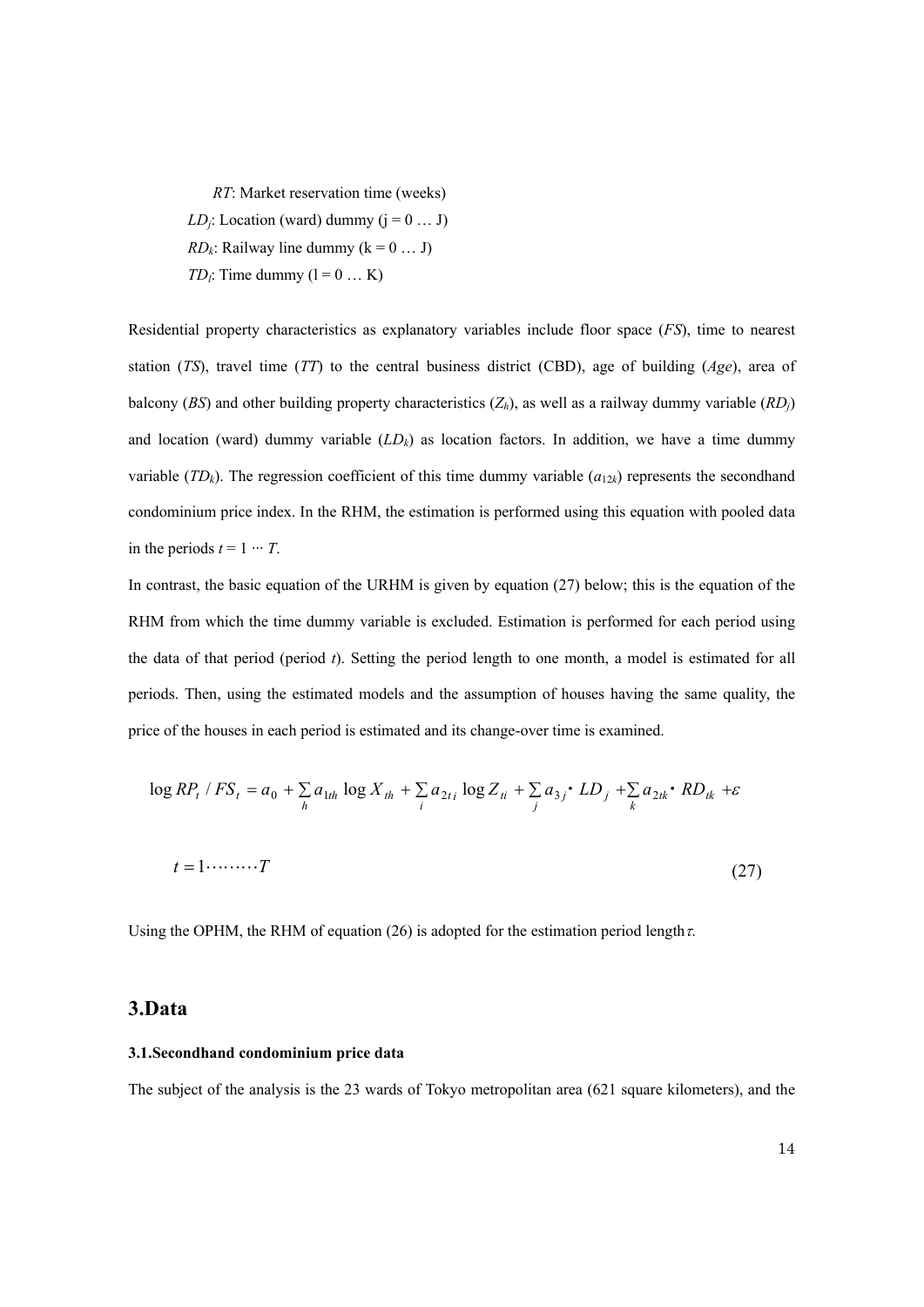analysis period is approximately 20 years between January 1986 and September 2006.

As the main information source, we used the prices of secondhand condominiums published in Residential Information Weekly (or Shukan Jyutaku Joho in Japanese) published by RECRUIT, Co. This magazine provides information on the quality and asking price of listed properties on a weekly basis, and includes the historical price data of individual properties from the time they are placed in the magazine for the first time until they are removed because of sale or other reasons. There are three items of information regarding the price: i) the initial asking price (first offer price) upon appearance in the market, ii) the price upon removal from the magazine (estimated purchase price: first bid price), and iii) the transaction price, which are collected as a sample. The first asking price represents the seller's desired price rather than the market value. In contrast, some of the transaction prices may partly reflect the specific situations of individual transactions such as the desire for a quick sale or hasty purchase.

Therefore, among the information published in Residential Information Weekly, we decided to use the price when the listing of the house is removed from the magazine upon the conclusion of the contract as the explanatory variable in the model. The price at the time of removal from the magazine is the first bid price offered by a prospective buyer, such a bid is offered through the process in which several particulars of quality and price are disclosed to the market via the magazine, and the price is decreased until the buyer responds to that information. Thus, the price we used indicates the upper range of possible bid prices and can be regarded as a competitive market price that is relatively free from individual specific conditions associated with transactions.

#### **3.2.Data regarding house quality**

In the condominium market, while condominiums with light-gauge steel structures are also included, transactions are mainly for condominiums with reinforced concrete (RC) structures or steel-reinforced concrete (SRC) structures; therefore, we used condominiums with RC or SRC structures as the subject of our study. A list of data analyzed is shown in table 1.

The transport accessibility of each condominium location is represented by the *TT* to the CBD and the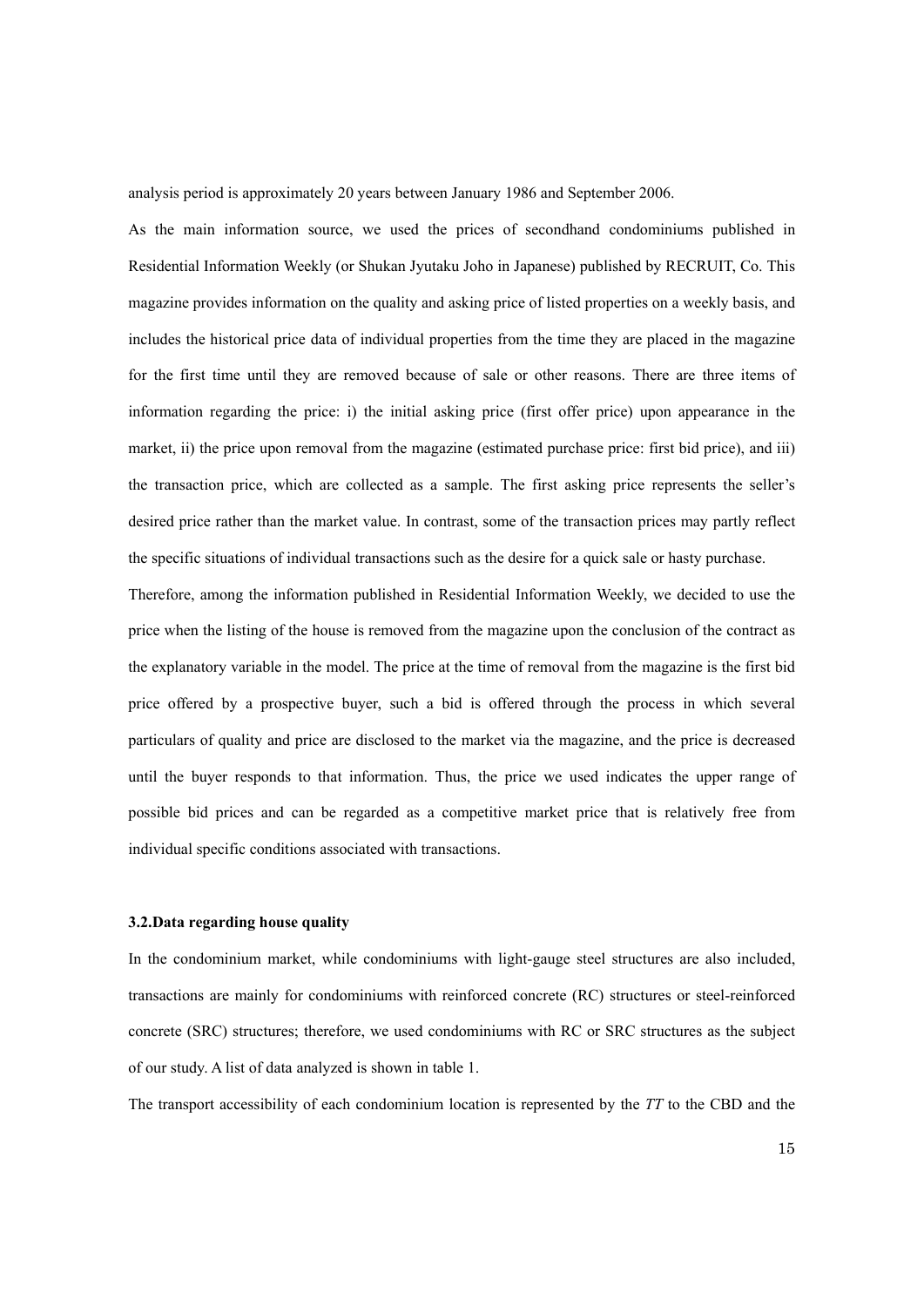*TS*. The former is measured in the following way. First, we defined the CBD. The Tokyo Metropolitan area is composed of the 23 wards of Tokyo as its center, with a dense railway network developed therein. We designated seven terminal stations, which include six on the Yamanote Line, Tokyo, Shinagawa, Shibuya, Shinjuku, Ikebukuro, and Ueno, as well as Otemachi as the central station of the Tokyo Metro (Teito Rapid Transit Authority). Then, we investigated average travel times during the day from each station to the seven terminal stations, and set the minimum value as the *TT* to the CBD for that station. By considering travel times to multiple terminal stations, the timesaving effect of a new railway development on the whole transport network can be embedded into the model. When a new line is developed or a new station is constructed, or when a timetable is changed, this index will change. Therefore, travel times are renewed once every half year (April and October).

Regarding *TS*, different means of transportation are available. There are three transportation means: on foot, by bus and by car. However, because a very dense transportation network is established in the 23 wards of Tokyo, and many condominiums are built in transportation-convenient areas, condominiums only within walking distance or bus-transportation distance are included in the analysis data. Therefore, any difference in the transportation distance between the former and latter is controlled for using the bus dummy variable (*BD*). In addition, the walking time (in minutes) is recorded when the condominium is within walking distance, and the walking time from the condominium to the bus stop and the on-board time from the bus stop to the nearest station (in minutes) are recorded in the case of condominiums in a bus-transportation area. The *TS* is defined as; (walking time to nearest station) + (walking time to the bus stop)  $+$  (on-board time from the bus stop to the nearest station). Then, with respect to the bustransportation area, the cross term of the constant dummy variable with the *TS* is incorporated in the BD. Details of the model are described below.

The sale price of each property is also affected by the fluidity and thickness of the market. The time spent until the contract is concluded is considered to be affected by the period and location and by the level of activity of transactions in the market. We explain such market factors using variables such as market reservation time (*RT*). This is the time period between the date when a house is placed on the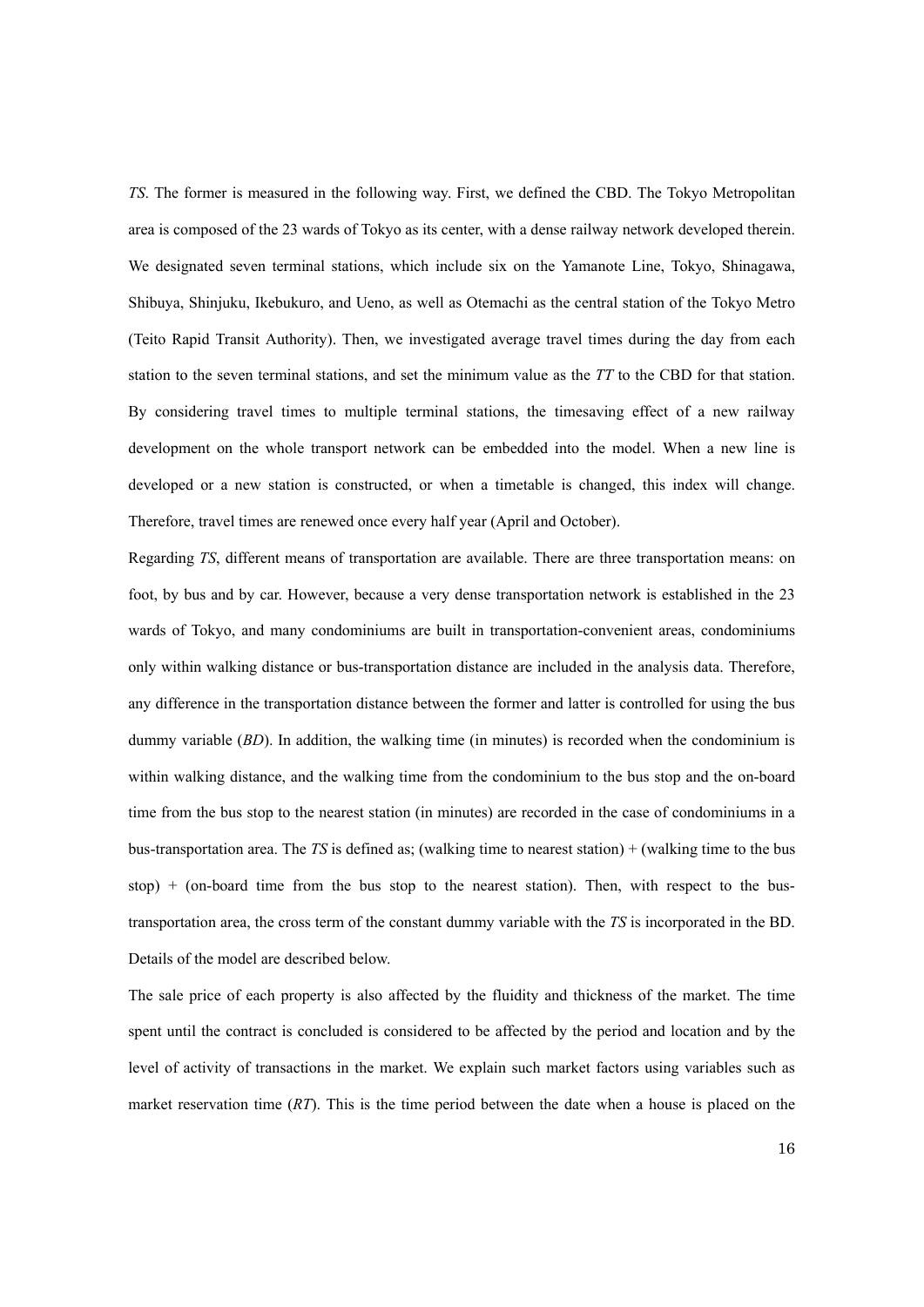market by a seller, and the time period when a buyer appears. Properties with a long *RT* are regarded as those having a price higher than the equilibrium price, or those in a thin market. Conversely, properties with a short *RT* are regarded as those in a market with high fluidity or those having a price close to or lower than the equilibrium price. For our purposes, the *RT* is defined as the time period from when the property is listed in the magazine for the first time until it is removed from the magazine.

We also identified some quantitative measures representing building property characteristics. They are *FS*, *Age*, *BS* and the number of units (*NU*). *Age* is the time period from its construction to the time period when the contract is concluded. *NU* is regarded as a proxy variable for the grade of the entire condominium and the quality of the common space. In addition, we created other dummy variables: the ground-floor dummy variable is used because the price of a ground-floor property is expected to be lower than that of higher-floor properties, and the highest-floor dummy variable is used because the price is expected to again be higher on the top floor. In terms of the direction of properties, such as whether their opening parts are south facing or not, we define a south-facing dummy variable (*SD*). Furthermore, we define a ferroconcrete structure dummy variable (*FD*) to incorporate the difference in structural strength.

The above variables are all related to the location or building characteristics of condominiums. It is reasonable to assume that other regional factors may also affect the house price. Therefore, we set an administrative-area dummy variable, *LD*, to reflect differences in the quality of public services, as well as the "*Ji-Gurai*" or area rank. Furthermore, the railway dummy variable, *RD*, represents the price structure for condominiums along railway lines, because most Japanese residential developments have been carried out along railway lines.

Finally, the time dummy variable (*TD*) is used to control for differences in the prices between different time periods.The observation data consist of 211,179 samples collected between January 1986 and September 2006.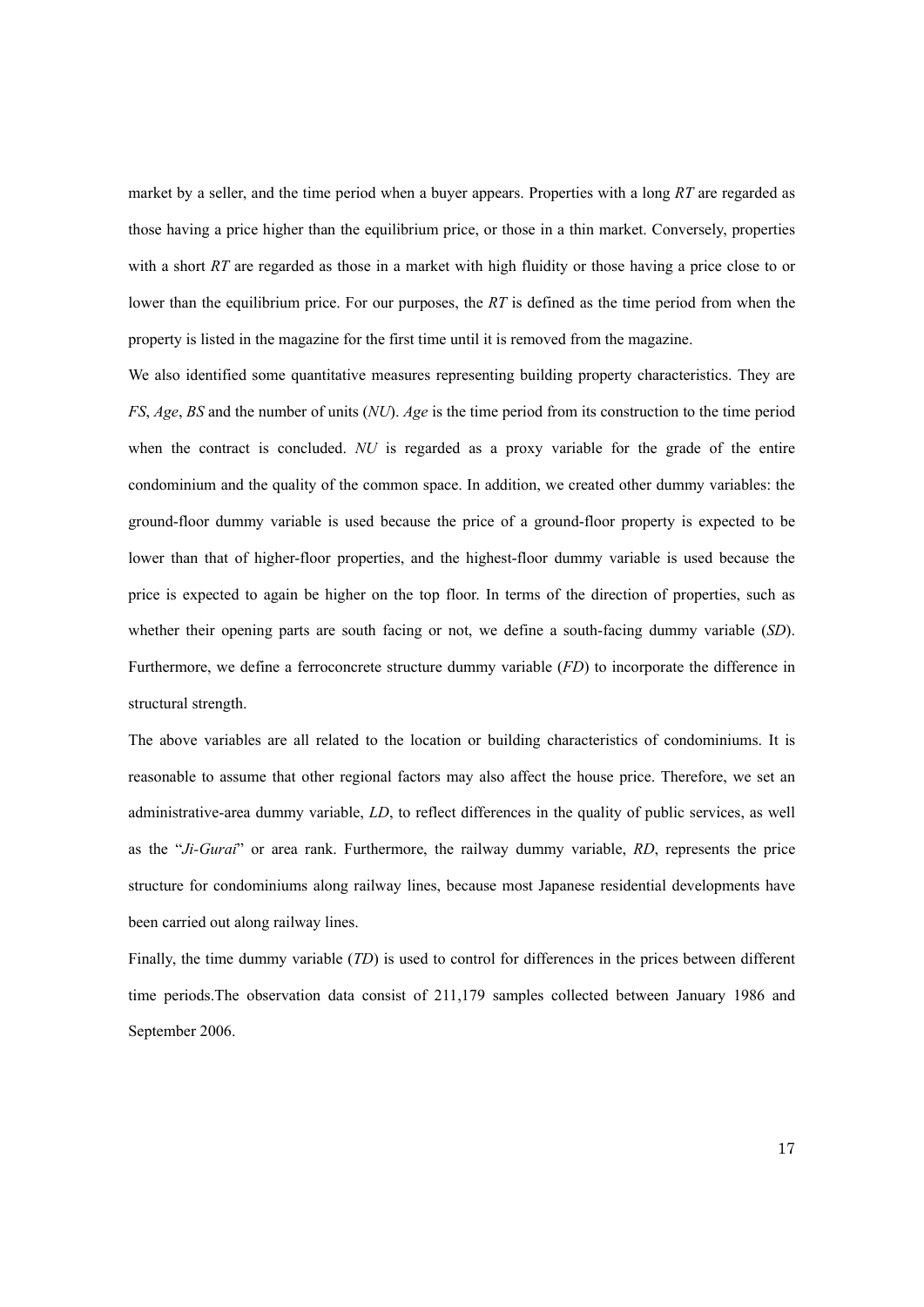| <b>Symbols</b>        | <b>Variables</b>                                          | <b>Contents</b>                                                                                                        | Unit           |
|-----------------------|-----------------------------------------------------------|------------------------------------------------------------------------------------------------------------------------|----------------|
| <b>FS</b>             | Floor space/ square meters Floor space.                   |                                                                                                                        | m <sup>2</sup> |
| AGE                   | Age of Building<br>:Number of years since<br>construction | Period between the date when the data is deleted<br>from the magazine and the date of construction of<br>the building. | month          |
| <b>TS</b>             | Time to nearest station                                   | Time distance to the nearest station (Time by Walk<br>or Bus).                                                         | minute         |
| TT                    | Travel Time to central<br>business district               | Minimum of railway riding time in daytime to<br>Terminal 7 stations in 2005*.                                          | minute         |
| BS                    | Balcony space/ square<br>meters                           | Balcony space.                                                                                                         | m <sup>2</sup> |
| NU                    | Number of units                                           | Total units of the condominium.                                                                                        | unit           |
| RT                    | Market reservation time                                   | Period between the date when the data appear in<br>the magazine for the first time and the date of being<br>deleted.   | week           |
| <b>FD</b>             | First floor dummy                                         | The property is on the ground floor $1$ ,<br>on other floors 0.                                                        | (0,1)          |
| HF                    | Highest floor dummy                                       | The property is on the top floor $1$ ,<br>on the other floors 0.                                                       | (0,1)          |
| <b>SD</b>             | South-facing dummy                                        | Fenestrae facing south 1,<br>other directions 0.                                                                       | (0,1)          |
| <b>FD</b>             | Ferroconcrete dummy                                       | Steel reinforced concrete frame structure 1,<br>other structure 0.                                                     | (0,1)          |
| <i>LDj</i> $(j=0,,J)$ | Location (Ward) dummy                                     | <i>j</i> th administrative district 1,<br>other district 0.                                                            | (0,1)          |
| $RDk \ (k=0,,K)$      | Railway line dummy                                        | $k$ th railway line $1$ ,<br>other railway line 0.                                                                     | (0,1)          |
| TDl $(l=0,,L)$        | Time dummy (monthly)                                      | $l$ th month $l$ ,<br>other month 0.                                                                                   | (0,1)          |

# **Table 1. List of analyzed data.**

\*Terminal Staion : Tokyo,Shinagawa,Shibuya,Shinjuku,Ikebukuro,Ueno, and Ootemachi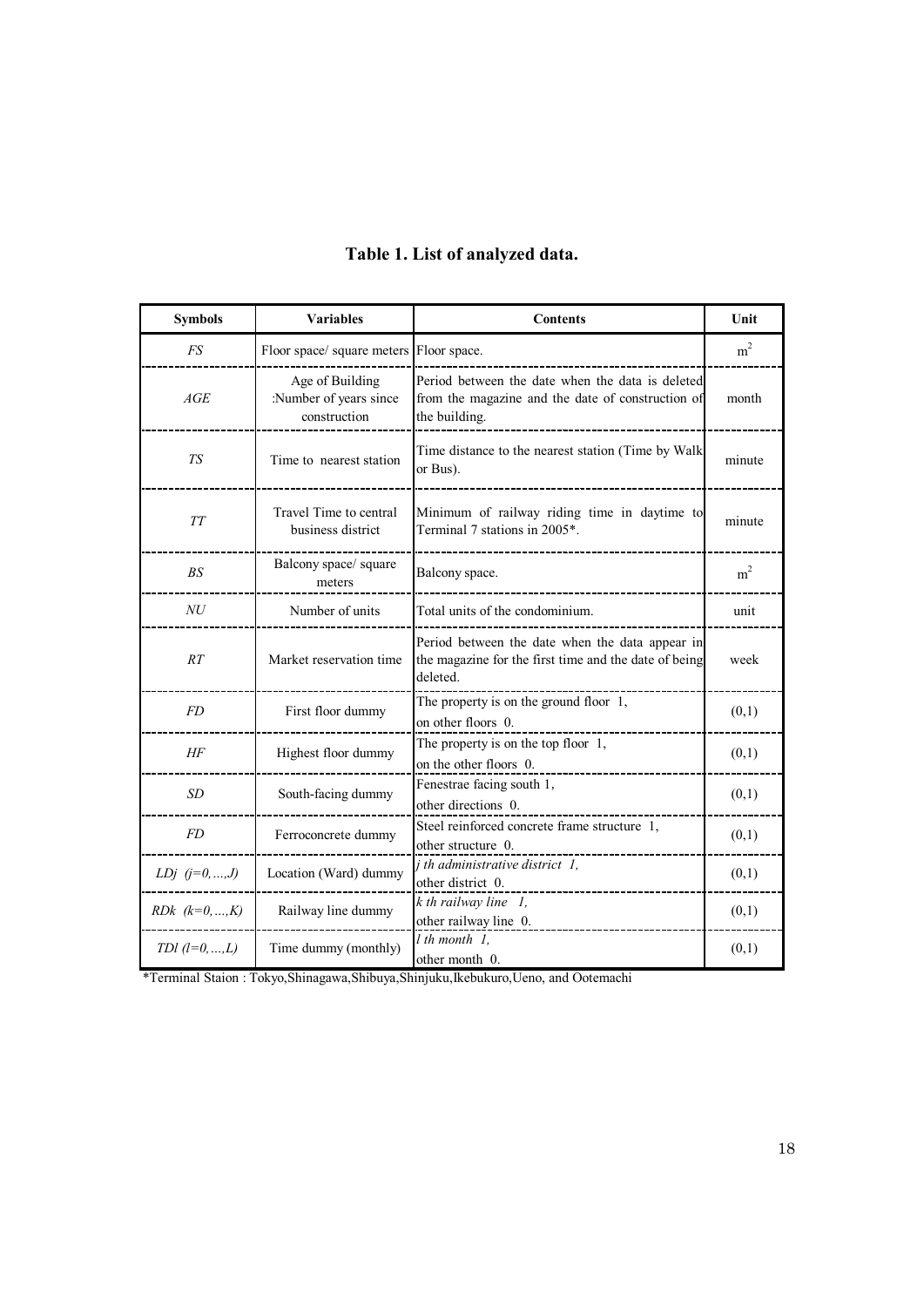### **3.3.Statistical distribution of secondhand condominium price data**

Table 2 shows descriptive statistics of the major variables. The average resale price of a condominium is 39.04 million yen, the minimum value is 8.50 million yen, and the maximum value is 195.00 million yen, with a fairly large standard deviation of 23.48 million yen. The data include a wide range of condominiums from studio-apartment-class small properties to the so-called 100-million-yen-class large properties. The average unit price is approximately 0.7 million yen/ $m<sup>2</sup>$  with a right-skewed distribution. Regarding the *FS*, the minimum value is  $16.00 \text{ m}^2$ , the maximum value is  $134.99 \text{ m}^2$ , and the average is  $56.57 \text{ m}^2$ , including all condominiums from single-person households to large-family condominiums. Regarding the *Age*, the average value is 165 months (13.75 years), with a maximum value of 413 months (34.42 years). Because the history of condominiums in Japan is short, it is expected that this index will increase over time.

Regarding the *TS*, we only observed the distribution of data on the time axis; there are properties with a minimum value of 0 minutes that are located in front of a station. The maximum value is 32 minutes and the average value is 7.60 minutes. On average, while many properties are conveniently located, some are beyond walking distance. This indicates that, in general, convenience is emphasized in the construction

of condominiums because of the required characteristics of condominiums.

Regarding the *TT* to the CBD, the average is 15 minutes with a maximum value of 30 minutes, indicating that most condominiums are concentrated in areas of high convenience.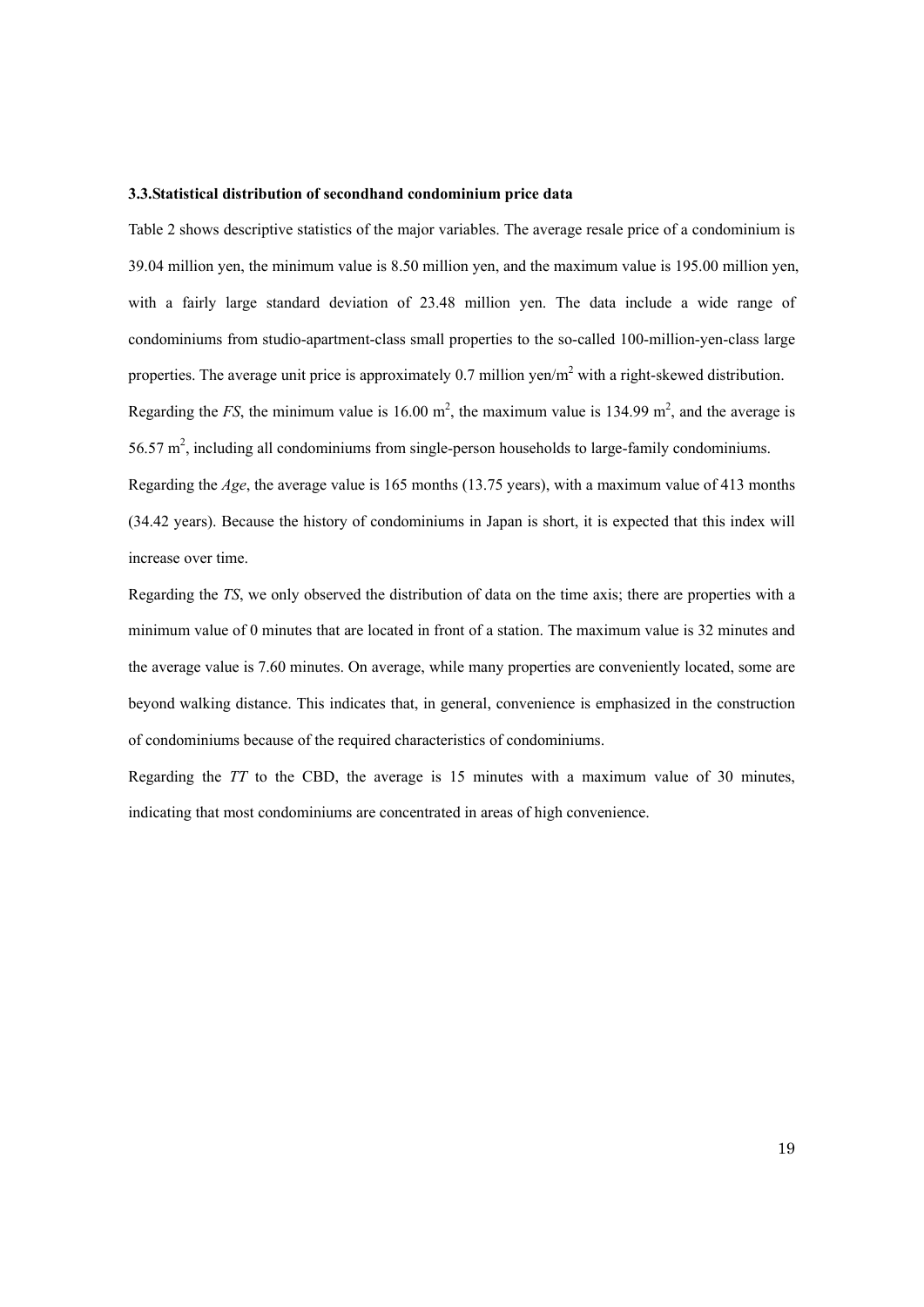| <b>Variables</b>                                           | Average     | <b>Standard</b><br><b>Deviation</b> | <b>Minimum</b> | <b>Maximum</b> |
|------------------------------------------------------------|-------------|-------------------------------------|----------------|----------------|
| RP: Resale Price of Condominimum<br>$(10,000 \text{ Yen})$ | 3,904.66    | 2,348.54                            | 850.00         | 19,500.00      |
| $FS$ : Floor space $(m2)$                                  | 56.57       | 19.40                               | 16.00          | 134.99         |
| RP/FS                                                      | 70.93       | 36.78                               | 24.00          | 270.90         |
| $Age: Age$ of Building(months)                             | 165.74      | 91.98                               | 5.00           | 413.00         |
| $TS$ : Time to the nearest station:<br>(minutes)           | 7.60        | 4.27                                | 0.00           | 32.00          |
| TT: Travel Time to Central<br>Business District (minutes)  | 15.32       | 5.30                                | 0.00           | 30.00          |
| $NU$ : The Number of Units                                 | 100.03      | 131.05                              | 10.00          | 1149.00        |
| RT: Market reservation time (week)                         | 11.58       | 10.62                               | 1.00           | 64.00          |
| 1986/01-2006/09                                            | $n=211,179$ |                                     |                |                |

# **Table 2. Summary of statistical values of secondhand condominium price data.**

# **4.Estimation results**

### **4.1.Estimation of RHI**

The estimated RHI for the 23 wards of Tokyo is as follows.

$$
\log RP / FS = 4.631 + 0.0126 \log FS - 0.189 \log Age - 0.078 \log TS - 0.117 \log TT + 0.019 \log NU
$$
  
(498.23) (+10.81) (-337.38) (-99.69) (-36.21) (40.90)  
-0.276· BD + 0.058·(BD \times \log WT) - 0.026· FF + 0.018· HF - 0.097FD + 0.0093· SD  
(-13.140) (6.970) (-19.210) (8.000) (-10.150) (10.790)  
+  $\beta_{1h} \sum_{h} LD_h + \beta_{2i} \sum_{i} RD_i + \beta_{3j} \sum_{j} TD_j$ 

20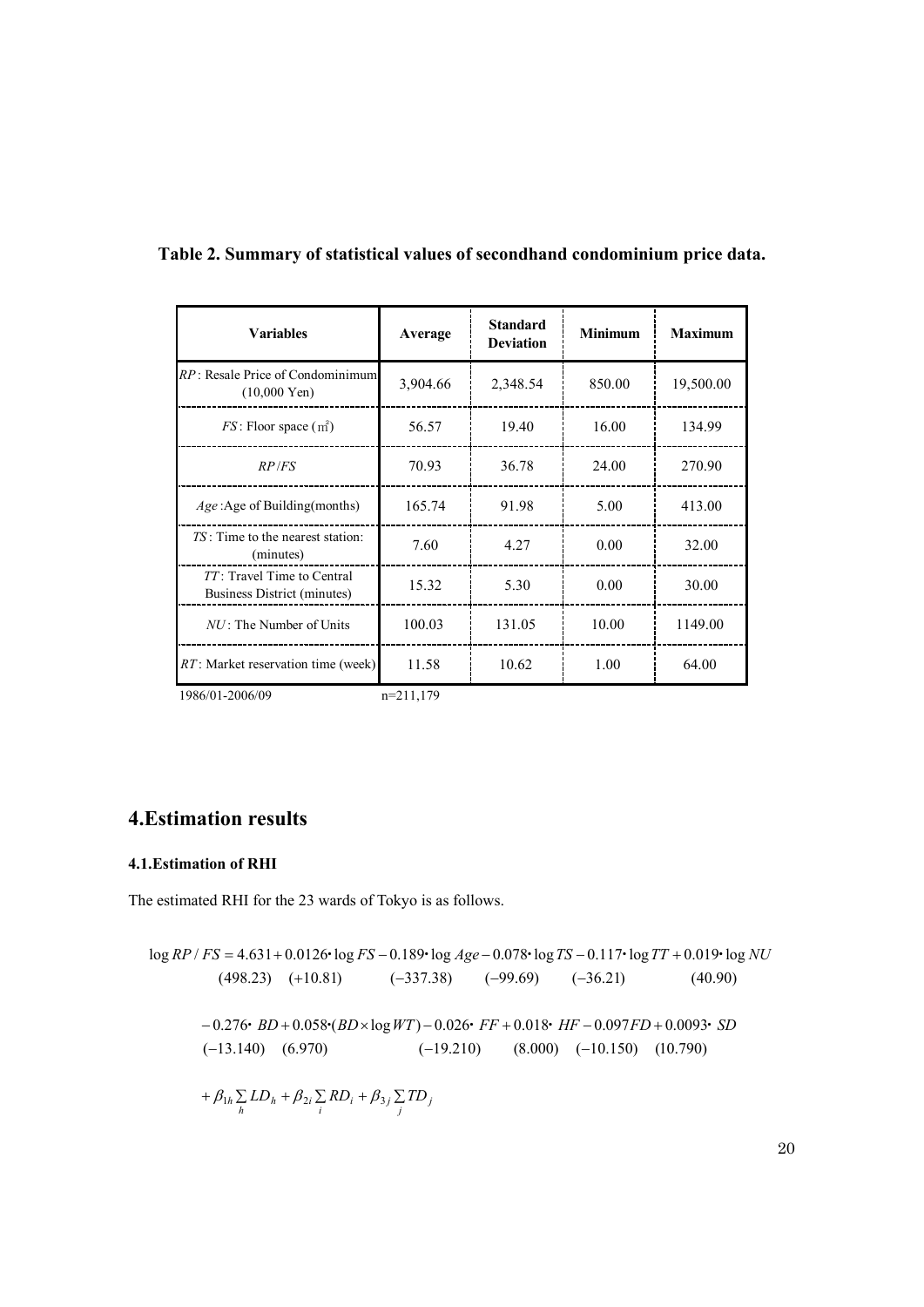Adjusted R-square: 0.837

Number of observations: 211,178

Because the coefficient of determination adjusted for the degrees of freedom is 0.837, the estimated model has a fairly high explanatory power (refer to Table 3 for details).

Because the data was pooled for sales between 1986 and 2006, we corrected the time point by forcibly introducing the *TD*, so that the structure of the secondhand condominium price was estimated using property characteristics specific to condominiums and the *RD*. Among the property characteristics specific to condominiums, *FS*, *BS* and *NU* have positive values, and *Age*, *TS*, and *TT* to the CBD are estimated with negative values.

First, regarding *FS*, the unit price was shown to increase with increasing floor space. A similar tendency was observed for *BS* and *NU*. This indicates that consumers show a strong preference for the floor space of each property as well as the floor space of the entire condominium.

As *Age* increases, we expect not only functional deterioration but also economic deterioration because of the improvement of facilities in newer condominiums. The results obtained showed that as *TS* and *TT* to the CBD increase, the convenience decreases because of the greater distance from populated areas, resulting in a decrease in the price.

Furthermore, the level of public service differs for each administrative ward, and there are broad differences in the residential environment depending on administrative cities and wards or railway line areas, which cannot be taken into consideration in our estimated function; therefore, these differences were estimated using the dummy variables.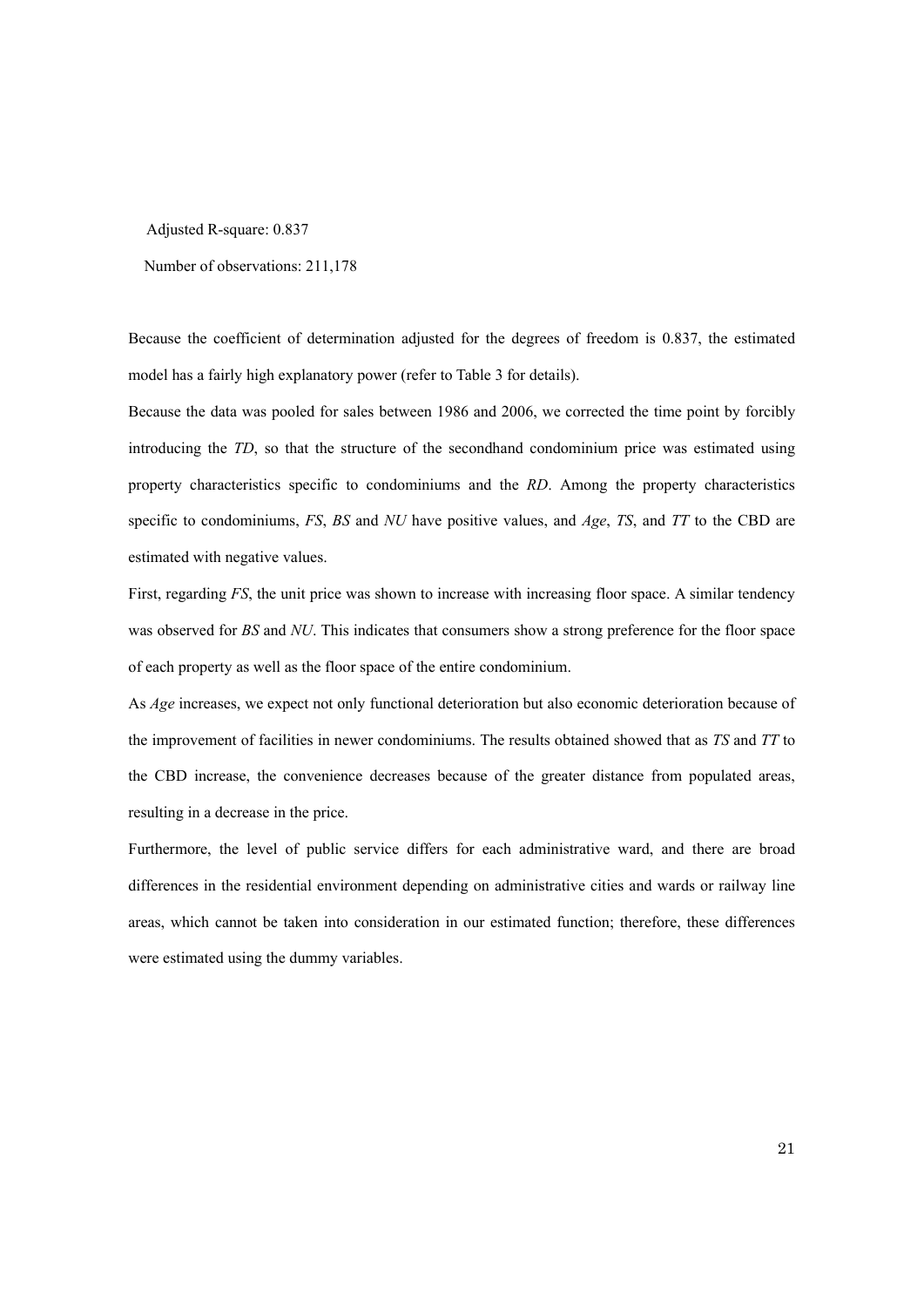# **Table 3. Estimation results of the RHM: 23 wards of Tokyo.**

**Method of Estimation**

OLS

### **Dependent Variable**

*RP* : Resale Price of Condominiums (in log)

Katsushika -0.144 -38.390 Edogawa 1 -0.080 -21.890

**Independent Variables** 

| <b>Property Characteristics (in log)</b>          | Coefficient<br>t-value |                         | Railway/Subway Line Dummy   Coefficient |             | t-value   |
|---------------------------------------------------|------------------------|-------------------------|-----------------------------------------|-------------|-----------|
| Constant                                          | 4.631                  | 498.230                 | <b>LDk</b> $(k=0,,K)$                   |             |           |
| $FS$ : Floor space                                | 0.013                  | 10.810                  | Yamanote                                | 0.033       | 4.236     |
| $Age: Age$ of building                            | $-0.190$               | -337.380                | Ginza                                   | 0.158       | 11.460    |
| TS: Time to the nearest station                   | $-0.078$               | $-99.690$<br>Marunouchi |                                         | 0.056       | 5.556     |
| TT: Travel Time to CBD                            | $-0.040$               | $-36.210$               | Hibiya                                  | 0.085       | 9.039     |
| $NU$ : Number of units                            | 0.019                  | 40.900                  | Tozai                                   | 0.040       | 4.727     |
| $RT$ : Market reservation time                    | 0.014                  | 32.530                  | Chiyoda                                 | 0.067       | 7.858     |
| <b>Property Characteristics (dummy variables)</b> | Coefficient            | t-value                 | Yurakucho                               | 0.053       | 3.609     |
| <b>BD</b> : Bus Dummy                             | $-0.276$               | $-13.140$               | Hanzomon                                | $-0.029$    | $-2.621$  |
| $TS \times BD$                                    | 0.059                  | 6.970                   | ToeiAsakusa                             | $-0.265$    | $-2.420$  |
| FF: First Floor Dummy                             | $-0.026$               | $-19.210$               | ToeiShinjuku                            | $-0.338$    | $-10.244$ |
| $HF$ : Highest floor dummy                        | 0.018                  | 8.000                   | Keihinkyukou                            | $-0.214$    | $-15.225$ |
| FD:Ferroconcrete dummy                            | $-0.010$               | $-10.150$               | Keihintohoku                            | $-0.265$    | $-6.692$  |
| SD:South-facing dummy                             | 0.009                  | 10.790                  | Ikegami                                 | $-0.089$    | $-6.782$  |
| <b>Location (Ward) Dummy</b>                      | Coefficient            | t-value                 | Tokyutoyoko                             | 0.036       | 1.712     |
| LDj $(j=0,,J)$                                    |                        |                         | Setagaya                                | $-0.091$    | $-5.465$  |
| Chiyoda                                           | 0.625                  | 110.740                 | Odakvu                                  | $-0.025$    | $-1.649$  |
| Chuo                                              | 0.347                  | 82.770                  | Inogashira                              | 0.076       | 5.800     |
| minato                                            | 0.552                  | 154.730                 | keio                                    | 0.032       | 2.361     |
| Shinjuku                                          | 0.407                  | 115.620                 | Chuo                                    | $-0.045$    | $-1.621$  |
| Bunkyo                                            | 0.356                  | 95.060                  | Seibushinjuku                           | $-0.053$    | $-4.024$  |
| Taito                                             | 0.047                  | 10.080                  | Seibuikebukuro                          | 0.040       | 2.455     |
| Koto                                              | $-0.030$               | $-8.970$                | Toubutojou                              | $-0.126$    | $-10.416$ |
| Shinagawa                                         | 0.315                  | 86.020                  | Saikyo                                  | 0.065       | 5.680     |
| Meguro                                            | 0.443                  | 109.280                 | Takasaki                                | $-0.063$    | $-5.655$  |
| Ota                                               | 0.233                  | 62.930                  | Toubuisezaki                            | $-0.073$    | $-2.694$  |
| Setagaya                                          | 0.407                  | 115.890                 | Jouban                                  | $-0.111$    | $-7.410$  |
| Shibuya                                           | 0.583                  | 155.950                 | Soubu                                   | $-0.122$    | $-5.927$  |
| Nakano                                            | 0.284                  | 65.620                  | <b>Time Dummy</b>                       | Coefficient | t-value   |
| Suginami                                          | 0.248                  | 60.990                  | $TDI$ $(l=0,,L)$                        |             |           |
| Toshima                                           | 0.243                  | 61.220                  | yes(see Figure)                         |             |           |
| Kita                                              | 0.092                  | 17.620                  |                                         |             |           |
| Arakawa                                           | $-0.064$               | $-14.580$               | Adjusted R square= $0.837$              |             |           |
| Itabashi                                          | 0.007                  | 1.960                   | Number of Observations= 211,179         |             |           |
| Nerima                                            | 0.146                  | 37.100                  |                                         |             |           |
| Adachi                                            | $-0.171$               | $-43.080$               |                                         |             |           |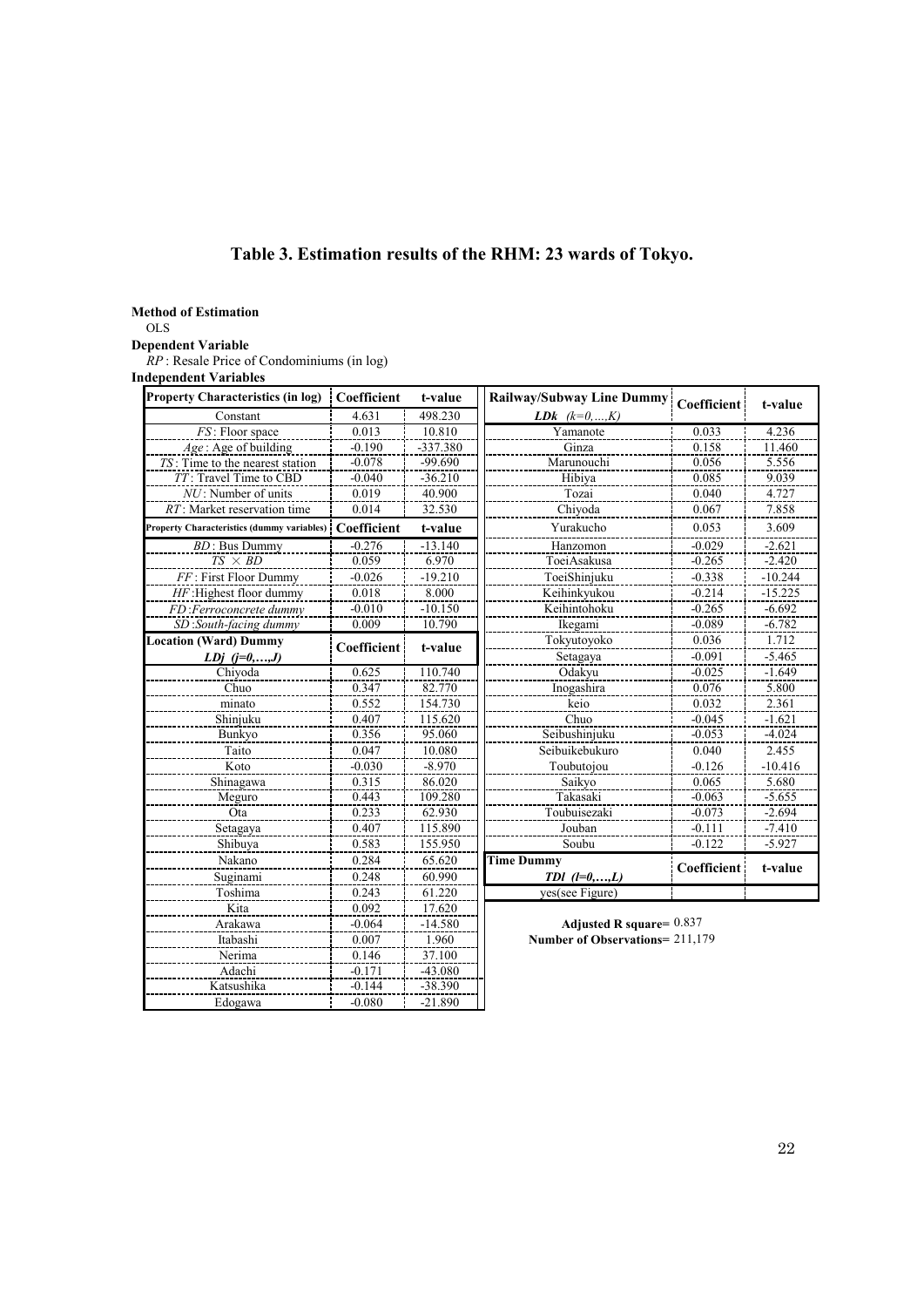### **4.2.Estimation of URHI**

Next, we estimated the URHM. In accordance with the definition of equation (27), we divided the data into *t* periods (here, monthly) and estimated the structure of house prices. Regarding the price index, we estimated the prices of secondhand condominiums in each period by substituting the specific residential property characteristics common to all periods into the explanatory variables, and obtained the structurally unrestricted hedonic housing price indices relative to the reference period based on the estimated prices.

Table 4 shows the estimated regression coefficients of the major variables, and Fig. 1 shows changes in the number of samples and the coefficient of determination adjusted for the degrees of freedom.

The adjusted coefficient of determination decreased from 1986 through 1995, then increased from 1996. However, on the whole, it maintained an average of around 0.75, showing fairly good results.

The number of samples was approximately 500 per month from 1986 through 1989, which then increased significantly to an average value of 844. However, there is more than a threefold difference depending on the month. In each year, transactions are concentrated from January to March, which is the end of the fiscal year, when there are large movements of people in Japan, and the number of transactions significantly decreases around July and August, thus showing seasonal changes. However, there is no apparent correlation between the number of samples and adjusted coefficient of determination. Next, we focused on the regression coefficients of the estimated model. Table 5 shows descriptive statistical values for the regression coefficients over 250 periods. Figs 2–6 show changes in the regression coefficients with time. All of the regression coefficients show major fluctuations in each period or every several periods. However, the fluctuations show a certain tendency, although not a gradual change with time. In addition, we can see that all the variables are around (higher or lower than) the regression coefficients estimated using the RHM.

Using the data in Table 5, we calculated the coefficients of variance (standard deviation/average): *FS* = 2.428,  $Age = -0.179$ ,  $TS = -0.232$ ,  $TT$  to CBD = -0.779. In other words, *FS* shows the largest change, including a change of the sign (+/–), followed by *TT* to the CBD, *TS*, and *Age*.

23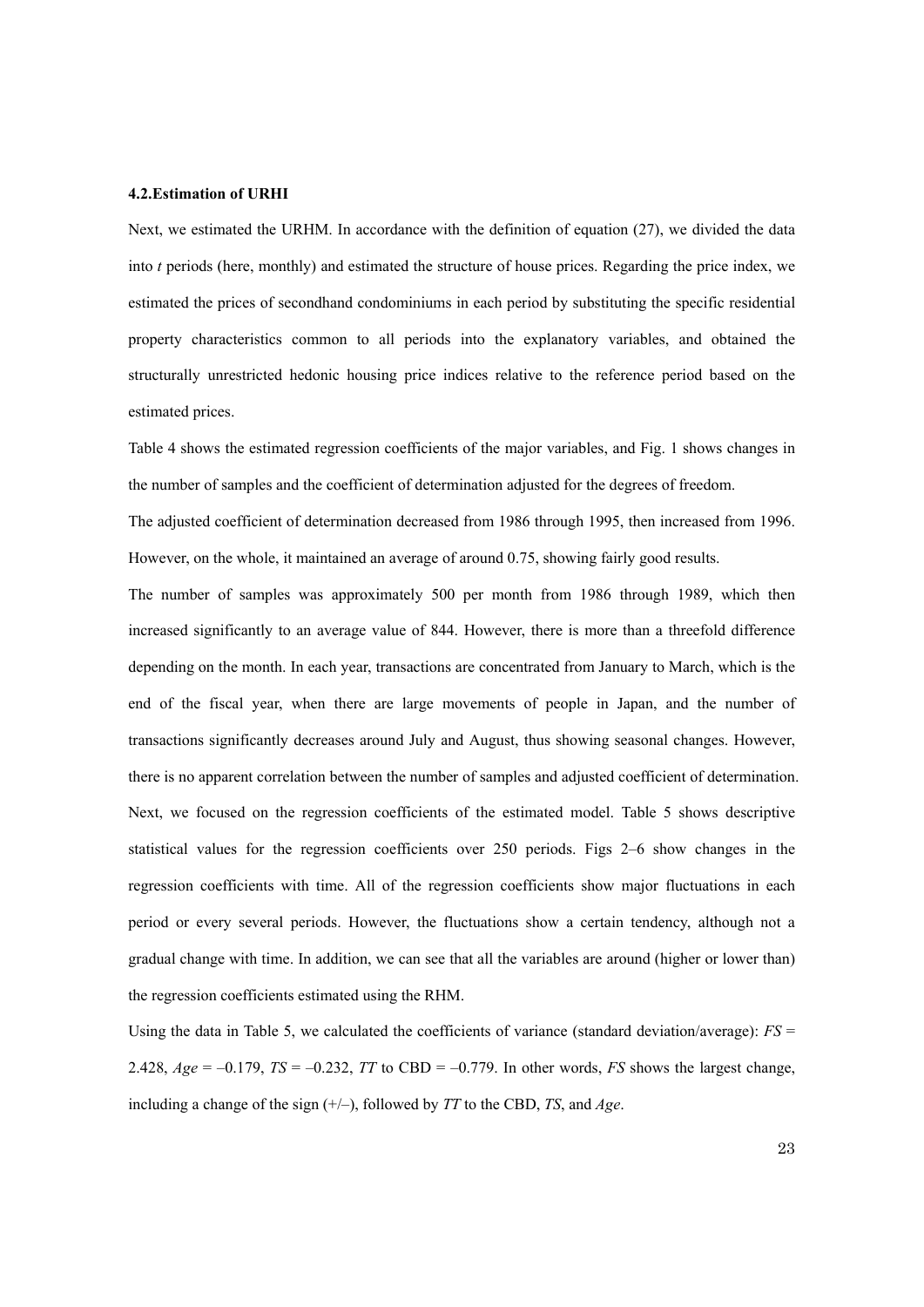| Time   | Constant | FS:<br>Floor<br>space | Age:<br>Age of<br>building! | TS:<br>Time to<br>the<br>nearest<br>station | TT:<br>Travel<br>Time to<br><b>CBD</b> | NU:<br>Number<br>of units | RT:<br>Market<br>reservatio Dummy<br>n time | BD: Bus  | $WT \times$<br><b>BD</b> | Number of Adjusted<br>Observation<br>s | R square |
|--------|----------|-----------------------|-----------------------------|---------------------------------------------|----------------------------------------|---------------------------|---------------------------------------------|----------|--------------------------|----------------------------------------|----------|
| 198601 | 4.402    | 0.007                 | $-0.143$                    | $-0.100$                                    | $-0.048$                               | $-0.011$                  | $-0.010$                                    | 1.333    | $-0.495$                 | 416                                    | 0.761    |
| 198602 | 4.508    | 0.066                 | $-0.144$                    | $-0.089$                                    | $-0.099$                               | $-0.010$                  | $-0.021$                                    | $-0.323$ | 0.068                    | 528                                    | 0.776    |
| 198603 | 4.464    | $-0.032$              | $-0.110$                    | $-0.070$                                    | $-0.046$                               | $-0.007$                  | $-0.022$                                    | $-0.994$ | 0.480                    | 489                                    | 0.823    |
| 198604 | 4.413    | 0.051                 | $-0.161$                    | $-0.106$                                    | $-0.029$                               | 0.006                     | $-0.012$                                    | 1.160    | $-0.489$                 | 455                                    | 0.824    |
| 198605 | 4.669    | 0.012                 | $-0.155$                    | $-0.096$                                    | $-0.095$                               | $-0.002$                  | $-0.034$                                    | 0.722    | $-0.268$                 | 605                                    | 0.727    |
| 198606 | 4.343    | 0.057                 | $-0.133$                    | $-0.132$                                    | $-0.025$                               | 0.014                     | $-0.020$                                    | $-0.912$ | 0.268                    | 446                                    | 0.751    |
| 198607 | 3.930    | 0.083                 | $-0.120$                    | $-0.116$                                    | $-0.054$                               | 0.002                     | $-0.046$                                    | $-0.470$ | 0.168                    | 430                                    | 0.785    |
| 198608 | 4.401    | 0.034                 | $-0.128$                    | $-0.113$                                    | $-0.009$                               | 0.021                     | $-0.058$                                    | 0.078    | $-0.095$                 | 564                                    | 0.791    |
| 198609 | 4.526    | 0.069                 | $-0.146$                    | $-0.146$                                    | $-0.018$                               | 0.008                     | $-0.020$                                    | $-0.308$ | 0.084                    | 394                                    | 0.838    |
| 198610 | 4.250    | 0.043                 | $-0.114$                    | $-0.092$                                    | $-0.025$                               | 0.014                     | $-0.024$                                    | 0.177    | $-0.122$                 | 560                                    | 0.826    |
| 198611 | 4.310    | $-0.001$              | $-0.109$                    | $-0.121$                                    | 0.053                                  | 0.010                     | $-0.031$                                    | 0.036    | $-0.080$                 | 340                                    | 0.866    |
| 198612 | 4.822    | 0.077                 | $-0.154$                    | $-0.133$                                    | $-0.142$                               | $-0.006$                  | $-0.032$                                    | $-1.199$ | 0.425                    | 342                                    | 0.896    |
| 199001 | 5.831    | $-0.114$              | $-0.154$                    | $-0.084$                                    | $-0.067$                               | 0.022                     | 0.005                                       | $-0.198$ | 0.025                    | 857                                    | 0.763    |
| 199501 | 4.820    | 0.090                 | $-0.208$                    | $-0.070$                                    | $-0.048$                               | 0.011                     | 0.044                                       | $-0.203$ | 0.064                    | 1.109                                  | 0.641    |
| 200001 | 4.402    | 0.071                 | $-0.209$                    | $-0.036$                                    | $-0.035$                               | 0.021                     | 0.005                                       | $-0.373$ | 0.125                    | 778                                    | 0.697    |
| 200501 | 4.548    | 0.035                 | $-0.208$                    | $-0.057$                                    | $-0.015$                               | 0.018                     | 0.009                                       | $-0.752$ | 0.294                    | 702                                    | 0.757    |
| 200601 | 4.303    | 0.084                 | $-0.191$                    | $-0.093$                                    | $-0.011$                               | 0.023                     | $-0.002$                                    | $-0.576$ | 0.188                    | 650                                    | 0.809    |
| 200602 | 4.484    | 0.115                 | $-0.201$                    | $-0.106$                                    | $-0.040$                               | $-0.002$                  | $-0.010$                                    | $-0.382$ | 0.125                    | 768                                    | 0.766    |
| 200603 | 4.584    | 0.056                 | $-0.201$                    | $-0.087$                                    | $-0.024$                               | 0.025                     | $-0.007$                                    | $-0.670$ | 0.207                    | 1,015                                  | 0.785    |
| 200604 | 4.441    | 0.067                 | $-0.182$                    | $-0.091$                                    | $-0.024$                               | 0.012                     | $-0.011$                                    | $-0.242$ | 0.051                    | 826                                    | 0.775    |
| 200605 | 4.583    | 0.060                 | $-0.186$                    | $-0.080$                                    | $-0.036$                               | 0.015                     | $-0.014$                                    | $-0.224$ | 0.049                    | 966                                    | 0.774    |
| 200606 | 4.807    | 0.033                 | $-0.208$                    | $-0.072$                                    | $-0.022$                               | 0.000                     | $-0.018$                                    | $-0.248$ | 0.039                    | 776                                    | 0.775    |
| 200607 | 4.530    | 0.063                 | $-0.187$                    | $-0.092$                                    | 0.001                                  | 0.007                     | $-0.006$                                    | $-0.039$ | $-0.043$                 | 819                                    | 0.770    |
| 200608 | 4.742    | 0.024                 | $-0.198$                    | $-0.079$                                    | $-0.015$                               | 0.011                     | $-0.011$                                    | 0.324    | $-0.135$                 | 901                                    | 0.784    |
| 200609 | 4.566    | 0.020                 | $-0.198$                    | $-0.072$                                    | 0.012                                  | 0.018                     | $-0.005$                                    | 0.089    | $-0.070$                 | 900                                    | 0.766    |

# **Table 4. Estimation results of the URHM : the 23 wards of Tokyo: 1986/01–2006/09.**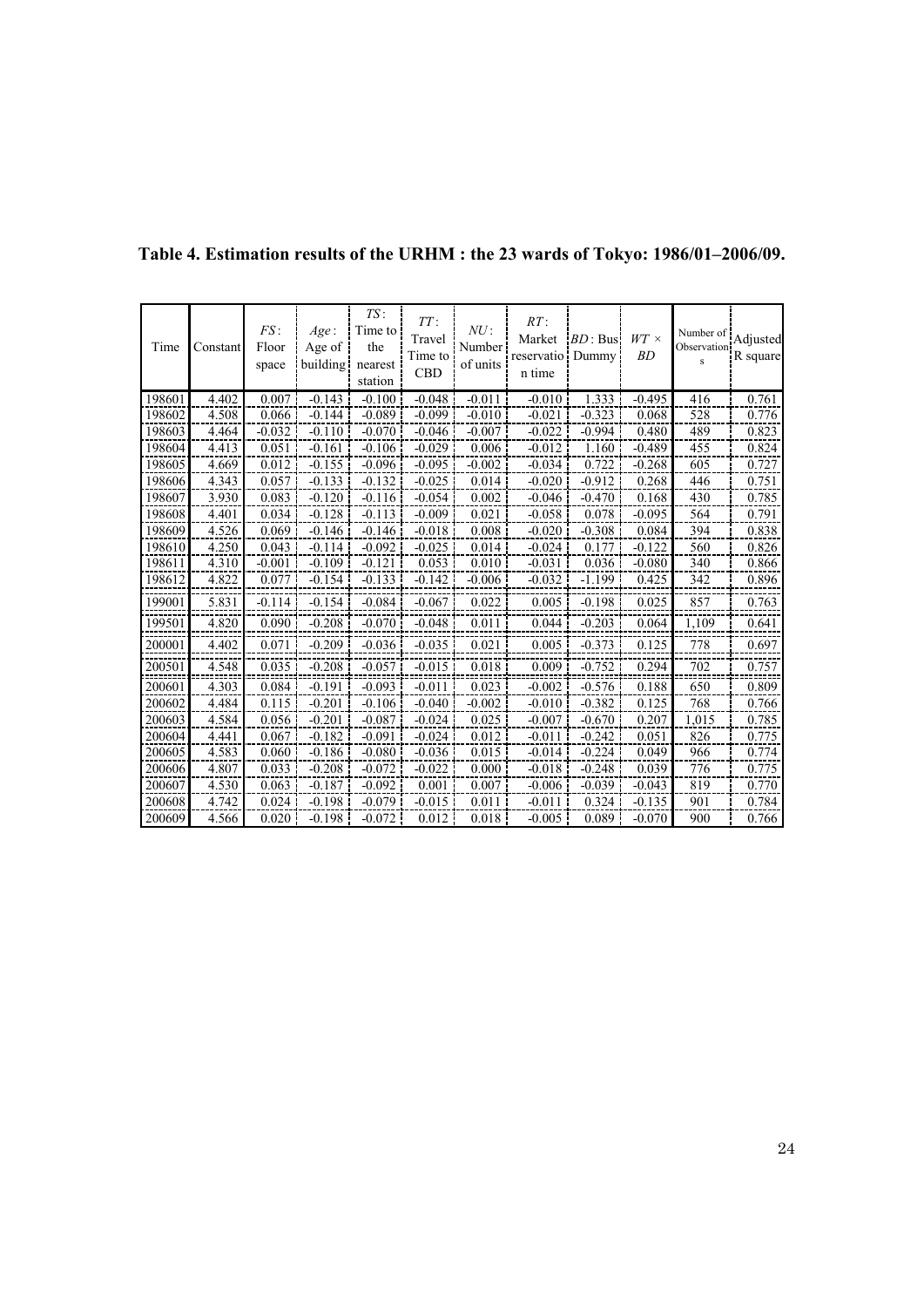

**Figure1.Estimation accuracy of the URHM: between 1986/01 and 2006/09.** 

| Table 5. Statistical values of major regression coefficients (URHM). |  |  |
|----------------------------------------------------------------------|--|--|
|----------------------------------------------------------------------|--|--|

| Principal Independent                             | RHI:1986.01 - | <b>NRHI</b> : Summary statistics of estimated parameter |                       |                 |          |  |  |  |
|---------------------------------------------------|---------------|---------------------------------------------------------|-----------------------|-----------------|----------|--|--|--|
| Variables                                         | 2006.09       | Average                                                 | Standard<br>deviation | <b>Skewness</b> | Kurtosis |  |  |  |
| <i>FS</i> : Floor space/square<br>meters          | 0.013         | 0.033                                                   | 0.081                 | $-0.758$        | $-0.627$ |  |  |  |
| Age: Age of building                              | $-0.190$      | $-0.185$                                                | 0.033                 | 0.474           | 0.110    |  |  |  |
| $WT$ :Distance to<br>nearest station              | $-0.078$      | $-0.082$                                                | 0.019                 | $-0.640$        | 0.799    |  |  |  |
| TT:Travel Time to<br>central business<br>district | $-0.040$      | $-0.041$                                                | 0.032                 | $-0.320$        | 0.136    |  |  |  |
| Adjusted-R Square                                 | 0.837         | 0.741                                                   | 0.054                 | 0.190           | $-0.379$ |  |  |  |
| Number of Samples                                 | 211,179       | 844.720                                                 | 282.977               | 0.369           | 0.123    |  |  |  |

1986.01 - 2006.09:Monthly ,Number of Mode=250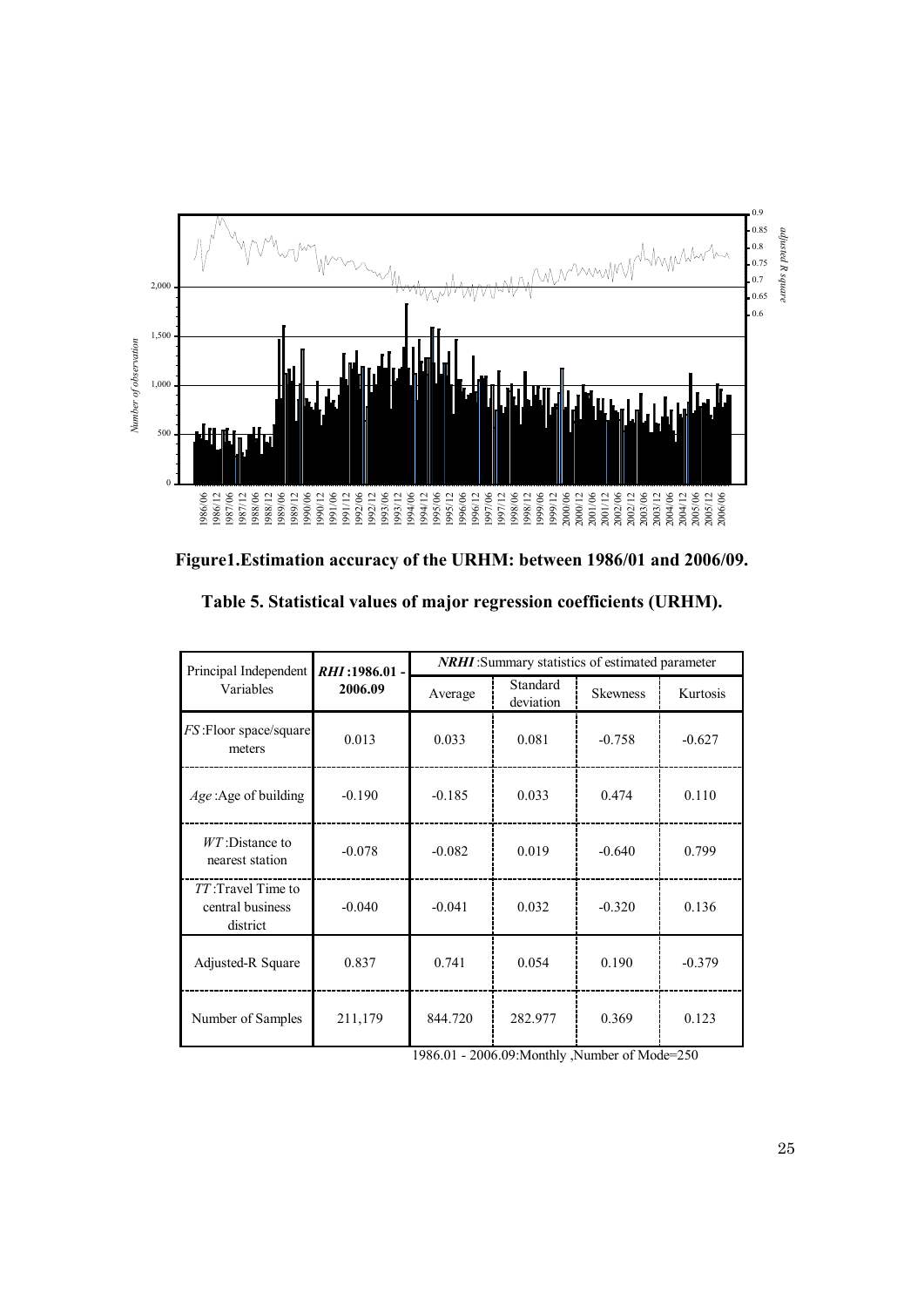

**Fig2. Time profile of regression coefficient of the URHM, constant term** *cnst***: 1986/01– 2006/09.** 



**Fig3. Time profile of regression coefficient of the URHM, floor space** *FS***: 1986/01– 2006/09.**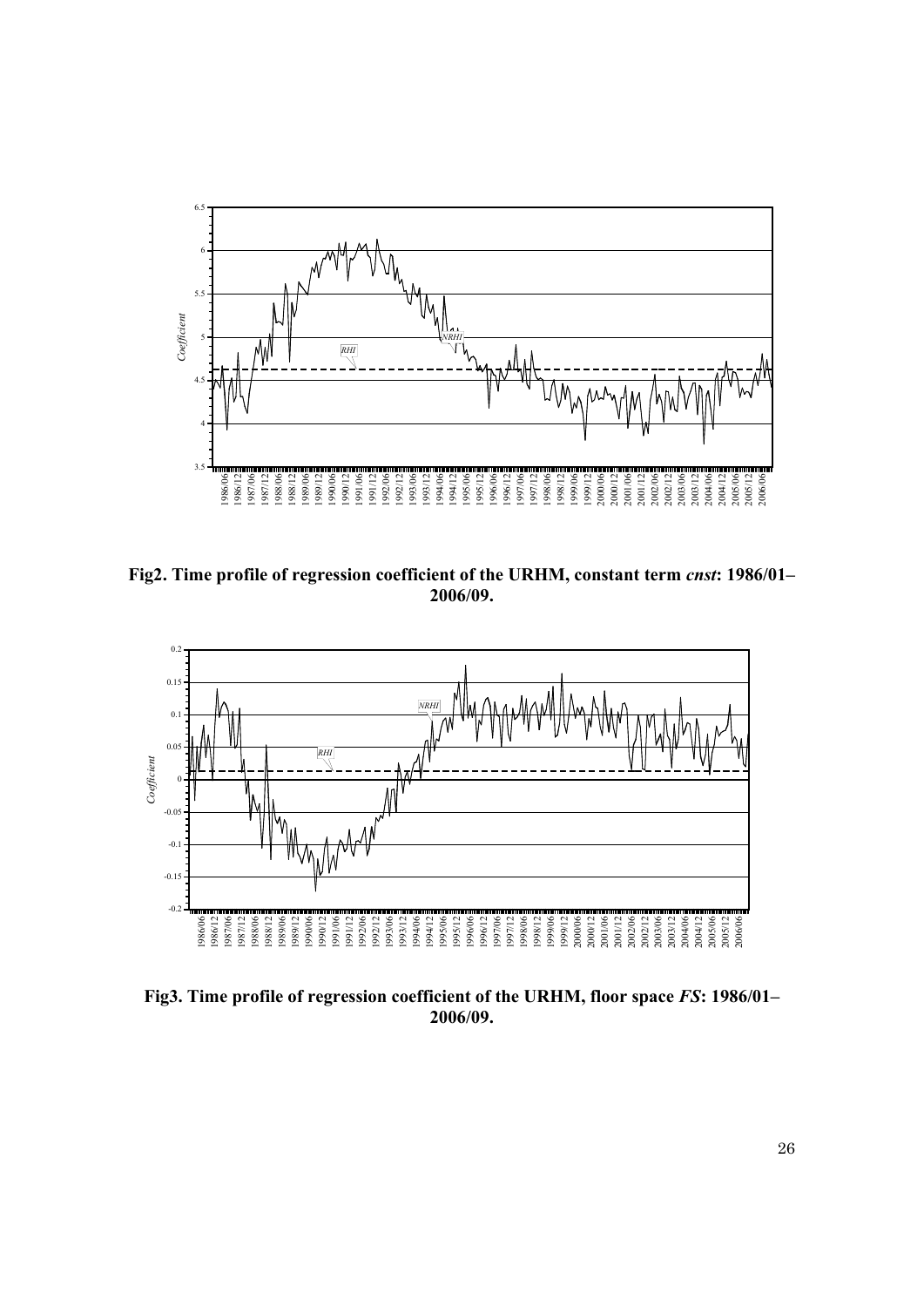

**Fig4. Time profile of regression coefficient of the URHM, age of building** *Age***: 1986/01–2006/09.** 



**Fig5. Time profile of regression coefficient of the URHM, time to nearest station** *TS***: 1986/01–2006/09.**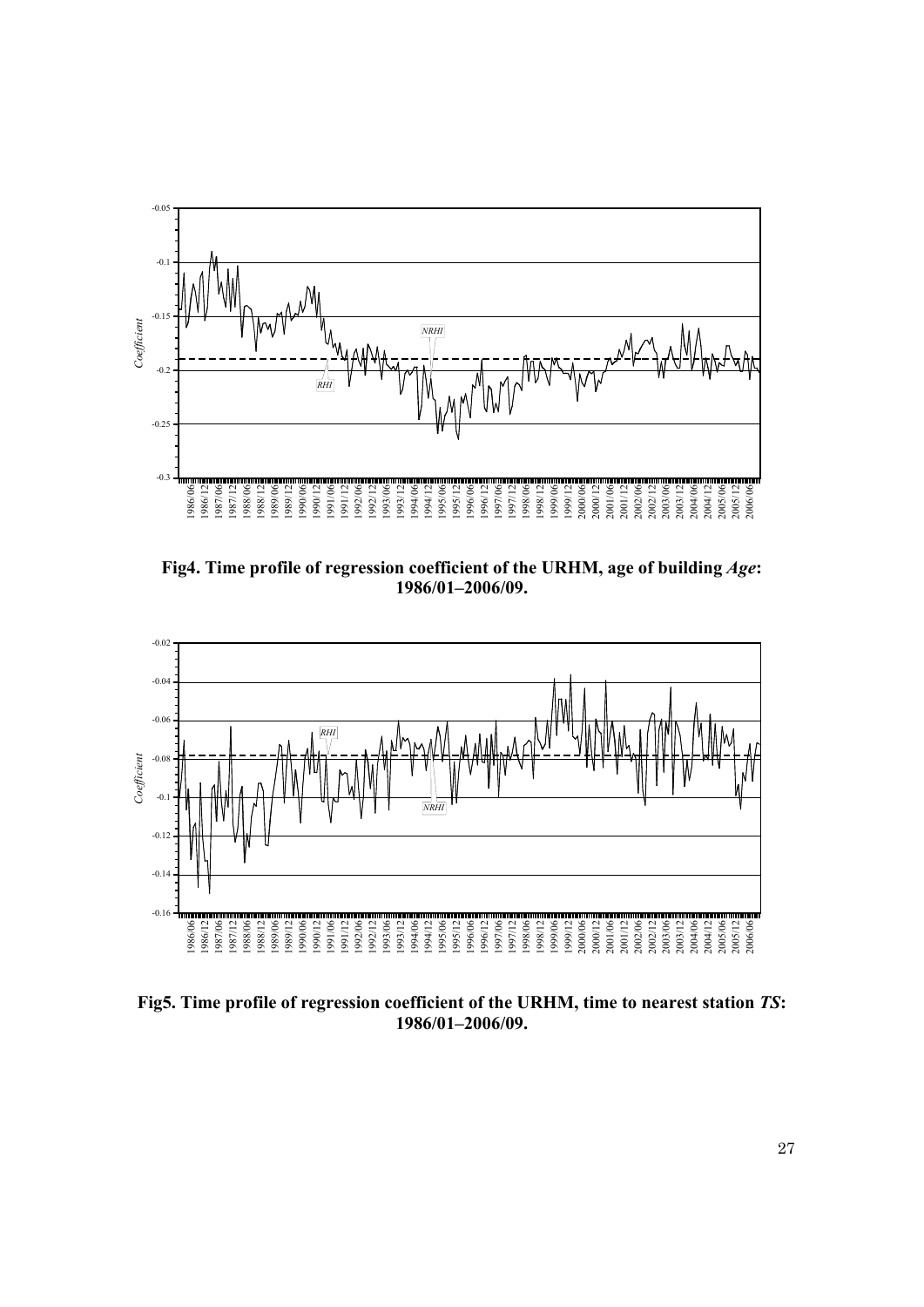

**Fig6. Time profile of regression coefficient of the URHM, travel time to CBD** *TT***: 1986/01–2006/09.** 

Thus, structural changes are expected to occur as a background to changes in the regression coefficients. For example, with respect to *FS*, the regression coefficient is estimated as positive in the basic model, while it is estimated as negative from 1987 to the end of 1995. This indicates that the structure apparently differs for this period (1987–1995) compared with other periods.

Meanwhile, large changes occur within short periods, the range of which exceeds that of the long-term changes. For example, when we look at the changes in regression coefficients of the *TS* and the *TT* to the CBD shown in Figs 5 and 6, we can see the tendency of the coefficient line to increase throughout the period. For *Age* (Fig. 4), the trend is a decrease until the mid 1990s, followed by an increase thereafter. While there are such changes observed over all periods, there are major fluctuations within short periods beyond the range of such changes (beyond the difference in the regression coefficient between the beginning and ending periods). These changes in the short periods cannot be considered to be structural changes.

On the basis of these findings, we consider that part of the change in the regression coefficients over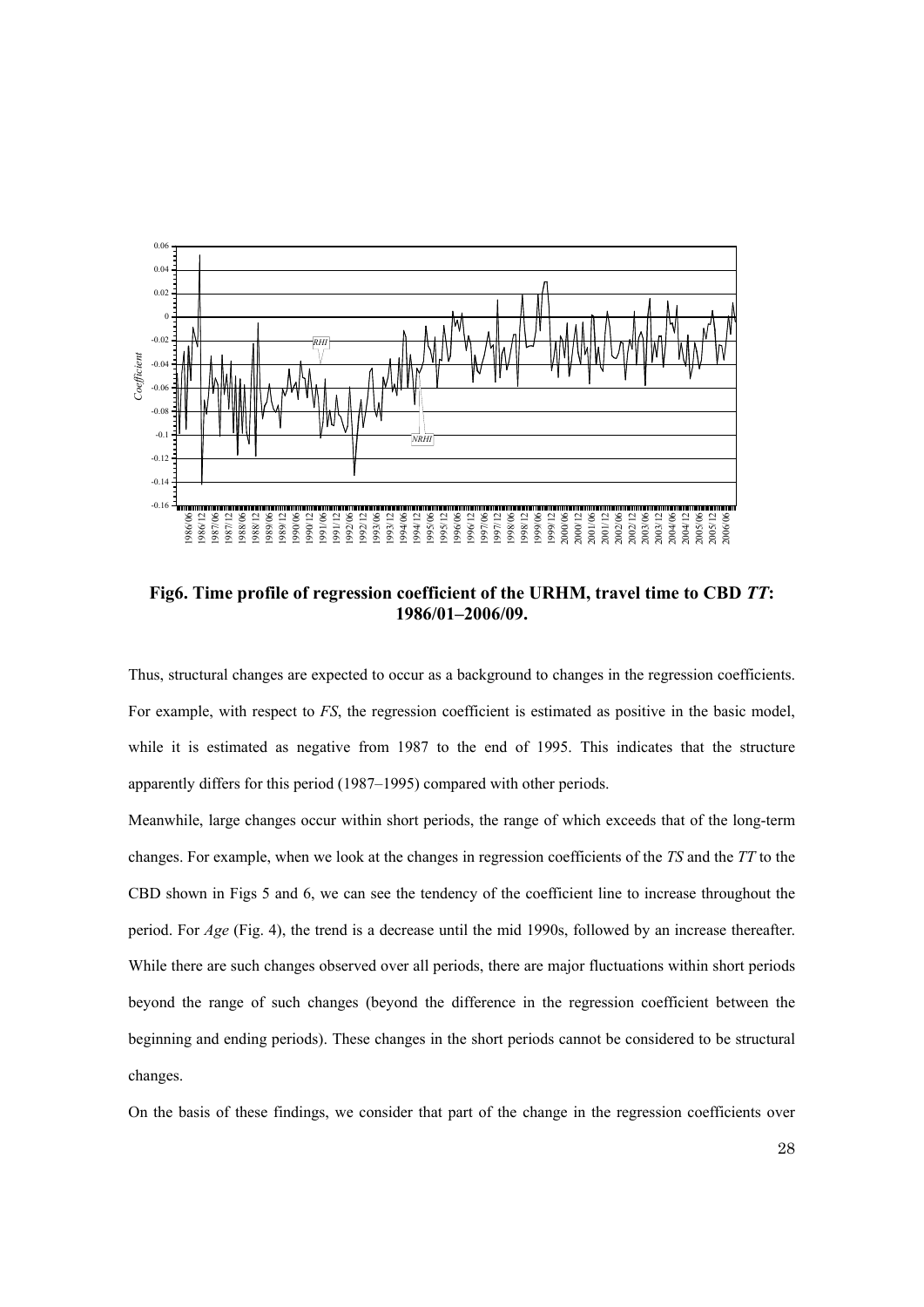time is caused by structural changes. It is also expected that some bias in the observation data group in each period may have a certain effect.

### **4.3.Estimation of OPHI**

#### **4.3.1.Estimation of model and changes in price structure**

Next, an OPHM is estimated on the basis of the procedure described in Section2.2. In the OPHM, to absorb changes during a short period, the presence of which became apparent in the estimation of the URHM, data over a certain period are pooled for the estimation. Using such an estimation method, we expect to absorb changes during a short period. However, upon estimation of the OPHM, setting an overlapped estimation period length  $(\tau)$  is the key.

In the estimation of the URHI, it has been clarified that there is a seasonal characteristic of changes in the thickness (more precisely, the number of transactions) of the housing market, and that the number of transactions increases at the end of the fiscal year between January and March, and the number decreases in July and August. When we attempt to absorb such a seasonally fluctuating characteristic in the market, the estimation period should be set to exceed one year. When the period is set to be longer, parameters are expected to be stable. However, it becomes difficult to accurately represent changes in the market structure. In this study, on the basis of such assumptions, we examine the effects of varying  $\tau$  between 12 months and 36 months on the price index and on the regression coefficients that represent the priceforming structure of the major variables.

First, estimation results using  $\tau$  of 12 months are shown in Table 6 and Fig. 7. The coefficient of determination decreases from 1986 through 1995, similar to that in the URHM; then it increases from the second half of 1996. On the whole, the coefficient of determination maintains an average of approximately 0.75, indicating a good result similar to that of the URHM.

Next, we focused on the regression coefficients of the estimated model. Table 7 shows descriptive statistical values of the regression coefficients for 238 periods. Figs 8–12 show temporal changes in the regression coefficients.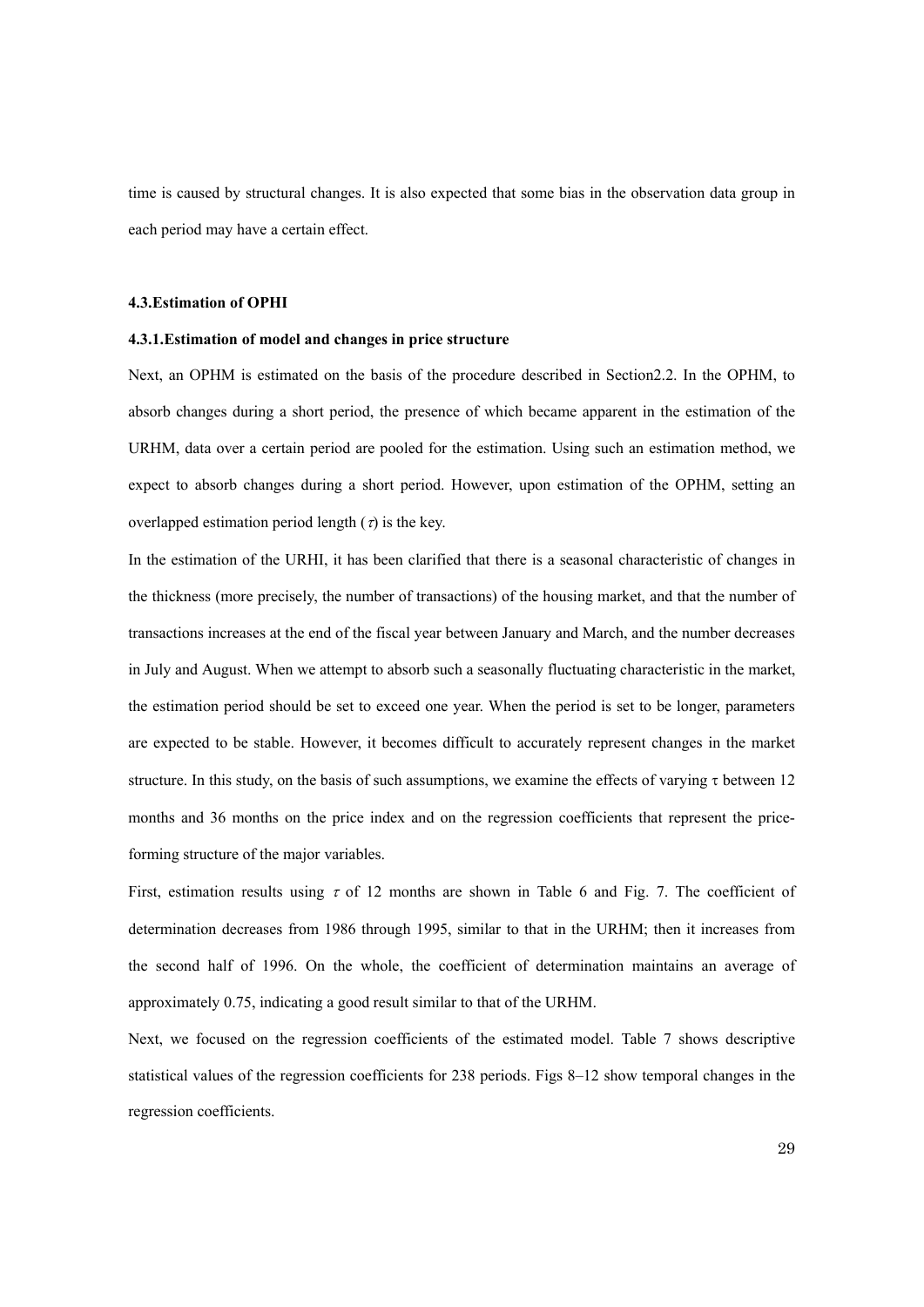When we look at the changes in the regression coefficients over time, the wide fluctuations observed in the URHM are eliminated and smooth changes are shown, making it easier to clarify overall tendencies. The absolute values of the regression coefficients of the *TS* and *TT* to the CBD tend to decrease with time. In other words, elasticity in terms of distance is decreasing. Regarding *Age*, quasi-periodic changes in the regression coefficients are observed. The regression coefficient of *FS* is estimated to be negative from 1989 through 1995, then positive thereafter. It showed a stable value at around 0.1 for several years after 1996, but since then, the elasticity has been gradually decreasing. In summary, we can see that consumer preference is shifting its emphasis from the location to the amount of *FS* and *Age* in recent years.

The coefficients of variation were obtained as follows (Table 7): *FS* = 2.424 (2.428 in the URHM), *Age* = −0.163 (−0.179 in the URHM), *TS* = −0.178 (−0.232 in the URHM), *TT* to CBD = −0.554 (−0.779 in the URHM). On the whole, the values are smaller than those in the URHM. However, the variations of the coefficients of *FS* and *Age* are not significantly different from those of the URHM, indicating that the regression coefficients changed not because of temporal changes caused by sample bias, but because of large structural changes. The coefficients of variance of *TS* and *TT* to the CBD were significantly lower than those in the URHM. This is speculated to be because of large temporal changes in the regression coefficients caused by sample bias existing in a unit of time.

Next, in Figs 8–12, we observed changes in the regression coefficients when  $\tau$  was varied between 12 months and 36 months. Compared with the estimation results of the URHM, with regard to the temporal changes in the regression coefficients of each variable, we can see the presence of a time lag in the changes in regression coefficients as τ becomes longer. This tendency is commonly observed in all the variables. Such a time lag is also expected to affect the price indices.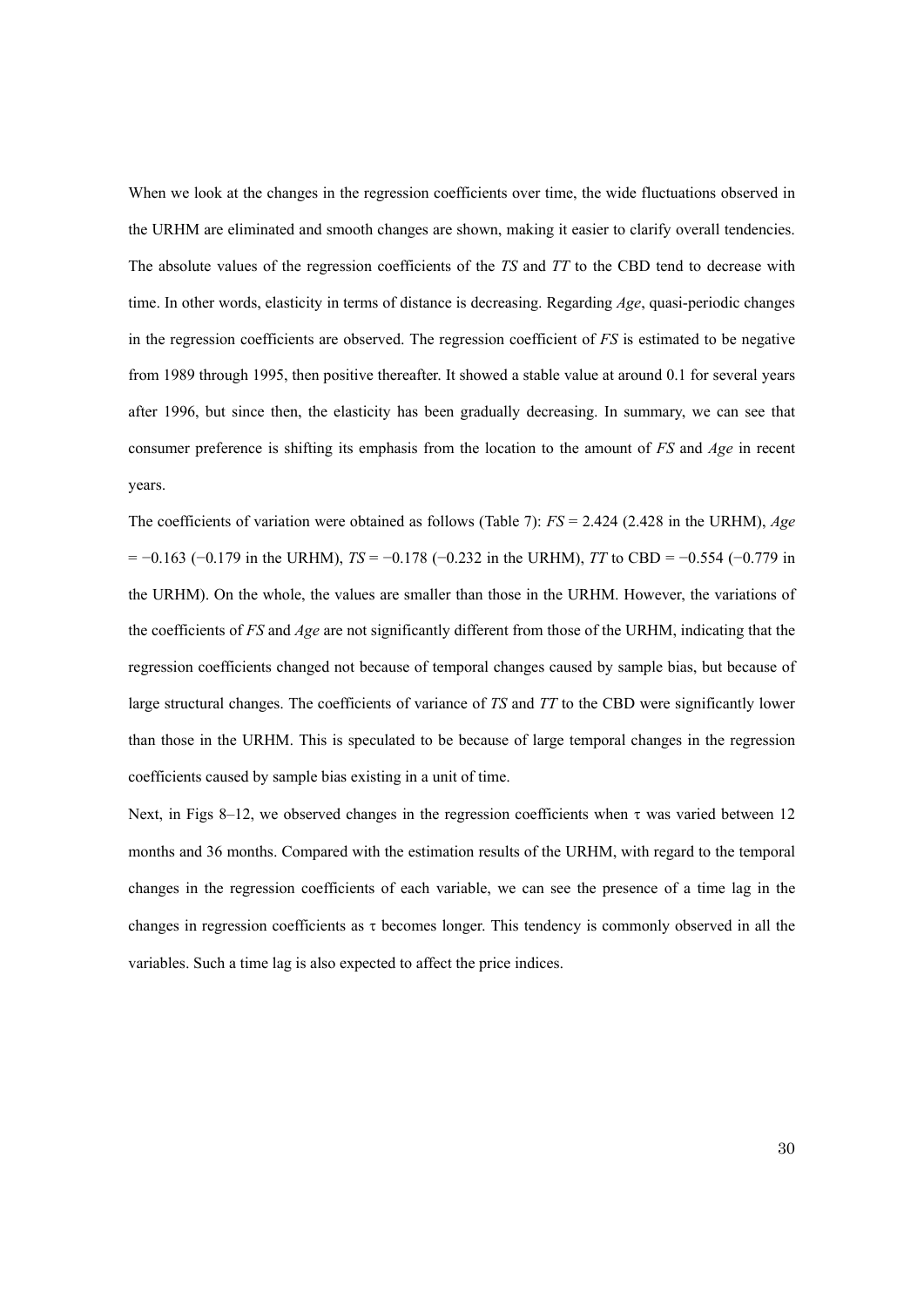

**Fig7. Estimation accuracy of the OPHM: between 1986/01 and 2006/09.** 

| Time   | Constant | FS:<br>Floor<br>space | Age:<br>Age of<br>building | TS:<br>Time to<br>the<br>nearest<br>station | TT:<br>Travel<br>Time to<br><b>CBD</b> | NU:<br>Number<br>of units | $RT$ :<br>reservati<br>on time | Market <i>BD</i> : Bus!<br>Dummy | $WT \times$<br>BD | Number of<br>Observation<br>s | Adjusted<br>R square |
|--------|----------|-----------------------|----------------------------|---------------------------------------------|----------------------------------------|---------------------------|--------------------------------|----------------------------------|-------------------|-------------------------------|----------------------|
| 198612 | 4.232    | 0.041                 | $-0.129$                   | $-0.108$                                    | $-0.046$                               | 0.002                     | $-0.028$                       | $-0.156$                         | 0.035             | 5,497                         | 0.785                |
| 198701 | 4.176    | 0.055                 | $-0.129$                   | $-0.112$                                    | $-0.047$                               | 0.003                     | $-0.028$                       | $-0.106$                         | 0.010             | 5,425                         | 0.796                |
| 198702 | 4.133    | 0.058                 | $-0.126$                   | $-0.117$                                    | $-0.043$                               | 0.007                     | $-0.025$                       | $-0.075$                         | $-0.009$          | 5,446                         | 0.812                |
| 198703 | 4.067    | 0.068                 | $-0.126$                   | $-0.120$                                    | $-0.045$                               | 0.008                     | $-0.022$                       | $-0.023$                         | $-0.034$          | 5,383                         | 0.824                |
| 198704 | 4.038    | 0.075                 | $-0.123$                   | $-0.122$                                    | $-0.050$                               | 0.011                     | $-0.021$                       | $-0.088$                         | $-0.006$          | 5,492                         | 0.835                |
| 198705 | 3.994    | 0.085                 | $-0.120$                   | $-0.124$                                    | $-0.048$                               | 0.014                     | $-0.019$                       | $-0.133$                         | $-0.005$          | 5,316                         | 0.849                |
| 198706 | 4.015    | 0.089                 | $-0.122$                   | $-0.119$                                    | $-0.050$                               | 0.013                     | $-0.021$                       | $-0.095$                         | $-0.019$          | 5.268                         | 0.854                |
| 198707 | 4.053    | 0.087                 | $-0.121$                   | $-0.118$                                    | $-0.050$                               | 0.013                     | $-0.021$                       | $-0.053$                         | $-0.037$          | 5,372                         | 0.856                |
| 198708 | 4.104    | 0.089                 | $-0.120$                   | $-0.115$                                    | $-0.057$                               | 0.012                     | $-0.018$                       | $-0.049$                         | $-0.041$          | 5,083                         | 0.859                |
| 198709 | 4.139    | 0.091                 | $-0.120$                   | $-0.111$                                    | $-0.059$                               | 0.012                     | $-0.020$                       | $-0.084$                         | $-0.031$          | 4,986                         | 0.857                |
| 198710 | 4.183    | 0.091                 | $-0.119$                   | $-0.111$                                    | $-0.059$                               | 0.012                     | $-0.020$                       | $-0.162$                         | 0.002             | 4,888                         | 0.852                |
| 198711 | 4.293    | 0.093                 | $-0.123$                   | $-0.108$                                    | $-0.066$                               | 0.010                     | $-0.016$                       | $-0.231$                         | 0.024             | 4,863                         | 0.846                |
| 198712 | 4.315    | 0.092                 | $-0.121$                   | $-0.109$                                    | $-0.066$                               | 0.012                     | $-0.009$                       | $-0.257$                         | 0.033             | 4,792                         | 0.839                |
| 199001 | 5.522    | $-0.083$              | $-0.154$                   | $-0.092$                                    | $-0.074$                               | 0.020                     | 0.007                          | $-0.275$                         | 0.049             | 12,360                        | 0.788                |
| 199501 | 5.191    | 0.030                 | $-0.209$                   | $-0.074$                                    | $-0.047$                               | 0.019                     | 0.030                          | $-0.360$                         | 0.105             | 14,903                        | 0.681                |
| 200001 | 4.244    | 0.105                 | $-0.201$                   | $-0.059$                                    | $-0.008$                               | 0.021                     | 0.008                          | $-0.307$                         | 0.084             | 10.033                        | 0.710                |
| 200501 | 4.327    | 0.069                 | $-0.185$                   | $-0.076$                                    | $-0.020$                               | 0.023                     | 0.000                          | $-0.172$                         | 0.027             | 8.131                         | 0.755                |
| 200601 | 4.454    | 0.057                 | $-0.189$                   | $-0.075$                                    | $-0.026$                               | 0.018                     | $-0.006$                       | $-0.404$                         | 0.117             | 9,684                         | 0.776                |
| 200602 | 4.443    | 0.062                 | $-0.191$                   | $-0.076$                                    | $-0.025$                               | 0.017                     | $-0.006$                       | $-0.461$                         | 0.141             | 9,622                         | 0.777                |
| 200603 | 4.450    | 0.063                 | $-0.191$                   | $-0.079$                                    | $-0.024$                               | 0.017                     | $-0.006$                       | $-0.544$                         | 0.172             | 9,506                         | 0.780                |
| 200604 | 4.439    | 0.064                 | $-0.190$                   | $-0.080$                                    | $-0.023$                               | 0.017                     | $-0.007$                       | $-0.486$                         | 0.149             | 9.617                         | 0.778                |
| 200605 | 4.438    | 0.069                 | $-0.189$                   | $-0.080$                                    | $-0.024$                               | 0.016                     | $-0.007$                       | $-0.486$                         | 0.148             | 9.844                         | 0.777                |
| 200606 | 4.446    | 0.069                 | $-0.189$                   | $-0.082$                                    | $-0.022$                               | 0.014                     | $-0.008$                       | $-0.444$                         | 0.130             | 9,699                         | 0.778                |
| 200607 | 4.449    | 0.070                 | $-0.189$                   | $-0.083$                                    | $-0.018$                               | 0.014                     | $-0.008$                       | $-0.409$                         | 0.118             | 9,726                         | 0.777                |
| 200608 | 4.485    | 0.064                 | $-0.190$                   | $-0.084$                                    | $-0.018$                               | 0.014                     | $-0.007$                       | $-0.347$                         | 0.098             | 9.837                         | 0.778                |
| 200609 | 4.494    | 0.060                 | $-0.192$                   | $-0.083$                                    | $-0.015$                               | 0.015                     | $-0.008$                       | $-0.249$                         | 0.061             | 9,920                         | 0.778                |

**Table6. Estimation results of the OPHM (** $\tau$ **=12): 1986/01–2006/09.**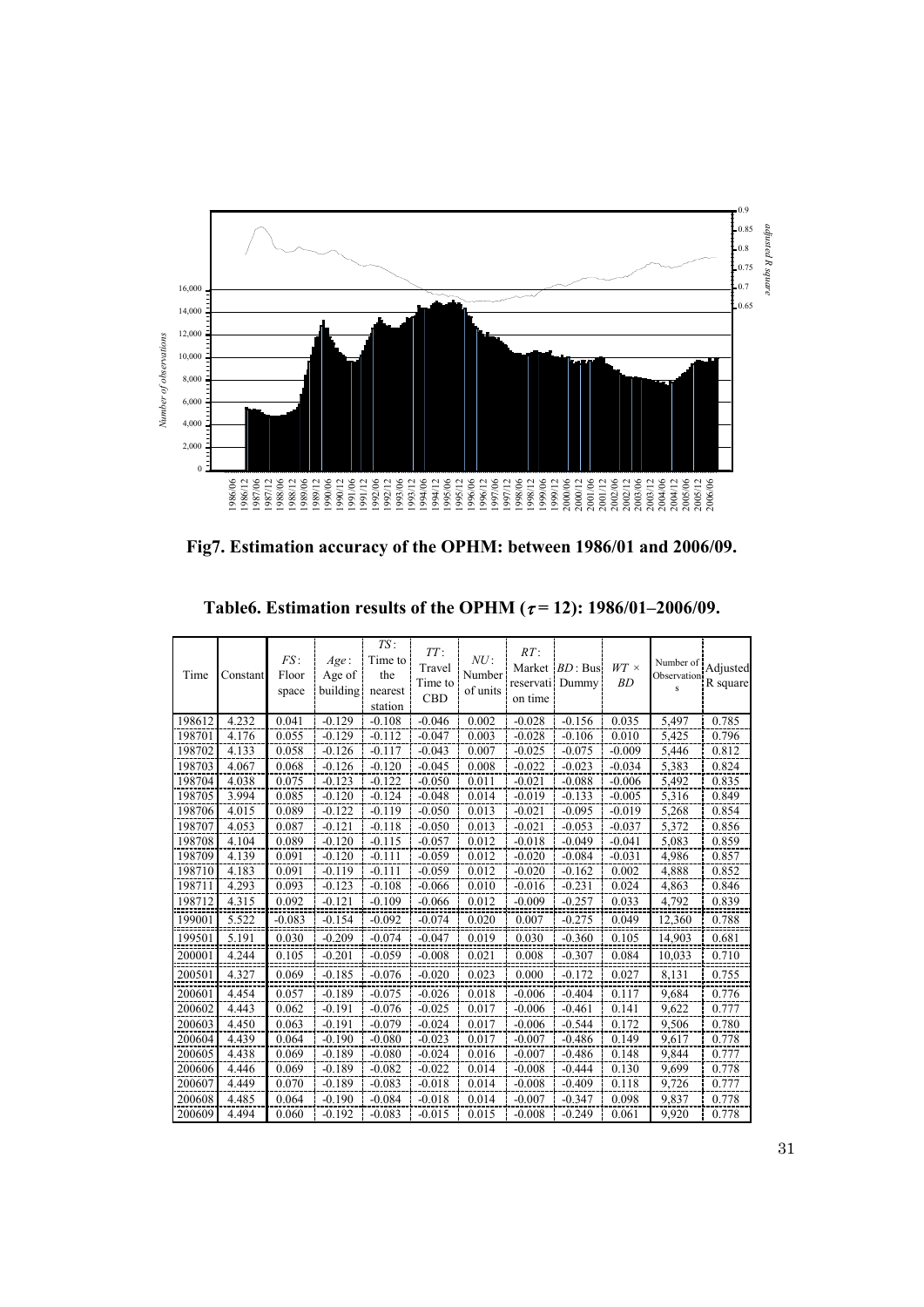| Principal Independent                              | RHI:1986.01 - | <b>OPHM</b> : Summary statistics of estimated parameter |                       |          |          |  |  |
|----------------------------------------------------|---------------|---------------------------------------------------------|-----------------------|----------|----------|--|--|
| Variables                                          | 2006.09       | Average                                                 | Standard<br>deviation |          | Kurtosis |  |  |
| FS: Floor space/square<br>meters                   | 0.013         | 0.033                                                   | 0.079                 | $-0.880$ | $-0.770$ |  |  |
| $Age: Age$ of building                             | $-0.190$      | $-0.185$                                                | 0.030                 | 0.545    | $-0.392$ |  |  |
| TS: Time to nearest<br>station                     | $-0.078$      | $-0.082$                                                | 0.015                 | $-0.984$ | 0.214    |  |  |
| TT: Travel Time to<br>central business<br>district | $-0.040$      | $-0.042$                                                | 0.023                 | $-0.518$ | $-1.084$ |  |  |
| Adjusted-R Square                                  | 0.837         | 0.738                                                   | 0.049                 | 0.237    | $-0.745$ |  |  |
| Number of Samples                                  | 211,179       | 10,178.252                                              | 2,709.339             | $-0.198$ | $-0.467$ |  |  |

Table7. Statistical values of major regression coefficients ( $\tau$ = 12).

1986.12 - 2006.09:Monthly ,Number of Mode=238



**Fig. 8. Time profile of regression coefficient of the OPHM, constant term** *cnst***: 1986/01–2006/09.**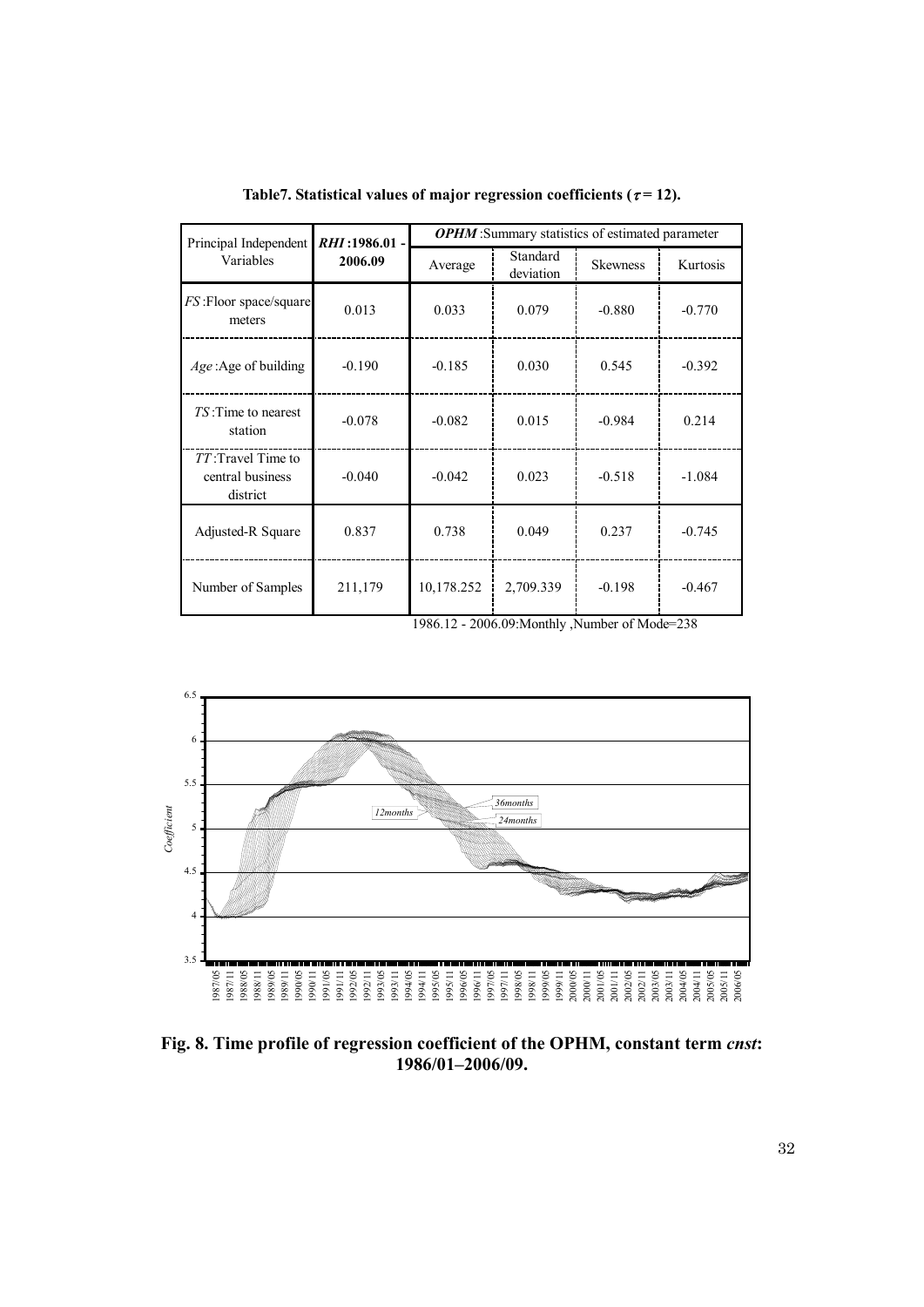

**Fig9. Time profile of regression coefficient of the OPHM, floor space** *FS***: 1986/01– 2006/09.** 



**Fig10. Time profile of regression coefficient of the OPHM, age of building** *Age***: 1986/01–2006/09.**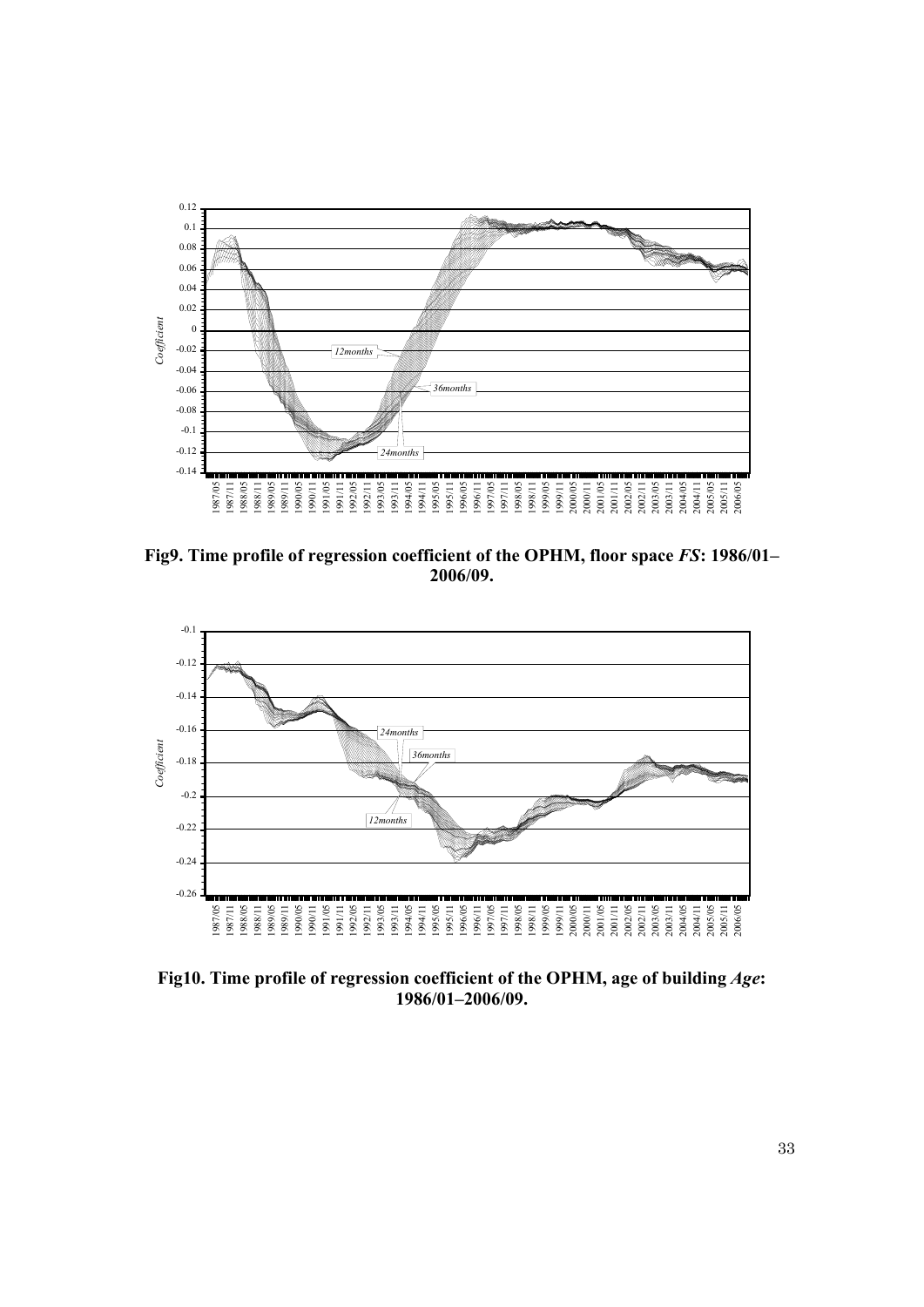

**Fig11. Time profile of regression coefficient of the OPHM, time to nearest station** *TS***: 1986/01–2006/09.** 



**Fig12. Time profile of regression coefficient of the OPHM, travel time to CBD** *TT***: 1986/01–2006/09.**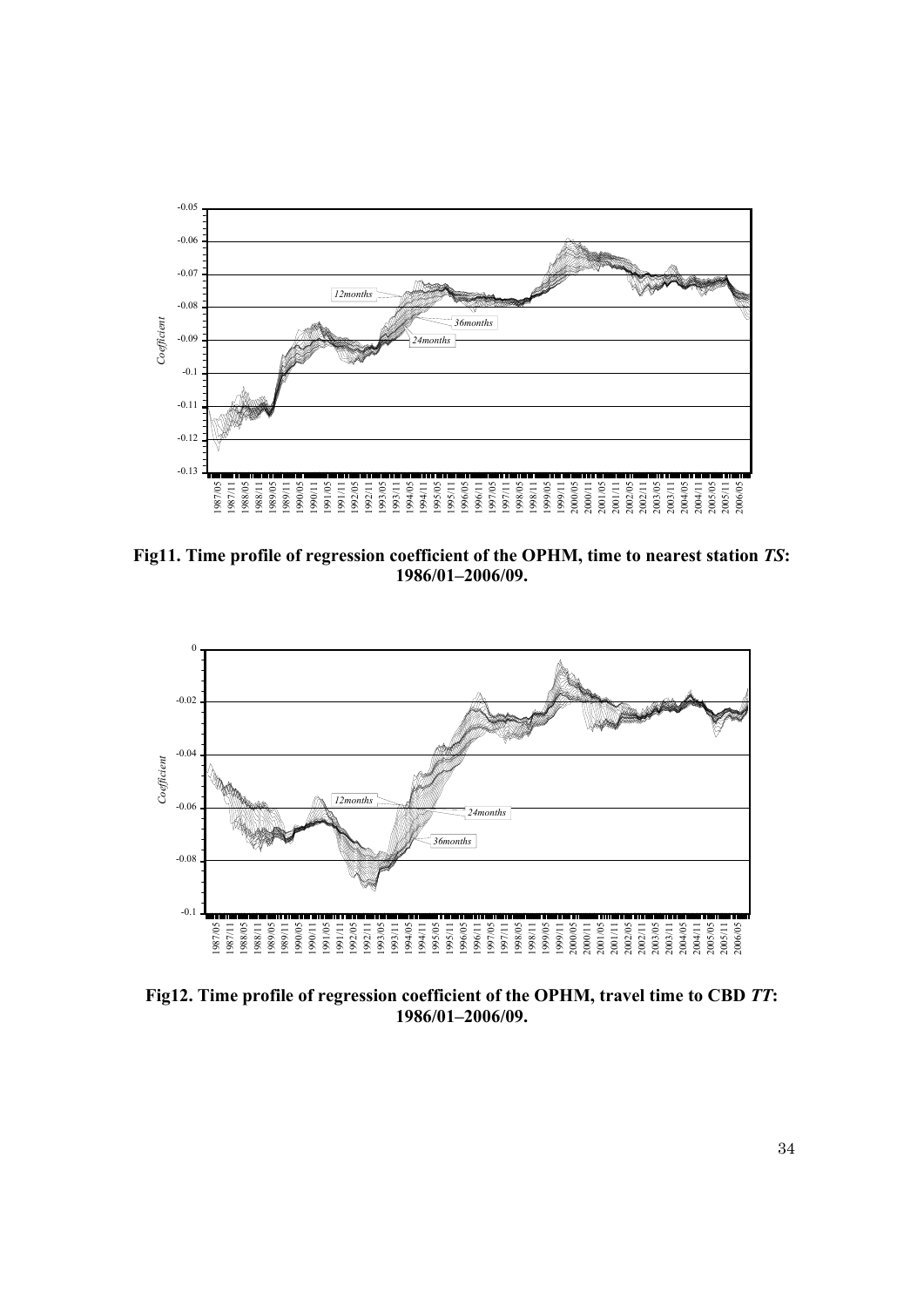#### **4.3.2.Evaluation of indices by different** τ

We set  $\tau$  in order to avoid the effects of specific bias in the observation data when the data were divided monthly; the bias, if present, is reflected in the regression coefficients and may generate effects that are difficult to differentiate from structural changes. The background of the bias is not clear at this stage of the study, but from the monthly samples, seasonal changes in the timing of when properties are put on the market were confirmed. Therefore, if we wish to avoid the seasonal fluctuation characteristic, at least 12-month periods are necessary. Namely, the data division should accommodate the bias resulting from seasons with or without a large movement of people. However, when  $\tau$  was extended, the presence of a time lag relative to changes in the market was also observed.

Therefore, we varied τ between 12 months and 36 months, and observed the changes in the price indices, as shown in Fig. 13.



**Fig13. Time profile of OPHI: 1986/01–2006/09.**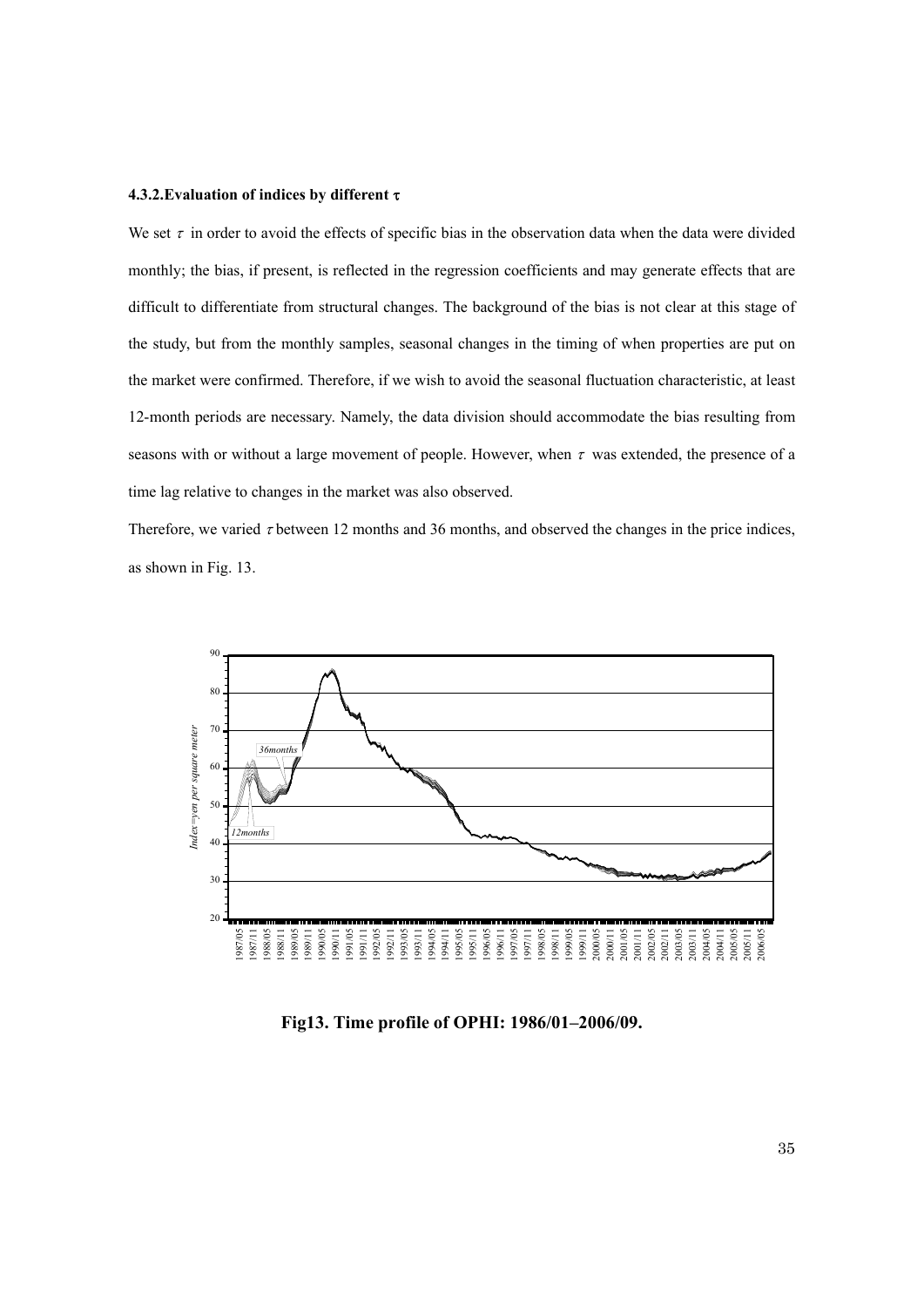We can see that the time lag in the regression coefficients also affects the price indices. When we compare changes in the price indices (Fig. 13) with changes in the constant term (Fig. 8), we can see that a time lag is generated in the coefficient of the constant term (Fig. 8) as the connection period length increases. In contrast, for the price index (Fig. 13), as the connection period length increases, the increase in price occurs earlier. In other words, as the connection period length increases, while the price change excluding the effects of regression coefficients is delayed, the increase in the price index occurs at an earlier period than the actual time of the price increase because the effect of the price increase in the future is incorporated in advance. This effect is particularly strong in the bubble-economy years of 1986 and after, when the price increase was particularly rapid.

These findings indicate that  $\tau$  should be short for the estimation of the price index. Then, because it is necessary to overlap at least 12 months to exclude the seasonal change in the number of transactions, the optimal τ is determined to be 12 months.

### **4.4.Comparison between RHI/ URHI and OPHI**

In the analysis described in the previous section, the OPHI with  $\tau = 12$  months was shown to be the most accurate in representing the market trends. Here, we compare the RHI, the URHI, and the OPHI for  $\tau$  = 12 months (Fig. 14).

When these indices are compared, large fluctuations in the URHI are noted (Fig. 14). The magnitude of these fluctuations seems to be different from our actual experience of price changes, because we did not experience any large increase or decrease in the prices of condominiums with specific qualities during the periods when the indices showed a large increase or decrease. In particular, because the fluidity of the condominium market is low, instantaneous changes in the price are not expected.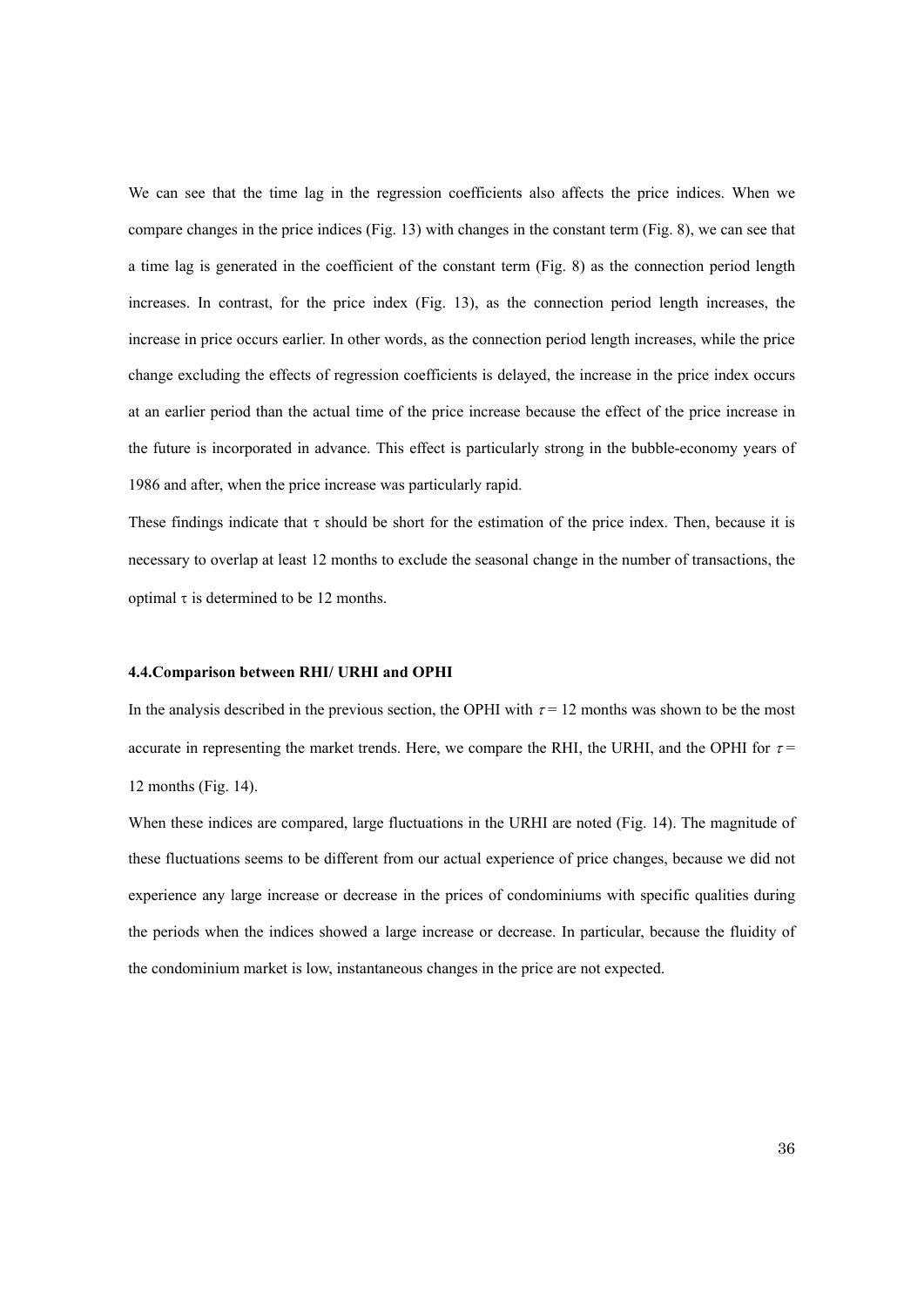

**Fig14. Comparison of indices between RHI,URHI and OPHI(**τ**=12): 1986/01–2006/10.** 

The magnitude of fluctuation in an index is not a priori a point of evaluation of the quality of the index. However, such excessive fluctuations cannot be justified. In particular, while large changes were observed in the regression coefficient, it is difficult to expect that consumers in the market randomly and significantly changed their preferences; therefore, we speculate that the regression coefficient largely changed because of bias in the data, and that, as a result, fluctuations in the price index occurred.

When we compare the RHI with the OPHI, there are large differences between the two from 1986 through 1990. When we further compare the URHI with the above two indices, the URHI showed random fluctuations centered around the OPHI. While the URHI enables us to represent market changes most sensitively, it fluctuates considerably because of the large bias in samples. Considering these characteristics, rather than the RHI, the URHI can represent changes in the market structure more appropriately and is expected to be more accurate.

The results of the above analysis demonstrated that among the RHI, URHI, and OPHI ( $\tau$  = 12 months), the OPHI ( $\tau$  = 12 months) is superior, because the RHM is not able to accurately estimate the market trends under the circumstance of large changes in the price level and the price structure during the years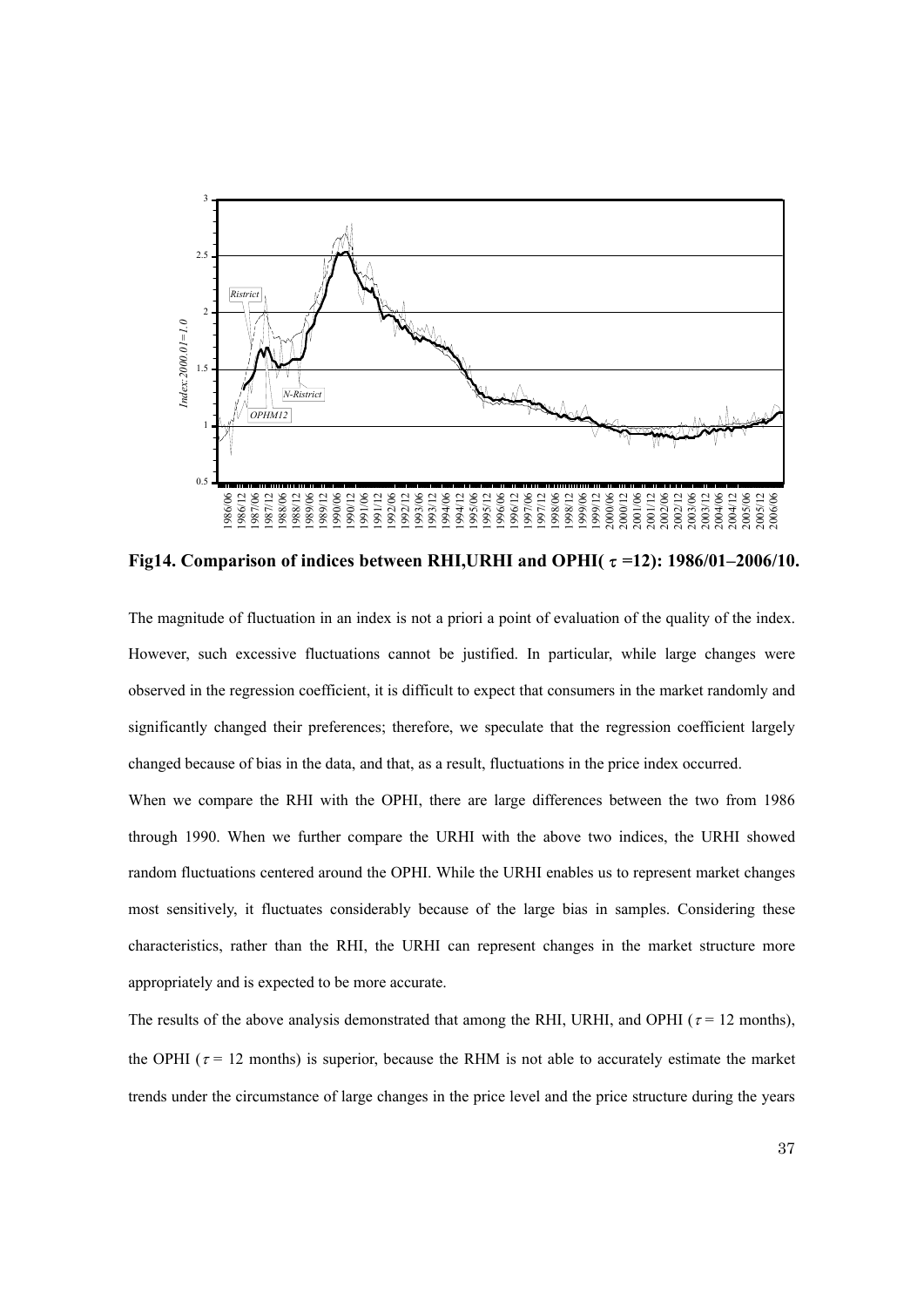from 1986 through 1990, and because the URHI fluctuates considerably because of the seasonal fluctuation of transactions as well as other biases.

### **5.Conclusions**

In the series of analyses described above, we focused on temporal changes in the house (condominium) price structure, and examined the effects of structural change and seasonal sample bias on price indices. As a result of the analyses, we clarified the following.

First, when using the model of URHI, which takes into account changes in the market structure, the regression coefficients widely fluctuate in each period or every couple of periods. Although this fluctuation is observed within short periods, a specific trend is observed in the long term. The fluctuation is speculated to be because of not only the occurrence of structural changes in the condominium market, but also the occurrence of bias in the transaction samples in each period. More precisely, we find that there is a seasonal fluctuation in the condominium market, which leads to active or sluggish transactions depending on the time of year, and that such changes affect the regression coefficients.

To eliminate the bias existing in transaction samples in each period, which are mainly exhibited as the seasonal fluctuation, and to eliminate changes in the market structure, we proposed OPHM. Here, to eliminate the bias in the number of transactions and in samples affected by the seasonal change in the number of transactions, we set τ from 12 months to 36 months for the estimation. The results depicting the changes in major regression coefficients over time showed gradual changes instead of the wide fluctuations observed in the URHM, thus, it became easier to understand the trend.

Temporal changes in the regression coefficients revealed by OPHM showed that the absolute values of the regression coefficients of *TS* and *TT* to the CBD have tended to gradually decrease in recent years, indicating that the elasticity in terms of distance has become smaller. There were slight periodic changes in the regression coefficient of *Age*, and the regression coefficient of *FS* was estimated to be negative from 1989 through 1995, then positive thereafter. These results demonstrate that consumer preference is moving towards the amount of *FS* and *Age*, rather than location.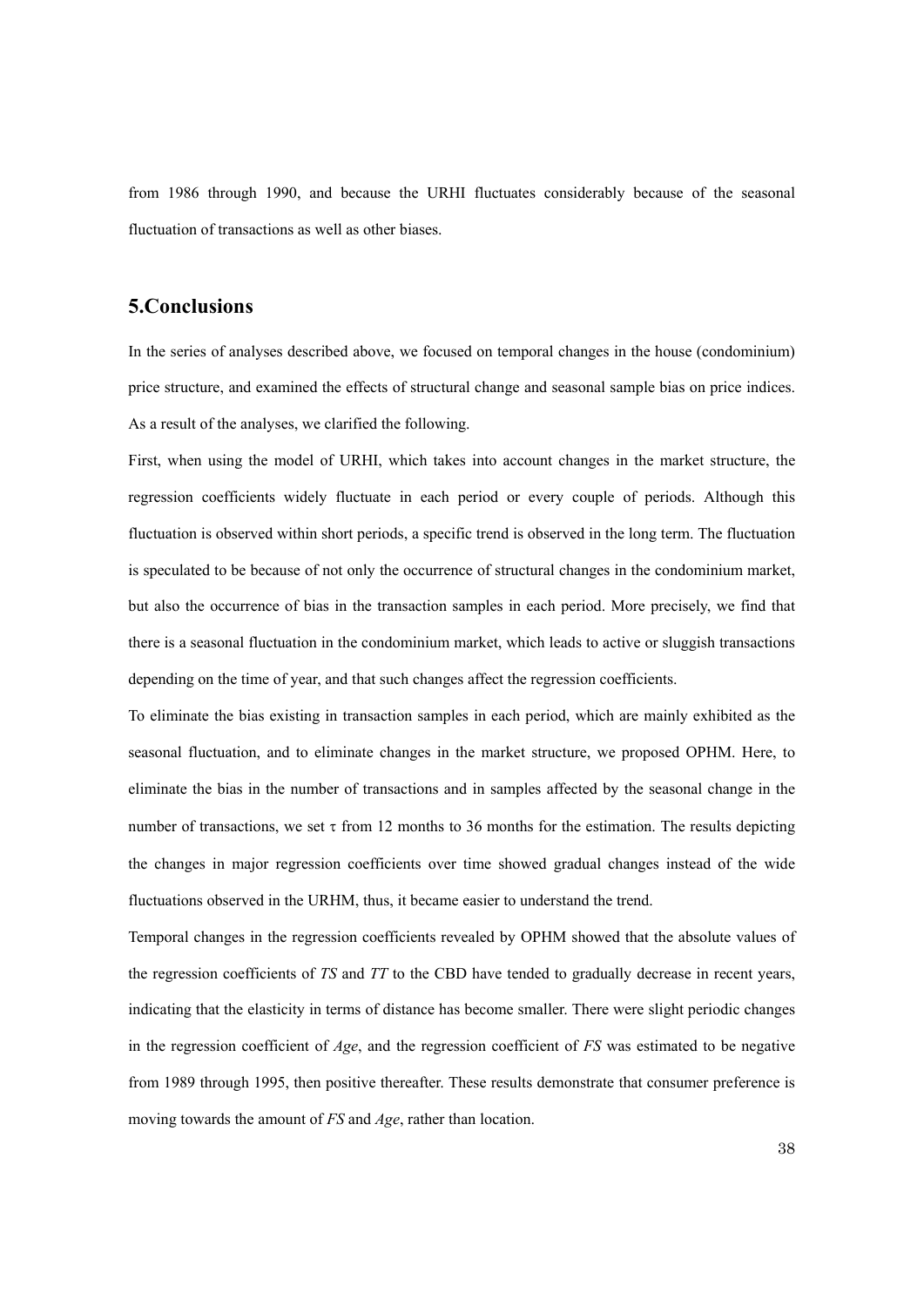When  $\tau$  between 12 months and 36 months were compared, the existence of a time lag in the regression coefficients was observed. This time lag in the regression coefficients from 1986 during the bubbleeconomy years when prices were rapidly increasing also resulted in a large time lag in the price index. From these findings, τ should be short. In addition, considering the aim of resolving the bias because of seasonal changes in the number of transactions, the most suitable  $\tau$  was determined to be 12 months.

The comparison among RHI, URHI and OPHI ( $\tau$  = 12 months) showed that there are large fluctuations in URHI, and that the magnitude of the fluctuations differs significantly from that in actual prices.

The comparison between URHI and OPHI showed the presence of large differences between the two indices from 1986 through 1990. When URHI is added to this comparison, we can see random changes in the URHI centered around the values of the OPHI. From the results of the comparison of these three price indices, it was speculated that, because there were large changes in the price structure from 1986 through 1990, RHI was unable to accommodate such changes, so that large differences between URHI and URHI/OPHI ( $\tau$  = 12 months) were observed.

The results of the above series of analyses indicated the superiority of the estimation by OPHI ( $\tau$  = 12 months) in the secondhand condominium market in Japan, when structural changes in the market are to be accommodated.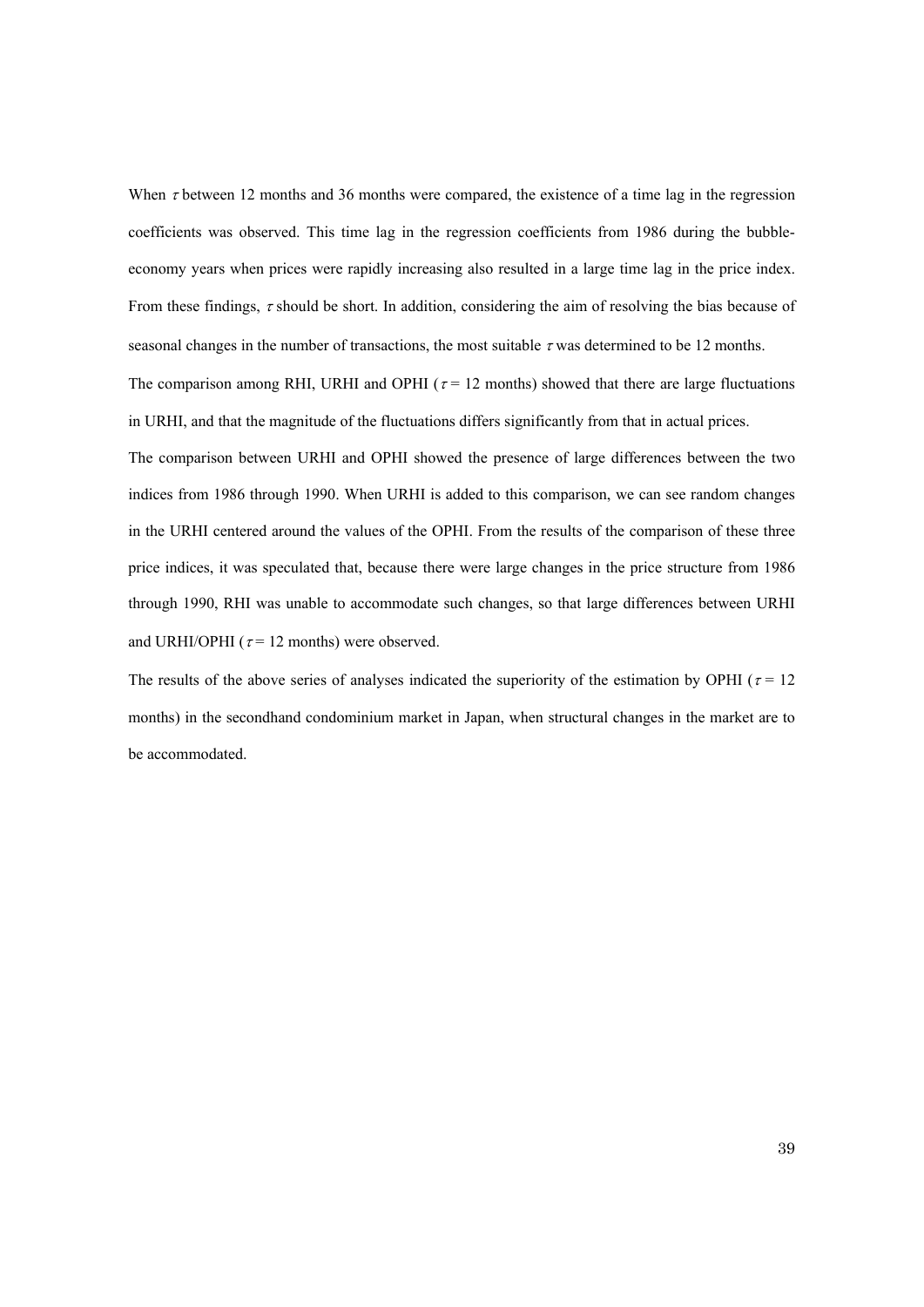## **Appendix. Statistical nature of RHI and URHI**

### **Characteristics of RHI and URHI**

The characteristics of price indices generated by the two methods are summarized. Some of the characteristics, which are basic principles of regression analysis, will also be noted in relation to the hedonic housing price index.

The principles set in this paper are modified as shown below, using different notations. First, we attempt to obtain a price index using only two periods, i.e., period 0 and period 1, with period 0 as the reference point. The price data in each period are expressed as  $y_0(n_0 \times 1)$ ,  $y_1(n_1 \times 1)$ , and the explanatory variable data are expressed as  $X_0(n_0 \times K)$ ,  $X_1(n_1 \times K)$ . Here, the notation of  $(n \times m)$  represents the size of the matrix, i.e., number of rows  $\times$  number of columns.  $n_0$  and  $n_1$  are the number of items of observation data in each period. *k* is the number of explanatory variables (including the constant term). The RHM is given below, using the pooled observation data for periods 0 and 1 as follows.

$$
\widetilde{\mathbf{y}} = \widetilde{X}\boldsymbol{\beta} + \widetilde{\boldsymbol{u}}\tag{28}
$$

where:

$$
\widetilde{\mathbf{y}} = \begin{pmatrix} \mathbf{y}_0 \\ \mathbf{y}_1 \end{pmatrix}, \widetilde{X} = \begin{pmatrix} \mathbf{0} & X_0 \\ \mathbf{1} & X_1 \end{pmatrix}, \mathbf{\beta} = \begin{pmatrix} a_1 \\ \mathbf{b} \end{pmatrix}, \widetilde{\mathbf{u}} = \begin{pmatrix} \mathbf{u}_0 \\ \mathbf{u}_1 \end{pmatrix} .
$$

*0* is a column vector in which all elements are zero.

*1* is a column vector in which all elements are one.

The first columns of both  $X_0$  and  $X_1$  are vector *1* because of the constant terms.

The first column  $(\theta', I')$  of  $\widetilde{X}$  is a time dummy variable of period 1.

 $a_1$  is the regression coefficient of the time dummy variable of period 1.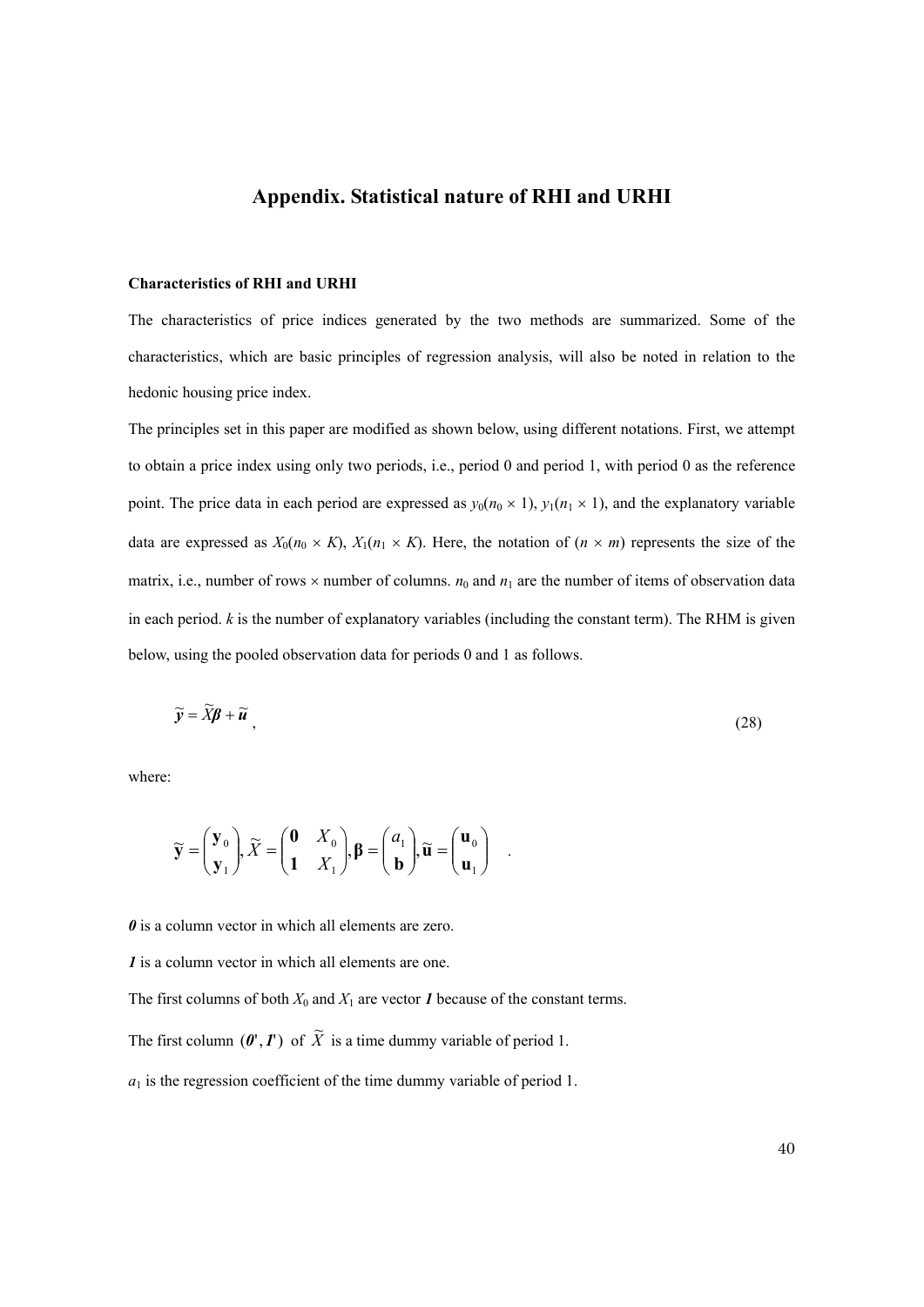**is a regression coefficient vector corresponding to the explanatory variables (including the** constant term) from which the time dummy variable is excluded.

 $\beta(K+1\times1)$  is a regression coefficient vector comprising  $a_1$  and  $b(K\times1)$ .

Both  $u_0(n_0 \times 1)$  and  $u_1(n_1 \times 1)$  are random disturbance vectors.

In contrast, the URHM is given by the equations below, using the observation data for each period.

$$
\mathbf{y}_0 = X_0 \boldsymbol{\beta}_0 + \boldsymbol{u}_0 \tag{29}
$$

$$
\mathbf{y}_1 = X_1 \boldsymbol{\beta}_1 + \boldsymbol{u}_1 \tag{30}
$$

**Characteristic 1:** The sum of the errors between the observed value and the estimated value of the price for each period is zero.

In the case of the RHM, from  $\hat{\boldsymbol{\beta}} = (\tilde{X}^T \tilde{X})^{-1} \tilde{X}^T \tilde{y}$ ,  $\tilde{y}$  is estimated as  $\hat{y} = \tilde{X} \hat{\boldsymbol{\beta}} = \tilde{X} (\tilde{X}^T \tilde{X})^{-1} \tilde{X}^T \tilde{y}$  and the error is given as  $\hat{\mathbf{u}} = \tilde{\mathbf{y}} - \hat{\mathbf{y}} = (I - \tilde{X}(\tilde{X}^T\tilde{X})^{-1}\tilde{X}^T)\tilde{\mathbf{y}}$ . By multiplying both sides of this equation by  $\tilde{X}^T$ from the left, we derive  $\widetilde{X}^{\dagger} \hat{u} = 0$ . The first column vector of the data matrix  $\widetilde{X}$  is the time dummy variable for period 1 and the second column vector is 1 (because it corresponds to the constant term). Then,  $\widetilde{X}^{\dagger} \hat{u} = 0$  indicates that the sum of the estimation errors for period  $0 = 0$  and the sum of the estimation errors for period  $1 = 0$ . The same result can be derived for the URHM.

**Characteristic 2:** The estimated equation  $\hat{y} = \tilde{X}\hat{\beta}$  of the RHM passes through the center of gravity of the observation data of each period.

From the estimated equation  $\hat{y} = \widetilde{X}\hat{\beta}$ , we obtain:

$$
\hat{\mathbf{y}}_0 = X_0 \hat{\boldsymbol{b}}_1 \hat{\boldsymbol{u}}_0 = \widetilde{\mathbf{y}}_0 - \hat{\mathbf{y}}_0 \longrightarrow \widetilde{\mathbf{y}}_0 - \hat{\boldsymbol{u}}_0 = X_0 \hat{\boldsymbol{b}} \tag{31}
$$

and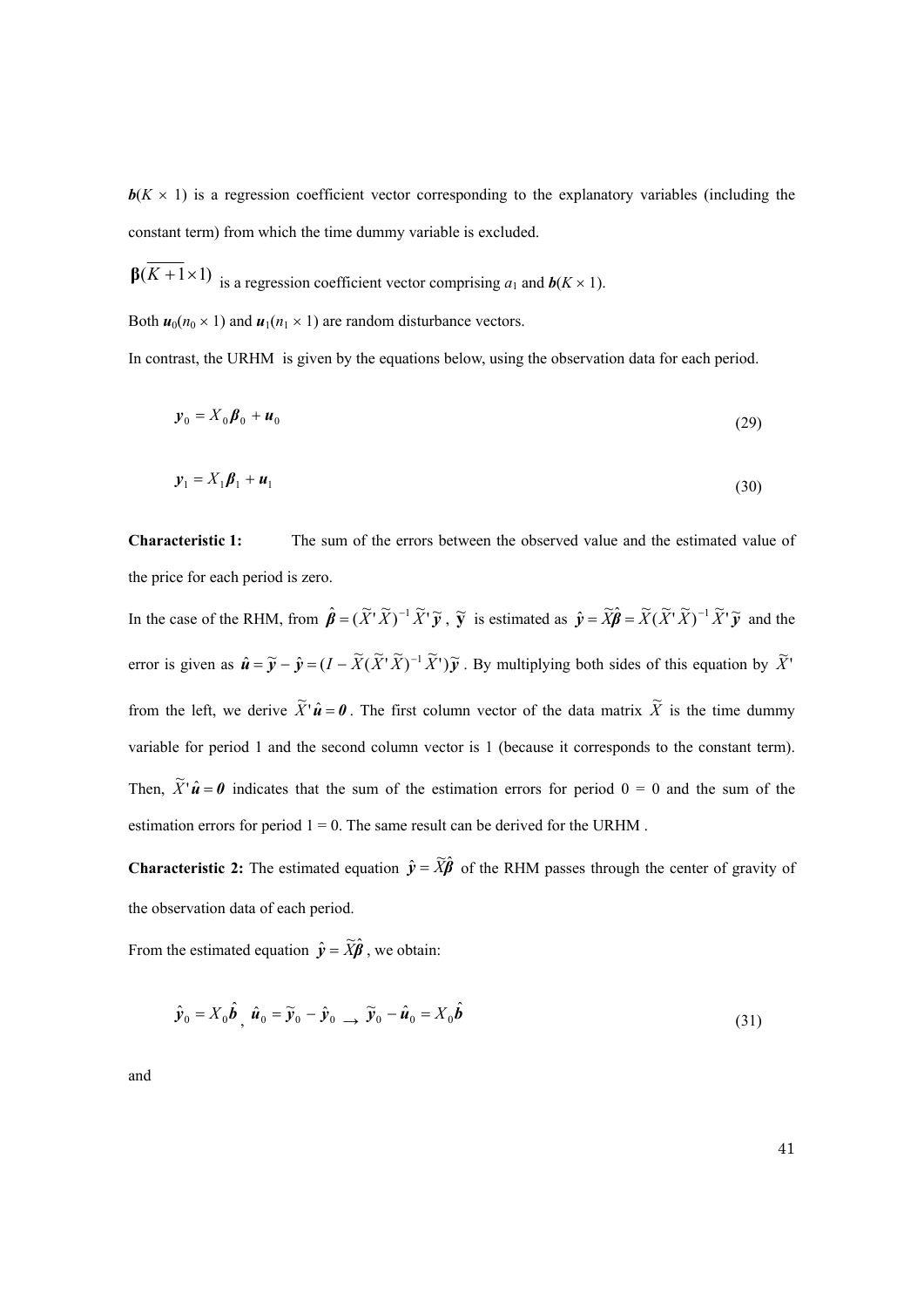$$
\hat{\mathbf{y}}_1 = \hat{a}_1 + X_1 \hat{\boldsymbol{b}}_1 \hat{\boldsymbol{u}}_1 = \widetilde{\mathbf{y}}_1 - \hat{\mathbf{y}}_1 \longrightarrow \widetilde{\mathbf{y}}_1 - \hat{\boldsymbol{u}}_1 = \hat{a}_1 + X_1 \hat{\boldsymbol{b}}_1
$$
\n(32)

If both sides are multiplied by *1*' (vector with all the elements equal to 1) and the results are divided by the number of items of observation data of each period, with consideration given to characteristic 1, we then obtain:

$$
\overline{y}_0 = \overline{x}_0 \, {}^{\prime} \hat{b} \tag{33}
$$

and

$$
\overline{y}_1 = \hat{a}_1 + \overline{\mathbf{x}}_1^{\ \prime} \hat{\boldsymbol{b}} \tag{34}
$$

We find  $\bar{y}_0$  and  $\bar{y}_1$  to be the average prices and  $\bar{x}_0$  and  $\bar{x}_1$  to be the averages of the explanatory variables in the two periods. Similarly, in the URHM , we obtain:

$$
\overline{y}_0 = \overline{x}_0 \, {}^{\prime} \hat{\beta}_0 \tag{35}
$$

and

$$
\bar{y}_1 = \bar{x}_1' \hat{\beta}_1 \tag{36}
$$

**Characteristic 3:** If the averages of the explanatory variables of period 0 and period 1 are equal  $(\bar{x}_0 = \bar{x}_1)$ , then the RHI and the URHI of the houses having this average value of quality are equal. When  $\bar{x}_0 = \bar{x}_1 = \bar{x}$ , the estimated house prices with the quality value of  $\bar{x}$  are as below, from characteristic 2.

$$
\overline{y}_0 = \overline{x}^1 \hat{b} = \overline{x}^1 \hat{\beta}_0
$$
\n(37)

$$
\overline{y}_1 = \hat{a}_1 + \overline{x}^{\dagger} \hat{b} = \overline{x}^{\dagger} \hat{b}_1
$$
\n(38)

42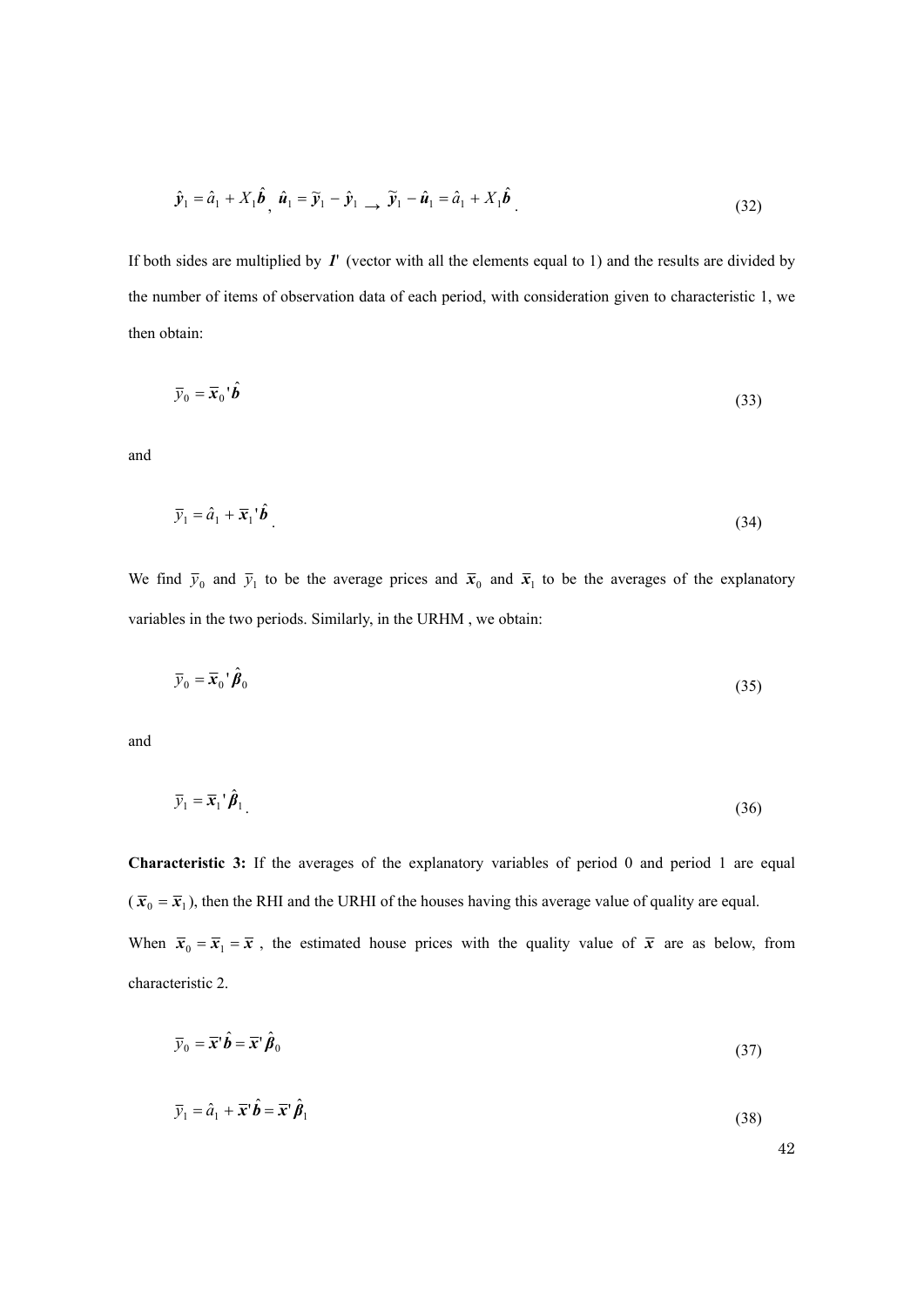This means that the estimated house prices using both models (RHM and URHM ) for houses with the quality value of  $\bar{x}$  are the average house prices in each period. Therefore, characteristic 3 holds.

### **The relationship with the URHI**

In addition to the RHM of equation (1) and the URHM based on equations (9) and (10), we add another RHM without time dummy variables.

$$
\widetilde{\mathbf{y}} = X\mathbf{\beta}_* + \mathbf{u}_* \tag{39}
$$

Here,

$$
\widetilde{\mathbf{y}} = \begin{pmatrix} \mathbf{y}_0 \\ \mathbf{y}_1 \end{pmatrix}, X = \begin{pmatrix} X_0 \\ X_1 \end{pmatrix}, \mathbf{u}_* = \begin{pmatrix} \mathbf{u}_{*0} \\ \mathbf{u}_{*1} \end{pmatrix}
$$

holds.  $\beta$ <sup>\*</sup> represents the regression coefficient vector, which contains a constant term but does not contain time dummy variables.

**Characteristic 4:** If the variance of the random disturbance term of each period is the same, the regression coefficient  $\hat{\beta}_*$  of the RHM without the time dummy variable is the weighted average of the regression coefficients  $\hat{\beta}_0$ ,  $\hat{\beta}_1$  of the URHM using the inverse matrix of the respective variance– covariance matrix of the regression coefficient.

The estimated value of  $\beta$ <sup>\*</sup> of the model based on equation (10) is as follows.

$$
\hat{\beta}_* = (X'X)^{-1}X'\tilde{y} \n= (X_0'X_0 + X_1'X_1)^{-1}(X_0'\mathbf{y}_0 + X_1'\mathbf{y}_1)
$$
\n(40)

Meanwhile, the estimated values of  $\beta_0$ ,  $\beta_1$  of the URHM based on equation (7) and (8) are as follows.

$$
\hat{\boldsymbol{\beta}}_0 = (X_0' X_0)^{-1} X_0' \mathbf{y}_0
$$
\n(41)

43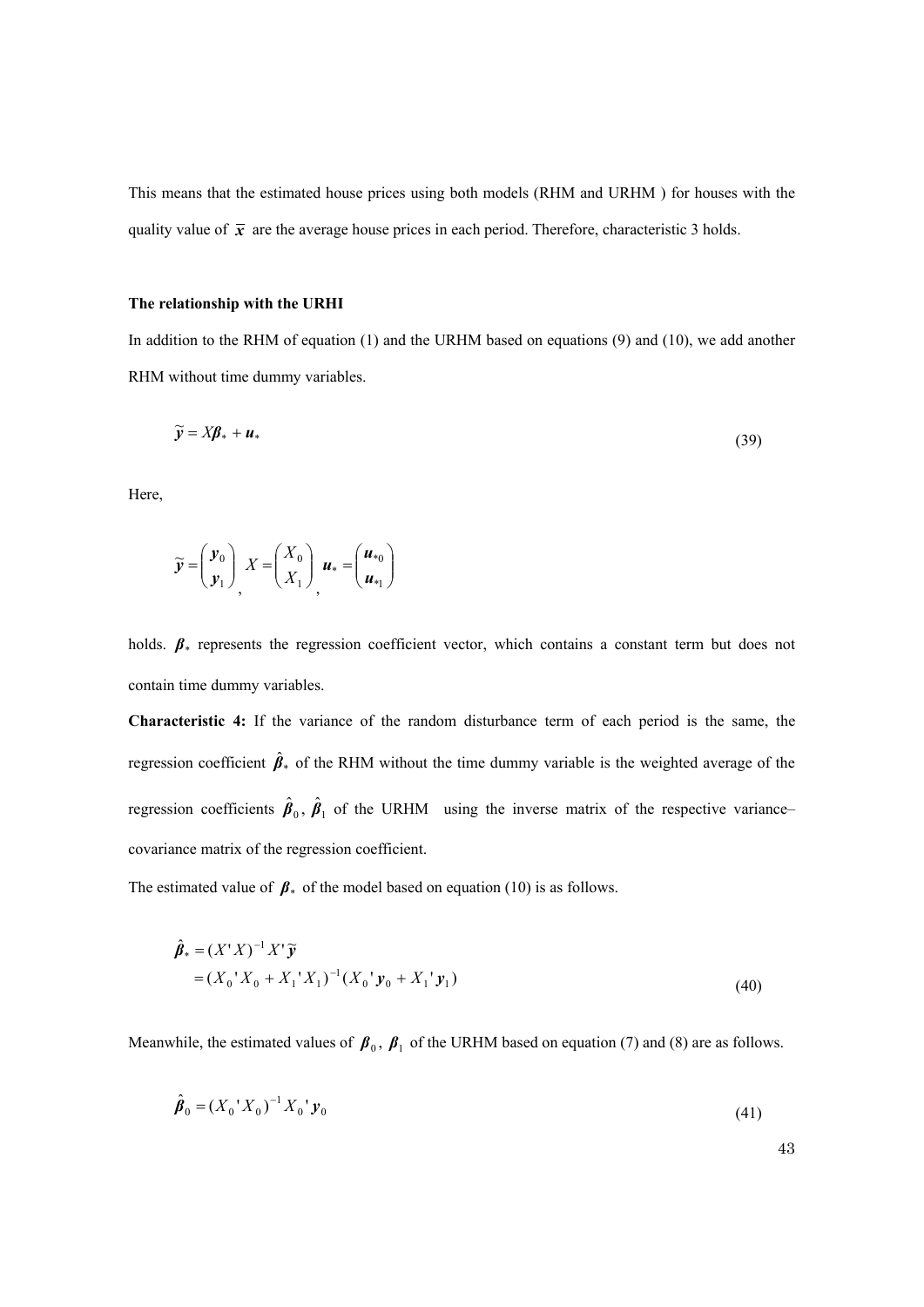$$
\hat{\beta}_1 = (X_1' X_1)^{-1} X_1' y_1 \tag{42}
$$

Assuming that  $\mathbf{u}_0 \sim N(\mathbf{0}, \sigma^2 I_0)$  and  $\mathbf{u}_1 \sim N(\mathbf{0}, \sigma^2 I_1)$ , namely, the variance of the random disturbance term in each period is the same, we obtain:

$$
Var(\hat{\beta}_0) = \sigma^2 (X_0^{\dagger} X_0)^{-1} \quad (=V_{0})
$$
\n(43)

$$
Var(\hat{\beta}_1) = \sigma^2 (X_1 X_1)^{-1} \quad (= V_1) \tag{44}
$$

Equation (28) can then be rewritten using equations (29), (30), (31) and (32) as follows.

$$
\hat{\boldsymbol{\beta}}_{*} = (\sigma^{2}V_{0}^{-1} + \sigma^{2}V_{1}^{-1})^{-1}(\sigma^{2}V_{0}^{-1}\hat{\boldsymbol{\beta}}_{0} + \sigma^{2}V_{1}^{-1}\hat{\boldsymbol{\beta}}_{1})
$$
\n
$$
= (V_{0}^{-1} + V_{1}^{-1})^{-1}(V_{0}^{-1}\hat{\boldsymbol{\beta}}_{0} + V_{1}^{-1}\hat{\boldsymbol{\beta}}_{1})
$$
\n(45)

Namely, the regression coefficient  $\hat{\beta}_*$  of the RHM is obtained by calculating the weighted average of the regression coefficients  $\hat{\beta}_0$ ,  $\hat{\beta}_1$  of the URHM using the inverse matrix of the respective variance– covariance matrix of the regression coefficient.

Actually, also in the case of the RHM represented by equation (26), which includes time dummy variables, the regression coefficients other than the constant term and time dummy variables are the weighted averages of the corresponding regression coefficients of the URHM using the inverse matrix of the respective variance–covariance matrix. This is simply because the RHM represented by equation (26) is obtained by shifting the regression plane of the RHM without the time dummy variables, represented by equation (28), parallel as it passes through the center of gravity of the observation data for each period (Characteristic 2). Consequently, the regression coefficients of equations (26) and (28) are the same except for the constant term and time dummy variables.

**Characteristic 5:** The RHI and the URHI are identical for those houses whose property characteristics are defined by calculating the weighted averages of the explanatory variables for each period using the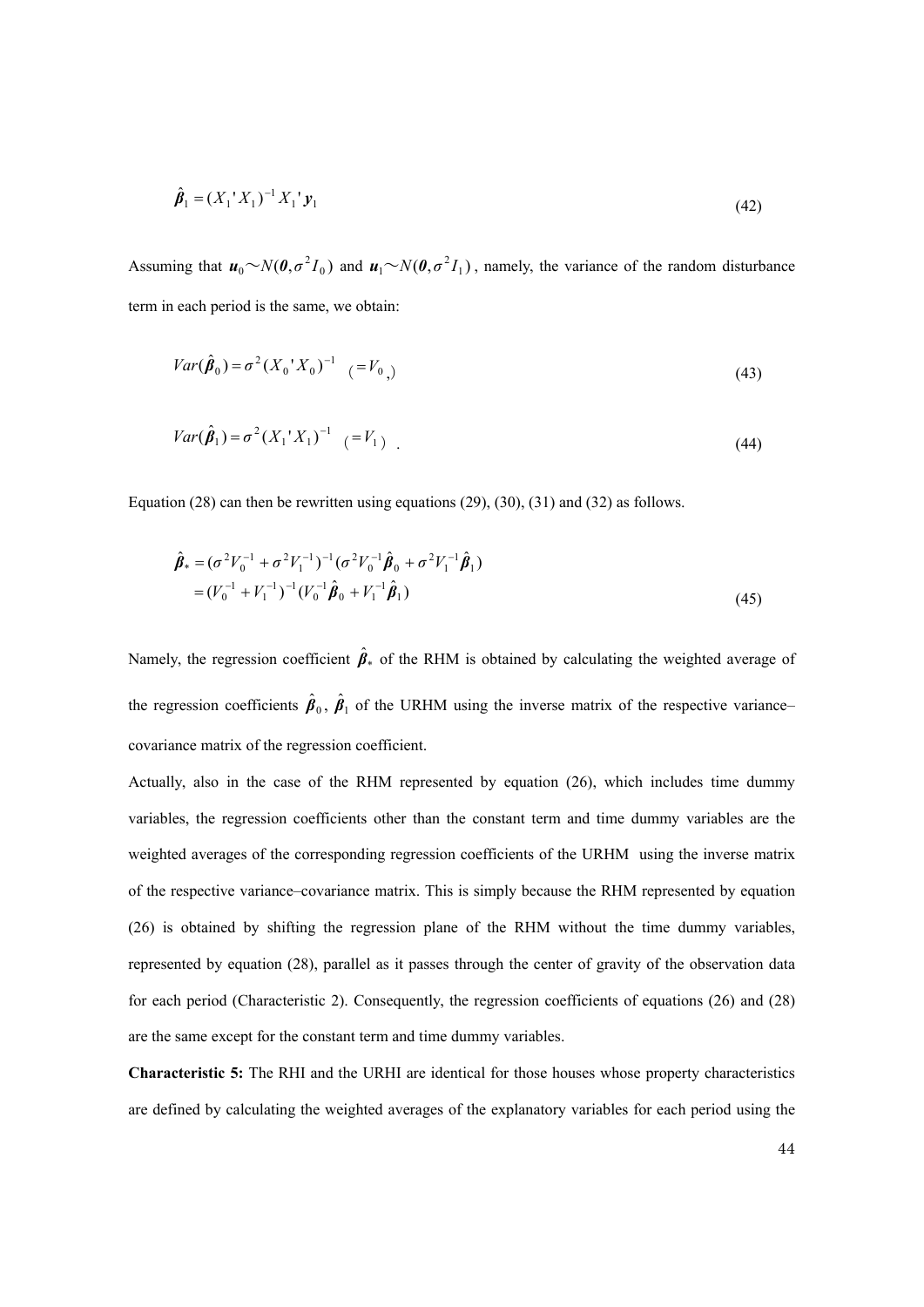variance–covariance matrix of the regression coefficients  $\hat{\beta}_0$ ,  $\hat{\beta}_1$  of the URHM.

As is evident from the method of deriving structurally restricted indices described in Section 2.1, the RHI for period 1 generated using the RHM based on equation (26) is represented as a time dummy variable  $\hat{a}_1$ . Let us consider a case where the URHI and restricted price index have the same value. Namely, the URHI of houses with quality *m* for period 1 can be described as follows.

$$
\hat{\mathbf{y}}_1 - \hat{\mathbf{y}}_0 = \mathbf{m}^{\dagger} \hat{\boldsymbol{\beta}}_1 - \mathbf{m}^{\dagger} \hat{\boldsymbol{\beta}}_0 = \mathbf{m}^{\dagger} (\hat{\boldsymbol{\beta}}_1 - \hat{\boldsymbol{\beta}}_0)
$$
\n(46)

We attempt to solve this equation to find the value of *m* for which equation (46) equals  $\hat{a}_1$ . This helps us understand under which conditions the two indices, i.e., the RHI and URHI, show similar movements. Provided that  $\bar{y}_0$  and  $\bar{y}_1$  are the mean prices, and  $\bar{x}_0$  and  $\bar{x}_1$  are the averages of the explanatory variables in each period, the RHI  $\hat{a}_1$  is expressed as follows.

$$
\hat{a}_1 = (\bar{y}_1 - \bar{\mathbf{x}}_1^{\ \prime} \hat{\boldsymbol{\beta}}_*) - (\bar{y}_0 - \bar{\mathbf{x}}_0^{\ \prime} \hat{\boldsymbol{\beta}}_*)
$$
  
=  $(\bar{y}_1 - \bar{y}_0) - (\bar{\mathbf{x}}_1^{\ \prime} - \bar{\mathbf{x}}_0^{\ \prime}) \hat{\boldsymbol{\beta}}_*$  (47)

This equation can be transformed by  $\hat{\beta}_* = (V_0^{-1} + V_1^{-1})^{-1} (V_0^{-1} \hat{\beta}_0 + V_1^{-1} \hat{\beta}_1)$  $0 + r_1$ 1 0  $-1$   $-1$  $\hat{\beta}_* = (V_0^{-1} + V_1^{-1})^{-1} (V_0^{-1} \hat{\beta}_0 + V_1^{-1} \hat{\beta}_1)$ , which is derived from the analysis of equation (27), as follows.

$$
\hat{a}_1 = (\overline{\mathbf{x}}_0 \,^\mathsf{T} W_0 + \overline{\mathbf{x}}_1 \,^\mathsf{T} W_1)(\hat{\boldsymbol{\beta}}_1 - \hat{\boldsymbol{\beta}}_0) \tag{48}
$$

We know that:

$$
W_0 = V_0 (V_0 + V_1)^{-1} \tag{49}
$$

$$
W_1 = V_1 (V_0 + V_1)^{-1}
$$
\n<sup>(50)</sup>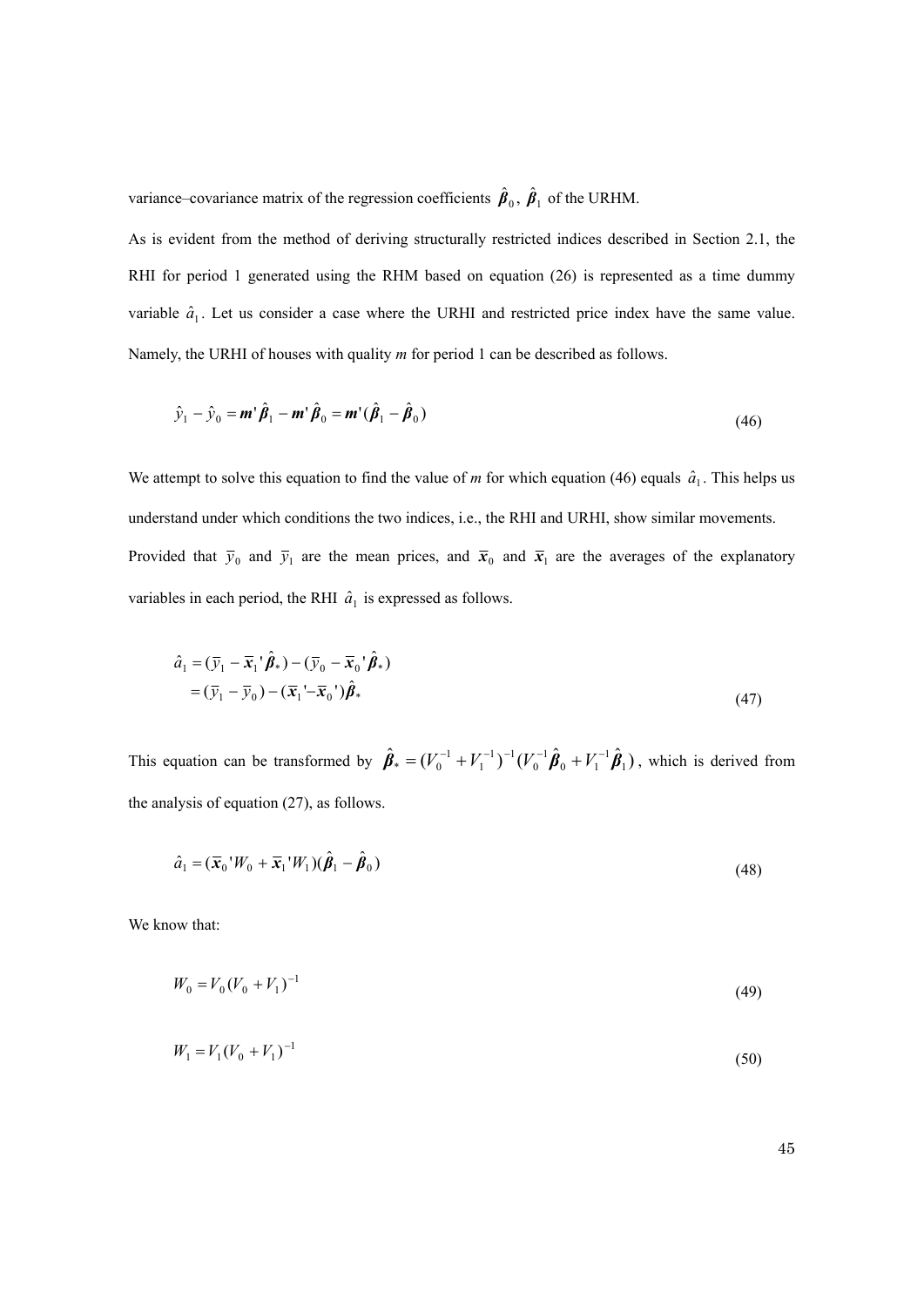hold. Therefore, we can obtain the value of *m* for which  $\mathbf{m}'(\hat{\beta}_1 - \hat{\beta}_0) = \hat{a}_1$  as follows.

$$
\mathbf{m}' = \overline{\mathbf{x}}_0 \, ^1W_0 + \overline{\mathbf{x}}_1 \, ^1W_1 \tag{51}
$$

This shows that *m* is obtained by a weighted averaging of the averages of the explanatory variables for each period using the variance–covariance matrix of the regression coefficients  $\hat{\beta}_0$ ,  $\hat{\beta}_1$  of the URHM. This once more demonstrates the points described in Characteristic 3, because  $m = \bar{x}$  holds when  $\overline{x}_0 = \overline{x}_1 = \overline{x}$ .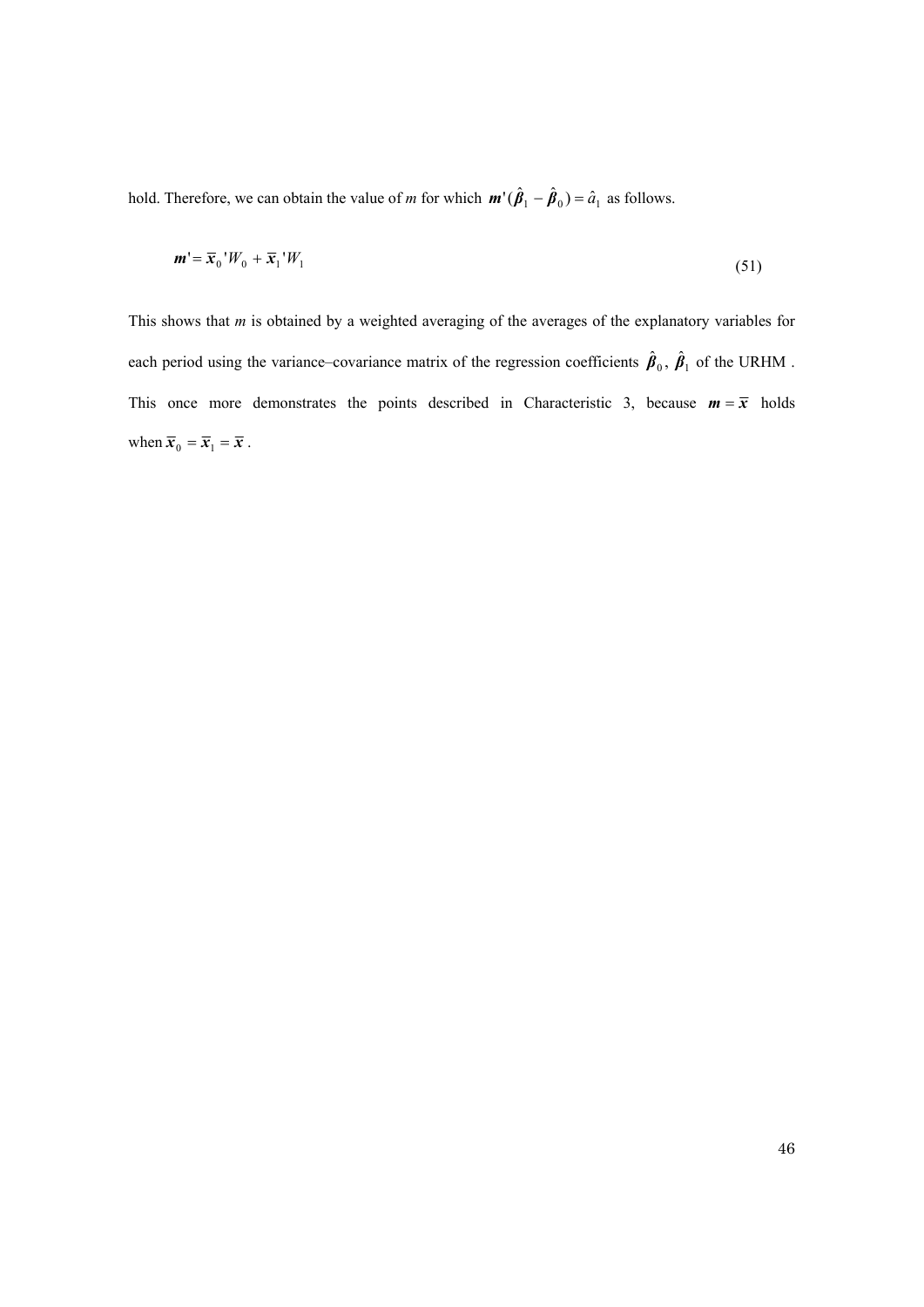# **References**

- Bourassa, ST, Hoesli M, Sun J. A simple alternative house price index method. Journal of Housing Economics 2006;15; 80–97.
- Case B, Quigley JM. The dynamics of real estate prices. Review of Economics and Statistics 1991;22; 50–58.
- Case KE, Shiller RJ. Prices of single family homes since 1970: new indexes for four cities. New England Economic Review 1987;(Sept/Oct); 45–56.
- Case KE, Shiller RJ. The efficiency of the market for single-family homes. The American Economic Review 1989;79; 125–137.
- Case B, Pollakowski HO, Wachter SM. On choosing among house price index methodologies. AREUEA Journal 1991; 19; 286–307.
- Clapp MJ. A semiparametric method for valuing residential locations: application to automated valuation. Journal of Real Estate Finance and Economics 2003;27; 303–320.
- Clapp JM, Giaccotto C, Tirtiroglu D. Housing price indices based on all transactions compared to repeat subsamples. AREUEA Journal, 1991;19; 270–285.
- Clapp JM, Giaccotto C. Estimating price trends for residential property: a comparison of repeat sales and assessed value methods. Journal of Real Estate Finance and Economics 1992;5; 357–374.
- Clapp JM, Giaccotto C. Price indices based on the hedonic repeat-sales method: application to the housing market. Journal of Real Estate Finance and Economics 1998;16; 5–26.
- Clapp JM, Giaccotto C. Revisions in repeat-sales price indexes: here today, gone tomorrow? Real Estate Economics 1999;27; 79–104.
- Goodman AC, Thibodeau TG. Dwelling age heteroskedasticity in repeat sales house price equations. Real Estate Economics 1998;26; 151–171.
- Ono H., H.Takatsuji and C.Shimizu.Conjunct method of deriving a hedonic price index in a secondhand housing market with structural change, *Reitaku Institute for Political Economics and Social Studies Working Paper*, 2004;18.